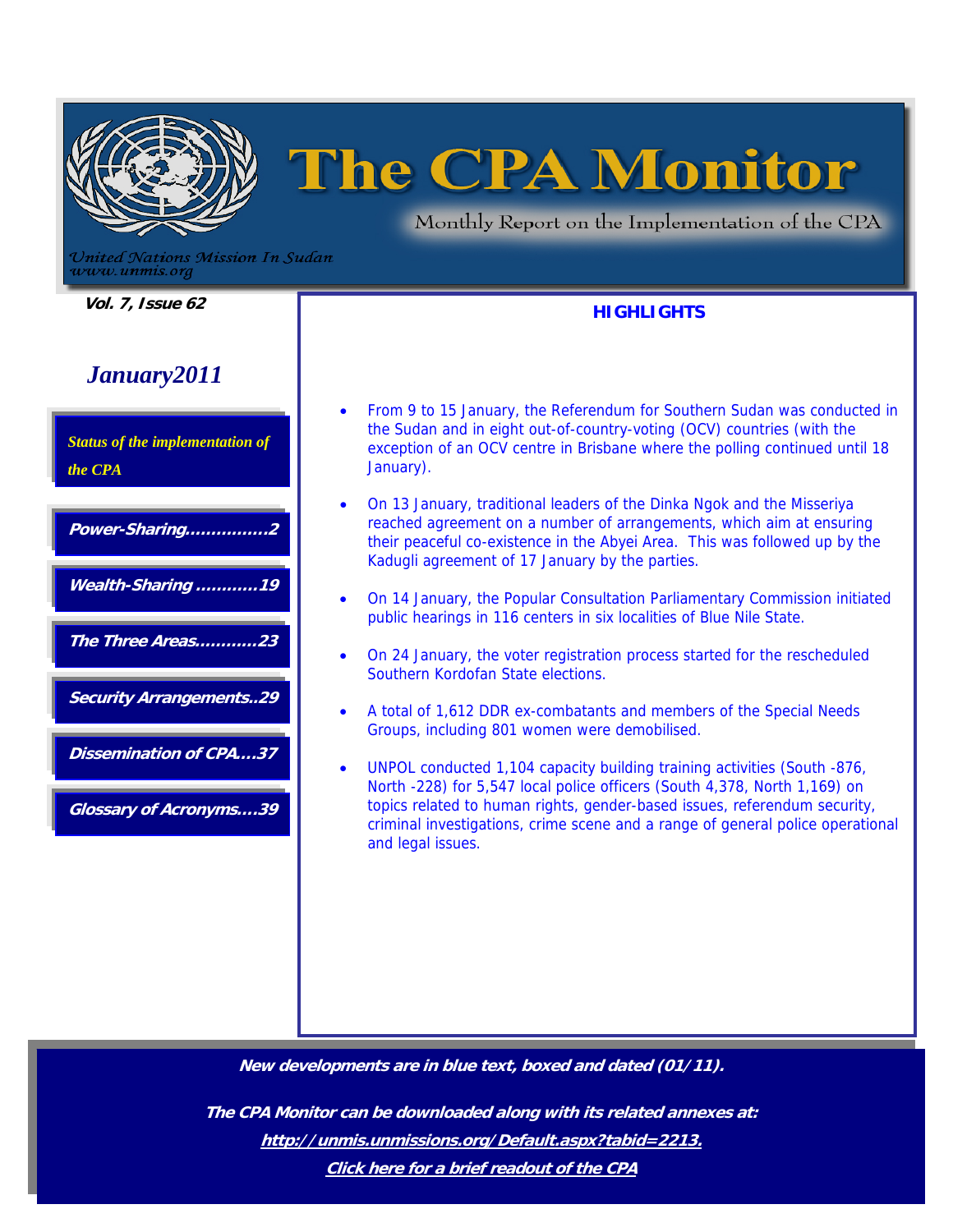# **STATUS OF THE IMPLEMENTATION OF THE COMPREHENSIVE PEACE AGREEMENT (CPA)**

# **1 Power-Sharing Agreement**

# **1.1 THE NATIONAL LEVEL**

# **A) National Constitution**

1. President Omar Hassan Ahmed Al-Bashir signed the **Interim National Constitution** (INC) into law on 9 July 2005 **(Annex 1).** The INC, which is based on the Comprehensive Peace Agreement (CPA) and the 1998 Sudan Constitution, is the supreme law of the land during the Interim Period. It was prepared by the National Constitutional Review Commission (NCRC), a creation of the CPA, with 31 members from the NCP, 17 from SPLM, 8 from Northern political parties and 4 from Southern political forces. The National Assembly and the SPLM National Liberation Council adopted the INC on 6 July 2005.

# **B) The National Executive**

- 2. The three-member **Presidency** was inaugurated on 9 July 2005. Omar Hassan Ahmed Al-Bashir was sworn in as President, John Garang de Mabior as First Vice President and Ali Osman Mohamed Taha as Vice President. Lt. General Salva Kiir Mayardiit was sworn in as the First Vice President on 11 August 2005 following the death of John Garang in a helicopter crash on 30 July 2005.
- 3. President Al-Bashir issued four decrees on 20 September 2005 establishing the **Government of National Unity,** largely in accordance with the CPA power-sharing formula. Members of the GNU were sworn in on 22 September 2005. On 27 November 2005, President Al-Bashir issued two decrees filling the ministerial seats left vacant for the opposition umbrella group, the National Democratic Alliance (NDA).
- 4. Additional appointments to the GNU were made in October 2006 to reflect commitments made under the **Darfur Peace Agreement (DPA)**. Minni Minnawi of the SLA/MM was appointed Senior Assistant to the President and Mustafa Mohamed Ahmed Tirab as a State Minister without portfolio. (10/06)
- 5. Further appointments to the GNU were made on 29 May 2007 to reflect commitments made under the **Eastern Sudan Peace Agreement (ESPA)** signed on 14 October 2006. Eastern Front Chairman Musa Mohamed Ahmed was appointed Assistant to the President, Amna Dirar as Presidential Advisor and 'Free Lions' leader Mabrouk Mubarak Salim as State Minister in the Ministry of Transport and Roads (5/07).
- 6. In March 2007, the **NCP-SPLM Joint Leadership Committee** held its first annual meeting, chaired by President Al-Bashir and FVP Salva Kiir. The meeting established a new high-level sub-committee, the **NCP-SPLM Joint High Political Committee,** to address contentious issues related to CPA implementation.
- 7. On 11 October 2007, the Sudan People's Liberation Movement (SPLM) announced the suspension of its participation in the GNU, citing the lack of progress on the issues of Abyei, border demarcation, redeployment, transparency of oil revenues and preparations for the census and elections. It recalled its ministers, state ministers and presidential advisers from the GNU, and indicated that they would resume participation in the central government only after these issues had been resolved. On 17 October, President Al-Bashir, agreeing to one of the demands of the SPLM, issued a decree reshuffling the cabinet. The reshuffle concerned two Presidential Advisors, six Cabinet Ministers and six Ministers of State in the GNU. SPLM, however, rejected the decree on the ground that the reshuffling did not reflect the recommendations it had submitted to the Presidency. On 26 December 2007, President Al-Bashir issued a series of decrees appointing new SPLM ministers, state ministers and presidential advisors in the Government of National Unity (GNU). The new SPLM ministers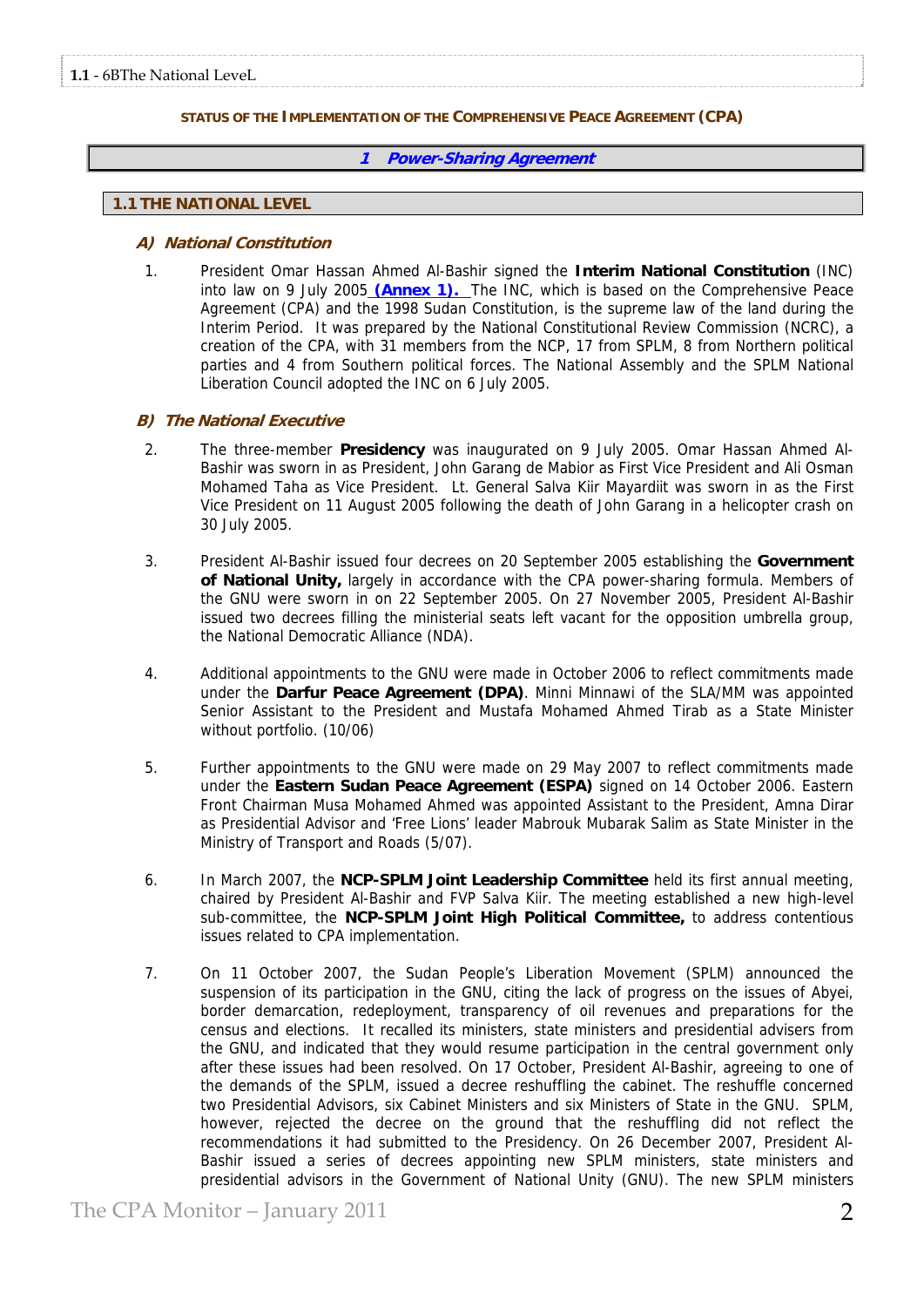were sworn in on 27 December, thus ending a two-month boycott of the GNU. There was no change in the NCP line-up in the GNU, as the NCP kept to its limited reshuffle in early December, which brought in one presidential advisor and six state ministers. (12/07)

- 8. On 14 February 2008, President Al-Bashir carried out a Cabinet reshuffle involving NCP Ministers in the GNU and reallocated portfolios of several Ministers of State. (09/08)
- 9. On 8 June 2008, President Al-Bashir issued Republican Decree 146 adopting a landmark agreement between the NCP and the SPLM entitled 'Roadmap for Return of IDPs and Implementation of Abyei Protocol'. The four main points outlined were: security arrangements, return of IDPs, an interim administration and final arbitration. A follow up to the decree, specifying the modalities for the establishment of the interim administration was issued on 15 June 2008. The Roadmap establishes the geographical boundaries of the interim administration in an agreed map that was attached to the 8 June document. It also gives the Abyei administrative area a special status under the Presidency and establishes the Abyei Executive Council, Abyei Security Committee, and Abyei Area Council, and outlines how they will be financed. This interim agreement will be in effect pending the result of the final arbitration process. The text of the Roadmap can be found in **Annex 23** .(06/08)
- 10. On 7 July 2008 Ali Osman Mohamed Taha, Vice-President of the Republic and Riek Machar, Vice President of the Government of Southern Sudan, signed a Convention on the arbitration on the Abyei area. The text is to be deposited with International Court of Arbitration in The Hague. (07/08)
- 11. On 17 November 2008, the National Assembly approved the nominations of the chairman and members of the Political Parties Council. They were sworn in on 25 November. (11/08)
- 12. The **National Legislature** (the Council of States and the National Assembly) was formed on 31 August 2005. Ahmed Ibrahim El Tahir (NCP) was elected Speaker for the National Assembly and Atim Garang Deng (SPLM) Deputy Speaker. Ali Yahia (NCP) was elected Speaker and Remo Olair (SPLM) Deputy Speaker of the Council of States. The **Council of States** has two members from each of the 25 States and two representing Abyei, currently appointed by the Presidency after consultation with state institutions. [**Note**: Following the general elections held in April 2010, and Council of States in May 2010, members of the National Legislature henceforth are elected]
- 13. The **National Assembly** has 450 members. Membership is allocated according to the CPA's power-sharing formula, with modifications to take account of the Darfur Peace Agreement (DPA) and Eastern Sudan Peace Agreement (ESPA) (see below). The original division was as follows: NCP: 234 seats; SPLM: 126 seats; Northern political forces: 55 seats (20 for the NDA, seven for the Registered Democratic Unionist Party, three for Umma Party Reform and Renewal, three for Federal Umma Party, three for Umma Party Collective Leadership, three for Ansar Al-Sunna, three for the Muslim Brotherhood and five for Parties' Forum); Southern political forces: 27 seats (ten for Union of Sudan African Parties, five for United Democratic Salvation Front, three for United Democratic Front, five for Sudanese African National Union and four for the Southern Sudan Democratic Forum); national personalities: eight seats. Of the 55 seats allocated to the Northern political forces, 8 were allocated to the Umma Party (Mainstream) and the Popular National Congress, but both declined to participate. The National Assembly has 20 standing committees. A list of the chairs of standing specialised committees can be found in **Annex 3** (10/07)
- 14. On 3 April 2007, twelve representatives of the **Darfur Peace Agreement signatory parties** were sworn in as members of the National Assembly. Nine of the seats they assumed were already vacant; the remaining three were made available by the NCP from its own allocation. (4/07)
- 15. On 24 October 2007, eight members from the Eastern Front took the oath of office in the National Assembly, in accordance with the **Eastern Sudan Peace Agreement** (ESPA) which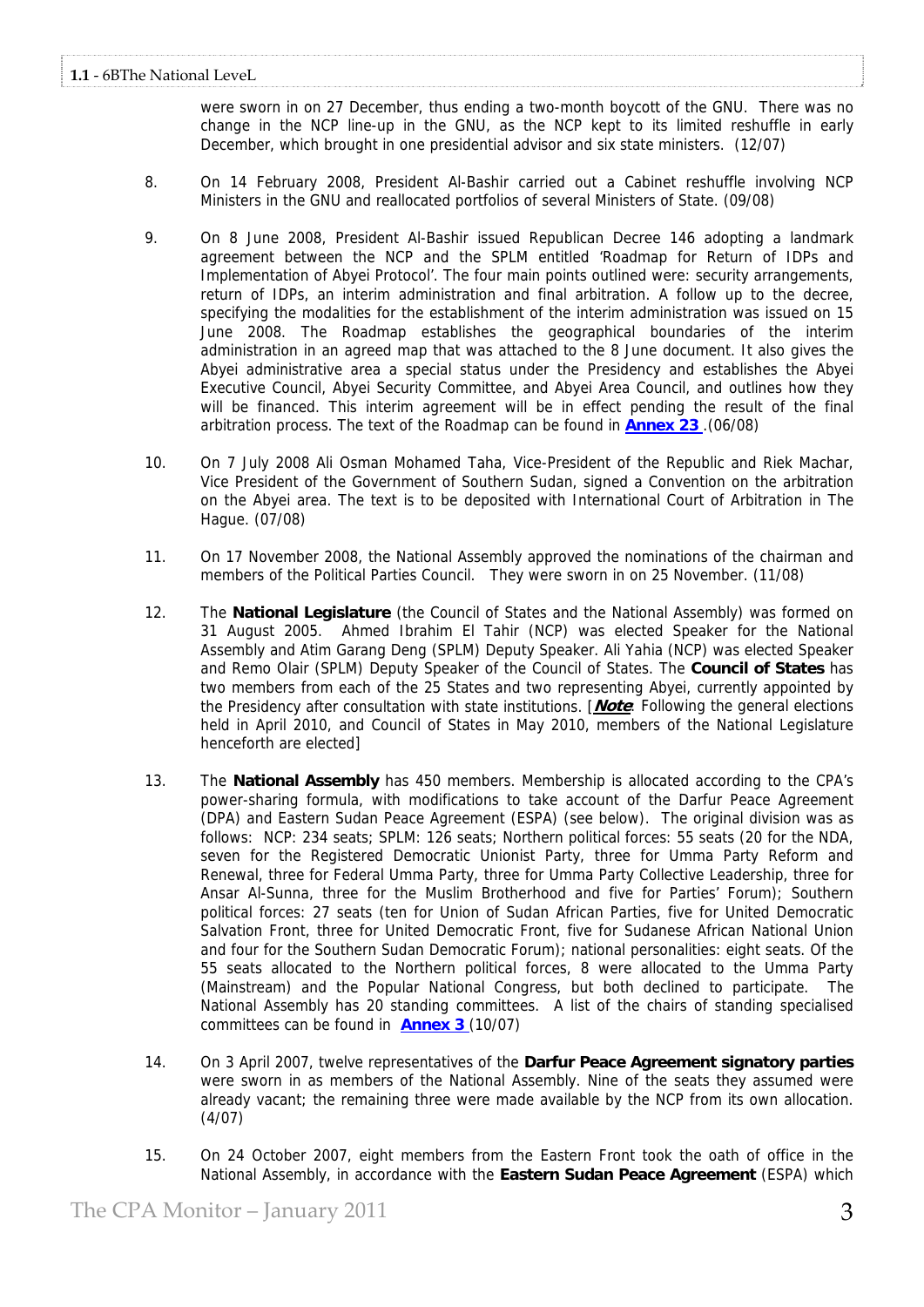provides for the allocation of eight seats to nominees of the Eastern Front. (11/07)

- 16. On 21 February 2010, the Presidency reached an agreement on the contested census results that provides for an additional 40 seats in the National Assembly for the South, to be filled by appointment following the national election. With this agreement, the South agreed to drop its objections to the national census results. In addition, only presidential and national parliamentary elections would be held in Southern Kordofan State, while state-level elections would be postponed to allow for the conduct of new census and reallocation of state constituencies. Further, Southern Kordofan and Abyei would be allocated 4 and 2 seats, respectively, in the new National Assembly. (02/10)
- 17. Elections across Sudan held, fulfilling a CPA benchmark. Omar Hassan Ahmed Al Bashir elected President of the Republic, Salva Kiir Mayardit President of the Government of Southern Sudan. Polling did not take place in 33 geographical constituencies for technical and logistical problems; gubernatorial elections in Southern Kordofan postponed as agreed upon by the CPA parties.(04/10)
- 18. On 14 June 2010, the President of the Republic issued decrees appointing 35 Ministers and 42 State Ministers in the national government. The NCP was allocated 24 ministerial seats, SPLM 8, and other parties who had participated in the elections 3. The newly-appointed ministers were sworn in on 16 June. A list of current members of the GNU can be found in Annex 2.
- 19. On 23 June 2010, the CPA parties signed an agreement in Mekelle, Ethiopia, on postreferendum issues and arrangements. The parties agreed that negotiations on post-2011 referendum arrangements shall be conducted and led by NCP-SPLM Joint Negotiation Team composed of six members from each side and shall be facilitated by the African Union High Level Implementation Panel on Sudan (AUHIP) and supported by the Intergovernmental Authority on Development (IGAD), IGAD partners' forum and the UN. The parties agreed that the negotiations shall be supported by a Joint Secretariat composed of six members that shall coordinate and liaise with the AEC Secretariat. Further, the parties agreed to cluster the negotiations into four working groups to collectively address the issues of citizenship; security; financial, economic and natural resources; and international treaties and legal issues. The negotiations will be launched on 5 July 2010 in Khartoum.
- 20. On 30 June 2010, the President of the Republic, through a Presidential Decree, appointed Chairman, Deputy Chairman, and Members of the Southern Sudan Referendum Commission. Those who appointed are: Mohammed Ibrahim Khalil (Chairman); Chan Rieth Madut (Deputy Chairman); Suaad Ibrahim Eissa, Deng Awur Wany Nyiel, Lual Chany Chuol, Tariq Osman Al-Tahir, Paulino Wanawill Unango, Sebit Alle Abbe, Kamal Ali Mohamed Saleh (Members). (06/10) \*\*\* [Note: For ease of reference, future developments related to the Southern Sudan Referendum Commission will be reflected in a separate section under the title 'The Southern Sudan Referendum Commission'].

# **C) Legislative Agenda**

- 21. The  $1<sup>st</sup>$  session of the National Assembly since the signature of the CPA convened on 31 August 2005. It endorsed the **Joint Integrated Units (JIUs) Act** and the **Organization of Voluntary and Humanitarian Work Act (NGO Act).** (11/06)
- 22. The  $2<sup>nd</sup>$  session of the National Assembly met from 3 April 3 July 2006. It did not pass any significant CPA-implementation related legislation.
- 23. The 3<sup>rd</sup> session of the National Assembly convened on 30 October 2006.It adopted a number of important CPA-implementation related pieces of legislation. These included the **National Civil Service Commission Act** (10 January 2007), text of which can be found in **Annex 5. Political Parties Act** (22 January 2007) and **National Civil Service Bill** (23 January 2007).
- 24. The **Political Parties Act** has been controversial. During the three readings of the Bill in the National Assembly, controversy centred on Article 18.b, which allows for the dissolution of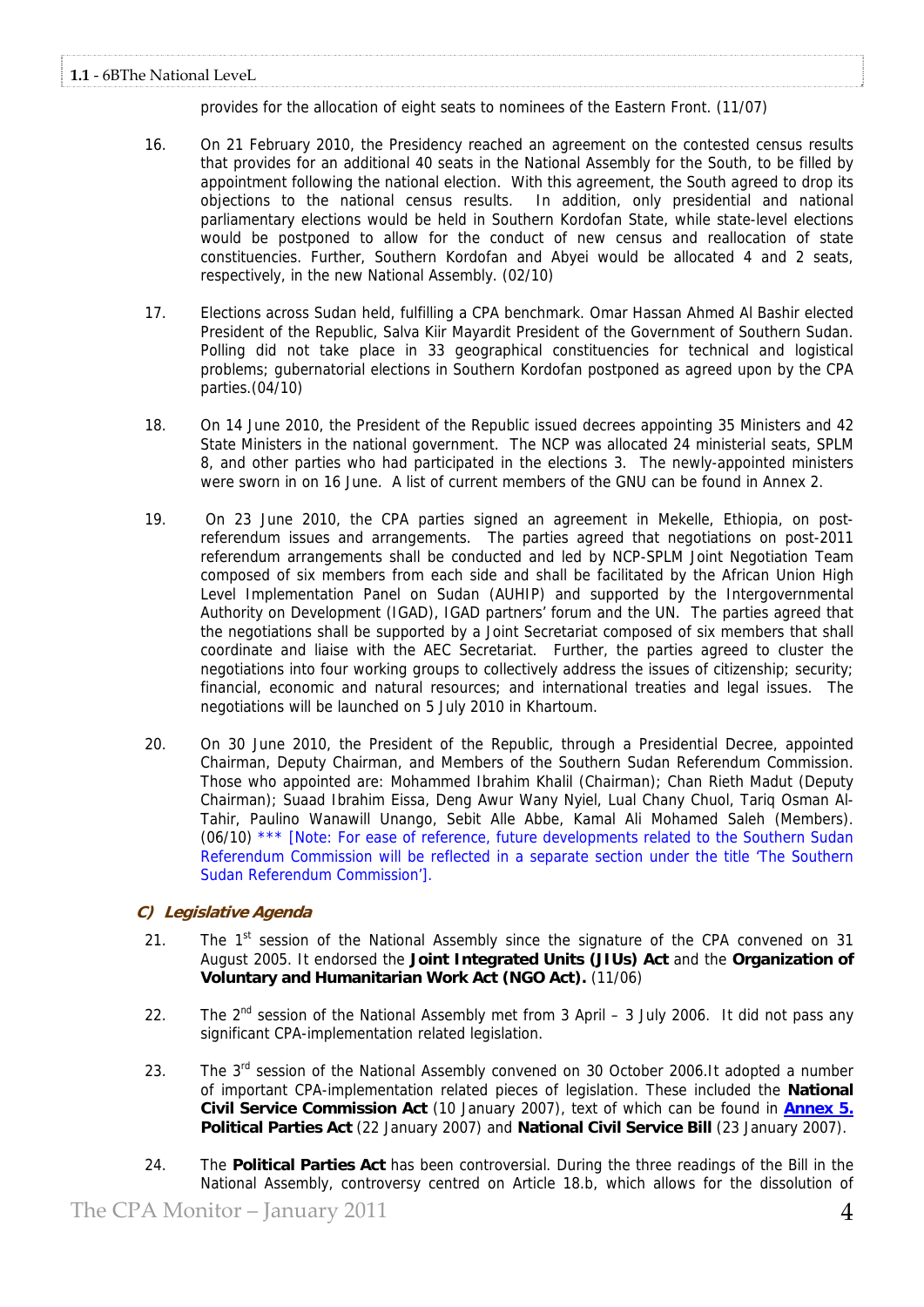political parties by a court decision. In the final version of the Bill, this article (now Article 19- 2) was revised to provide that a party may be dissolved upon the decision of the Constitutional Court on the basis of a case raised by a two-thirds majority of the Political Parties Council, if it is proven before the Court that the party has violated article 40 (3) of the INC. NDA parliamentarians refused to endorse the final draft, and walked out of the Assembly session in protest. NCP parliamentarians then introduced a further amendment to toughen the requirements for party registration (Article 4). This was incorporated into the final Bill, which was adopted by consensus in the absence of the NDA. Opposition parties have expressed concerns about the implications of the final Act, which requires parties to register within 90 days, on preparations for democratic elections. The **Political Parties Act** was signed into law by the President on 6 February 2007 (The text of the Act can be found in **Annex 4**).

- 25. The 4<sup>th</sup> Session of the National Assembly was convened from 2 April 2007 to 27 June 2007, during which the **National Audit Chamber Bill**, the **Electronic Crimes Bill**, the **Auditing and Finance Procedures Bill,** and **National Police Bill** were adopted**.** (6/07)
- 26. The **Armed Forces Bil**l was approved by the National Assembly on 4 December 2007. The Assembly on 15 December also approved the National Budget along with its accompanying Bills. (12/07)
- 27. The National Assembly in its 6<sup>th</sup> session in June 2008 passed the **National Police Bill** in its third reading following a protracted debate. It also passed the **National Council for Developing and Promoting the National Languages Bill** for 2008, as well as, the **National Council of Population Bill** for 2008 after being amended at the third reading stage. It also passed, at second reading stage, the **National Council for Child Welfare** and the **National Tourism Bills** for 2008.(06/08)
- 28. In its extended session, the National Assembly on 7 July 2008 passed the **National Elections Act** 2008, with a majority of 350 votes (with 14 opposed and two abstentions) after introducing 67 amendments to the bill. An important provision of the new law is that the new parliament will consist of 450 members, with 60% selected by geographical constituencies and 40% by proportional representation party lists, out of which 25% is allocated to a separate women's party list and 15% for political parties' list. The act stipulated that parties must receive a minimum of 4% of the overall votes to secure seats according to the proportional representation. This is the first time that proportional representation system will be used in Sudan. President Al-Bashir signed the bill into law on 14 July 2008. The Speaker of the National Assembly, Ahmed Ibrahim El-Tahir, declared that the parliament will be on call to meet in special session to approve the formation of the National Electoral Commission (NEC), as stipulated by the Act. The law requires that the NEC be established within one month of the adoption of the law. He also stated that during the recent session, the assembly adopted 14 laws, inter alia, laws on: Elections, Police, Armed Forces, National Council for Languages, Public Health, and the National Council for Child Welfare. It also finalised seven international agreements. He said that National Assembly convened 30 sittings, as well as five additional sessions. He indicated further that the assembly heard five statements from various ministers: the Ministers of Defence, Interior, Finance, the Commissioner of the Bank of Sudan, and the Vice-President of the Republic. Lawmakers also held an urgent query regarding the explosion of a Sudan Airways plane in Khartoum. He added that the assembly's specialised committees held a total of 205 meetings in its last session. (07/08)
- 29. On 17 November 2008, the National Assembly endorsed the members of the National Elections Commission (NEC). The composition of the Commission are as follows: Abel Alier, Chairman; Abdallah Ahmed Abdallah, Deputy Chairman; and Fillister Baya, Mahassin Haj Al-Saffi, James Bol Kajmal, Abdallah Ballah Al-Hardalou, Mohamed Taha Abu Samrah, Mukhtar Al-Asam and Al-Hadi Mohamed Ahmed Hassabou as Members. On 25 November, a presidential decree was issued in this regard, and the Chairman and members of the NEC were sworn-in in the presence of President Al-Bashir and FVP Salva Kiir.(11/08)
- 30. On 13 April 2009, the National Assembly reconvened for the 8<sup>th</sup> session. On 20 April 2009, the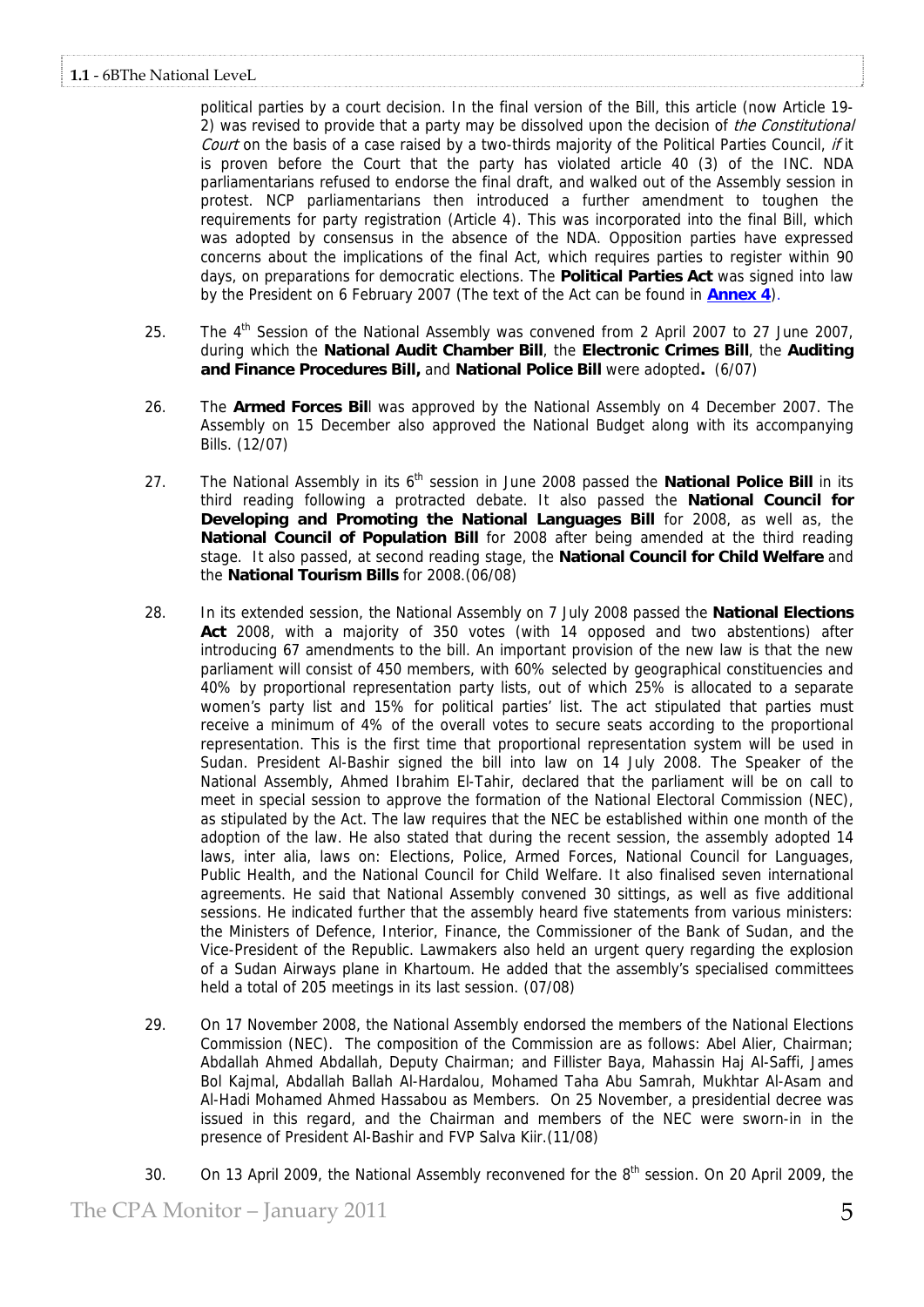National Assembly adopted the **Land Commission Bill**, a significant objective in the implementation of the CPA. The bill empowers the independent commission to arbitrate between willing contending parties on claims over lands without prejudice to the jurisdiction of the courts. The chairman of the commission will be appointed by the President with the consent of the First Vice President. On 21 April 2009, the National Assembly adopted the **National Human Rights Commission Bill** following inclusion of some amendments. (04/09)

- 31. On 8 June 2009, the National Assembly adopted the **Press and Printed Materials Bill 2009**. The bill shifted the powers of the journalist registry and discipline of journalists from the Press Council to the Journalists Union; replaced the provision of fine of 50,000 SDG with fines to be determined by the court; pre-conditioned the arrest of journalists with notification to the Union; and limited the powers of the Press Council, particularly in regards to the suspension of publication. The National Assembly closed its 8th session On 24 June 2009 (06/09)
- 32. In December 2009, the National Assembly adopted a number of important bills. These included **Regulations of Prisons and Treatment of Inmates Bill 2009** (14 December); the **National Intelligence and Security Forces Bill** (20 December); the **Southern Sudan Referendum Bill** (29 December); the **Child Bill 2008** (30 December); the **Abyei Referendum Bill 2009** (30 December); the **Popular Consultations for Blue Nile and Southern Kordofan States Bill** (30 December); and the **Trade Unions Bill 2009** (30 December). On 31 December, the Southern Sudan Referendum Bill 2009 received the presidential assent after being adopted in the Parliament.
- 33. On 13 January 2010, the National Assembly submitted the final report of the work of the Assembly (from 31 August 2005 to 30 December 2009) as well as the bills which were passed in the last session to the President of the Republic. The report indicated that during this period, the Assembly adopted a total of 94 Acts, 7 Provisional Orders, and 40 Conventions. (01/10)
- 34. On 15 of February 2010, the President of the Republic issued a provisional order on the draft Act of Money Laundering and Funding of Terrorism following its endorsement by the Council of Ministers. (02/10)
- 35. On 29 April 2010, the President of the Republic issued a decree (No 6 for 2010) terminating the tenure of the appointed National Assembly in accordance with the provisions of the Interim National Constitution. (04/10)
- 36. On 24 May 2010, the elected National Assembly held its first procedural session following the elections. The Assembly members took the oath and elected Ahmed Ibrahim Eltahir (NCP), as the Speaker of the National Assembly. On the same day he Council of States also elected Lt. Gen. Adam Musa Hamid as the Speaker of the Council. In a session that followed, Atem Garang (SPLM) was elected as the Deputy Speaker of the National Assembly. (05/10)
- 37. Regarding the allocation of seats in the NA (excluding the 17 rescheduled Geographical Constituency elections and one Red Sea constituency whose results have not yet been released), the NCP obtained a total of 312 seats, comprising 180 Geographical Constituency, 50 Party List, and 82 Women's List seats, equating to 72 percent of the total. The SPLM won a total of 99 seats, made up of 56 Geographical Constituency, 17 Party List, and 26 Women's List seats (23 percent of the total). The Popular Congress Party (PCP) won four seats - one Geographical Constituency and three Women's List seats - while the Federal UMMA Party obtained one Women's List seat and two Geographical Constituency seats. The Democratic Unionist Party garnered four Geographical Constituency seats, while the Democratic Unionist Party-Original (DUP-O) won one Geographical Constituency seat, the SPLM-DC two Geographical Constituency seats, UMMA Reform & Development two Geographical Constituency seats, National UMMA Party (NUP) one Geographical Constituency seat, Independent candidates won three Geographical Constituency seats, and the Muslim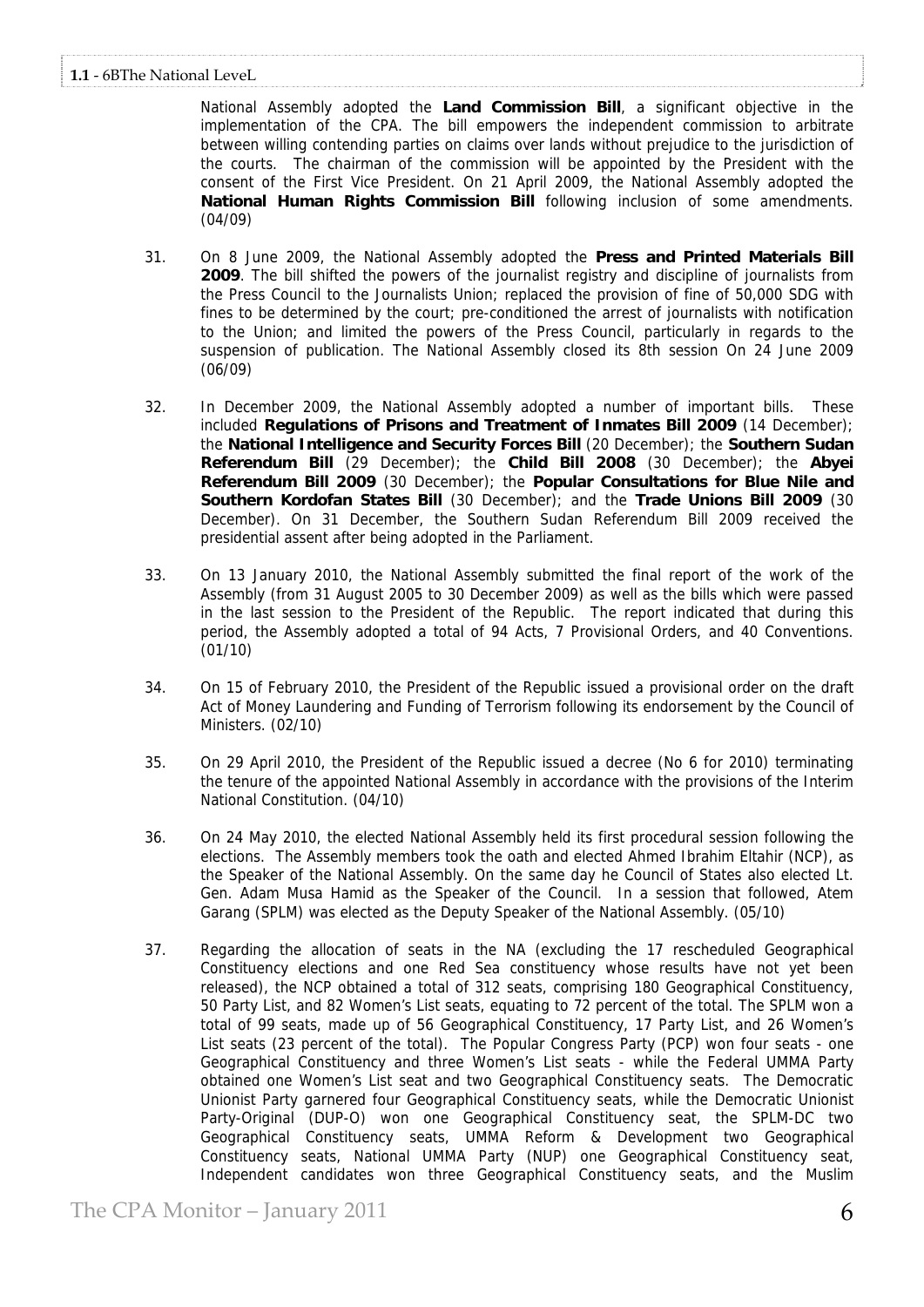Brotherhood won one Geographical Constituency seat.(05/10)

- 38. On 27 May 2010, President-elect, Omer Hassan Ahmed Al-Bashir, was sworn in as President of the Republic of Sudan before the National Legislature. (05/10)
- 39. On 15 June 2010, members of the National Assembly elected Samia Mohamed Ahmed and Hago Gasm el Seid as Deputy Speakers.
- 40. On 7 July 2010, the elected National Assembly ended its first session; it will reconvene in mid-October. During the reporting period, a committee was established comprising a number of parliamentarians and headed by Deputy Speaker Ateem Garang with a mandate to oversee referendum preparations in the region and to provide technical assistance to the South Sudan Referendum Commission during the vacation period. Three sub-committees have also been established on referendum and unity, Darfur peace negotiations, and political issues. In addition, the Assembly adjourned consideration of amendments to the National Elections Act 2008 for further consideration and discussion. These amendments have been agreed upon between the NCP and SPLM in order to increase the number of seats allocated to Southern Sudan representatives in the National Assembly. (07/10)
- 41. On 12 October, the National Assembly convened its second session. In his statement, President Al-Bashir focussed on referendum and Darfur related issues, and the Speaker of the Parliament stated that the current session would focus on the referendum process, as well as the budget and oversight of the executive organs, in addition to the normal legislative tasks. (10/10)

# **D) The National Judiciary**

- 42. On 28 November 2005, President Al-Bashir issued a decree appointing Jalal-Eddin Mohamed Osman (NCP) as Chief Justice and John Aungi Kasiba (SPLM) and Dr. Wahabi Mohamed Mukhtar (NCP) as Deputy Chief Justices. A list of current members of the Constitutional Court can be found in [Annex 6.](http://www.unmis.org/common/documents/cpa-monitor/Annexes/Annex%206%20-%20A%20list%20of%20members%20of%20theConstitutional%20Court.pdf) (07/08).
- 43. The National Assembly approved the **Constitutional Court Act** on 1 October 2005. President Al-Bashir signed the Act in November 2005 and on 24 December 2005 issued a decree appointing the **President and members of the Constitutional Court.** They were sworn in on 31 December 2005. (1/06)
- 44. The National Assembly adopted the **National Judicial Service Commission Act** (NJSC) in October 2005 and the President endorsed it in November 2005. On 7 December 2005, President Al-Bashir formally established the National Judicial Service Commission. The National Judicial Service Commission Act passed through the National Assembly with the required three readings, but it bypassed the NCRC in contravention of the INC. The SPLM criticized the Act, contending that this procedural error and key aspects of legislation itself contravened the INC or the Interim Constitution of Southern Sudan. (03/08)
- 45. In December 2008, the National Judicial Service Commission appointed a number of Magistrates as follows: First Grade Courts Magistrates: 11, including 5 women; Second Grade Courts Magistrates: 23, including 2 women; Third Grade Courts Magistrates: 19, including 4 women. It also appointed 80 Judicial Assistants, including 5 women. (12/08)
- 46. On 9 September 2009, the Constitutional Court issued its ruling on the challenge to the National Intelligence and Security Service (NISS) over the censorship of newspapers. The court ruled that the government has the right to impose restrictions on the freedom of expression whenever deemed necessary for public interest in accordance with the Interim National Constitution (INC). This challenge was filed by two media companies in September 2008, arguing that the censorship violates the INC.
- 47. On 27 September 2009, in a meeting with representatives of the Journalists Union, the National Council for Press and Publication and editor-in-chiefs, the President of the Republic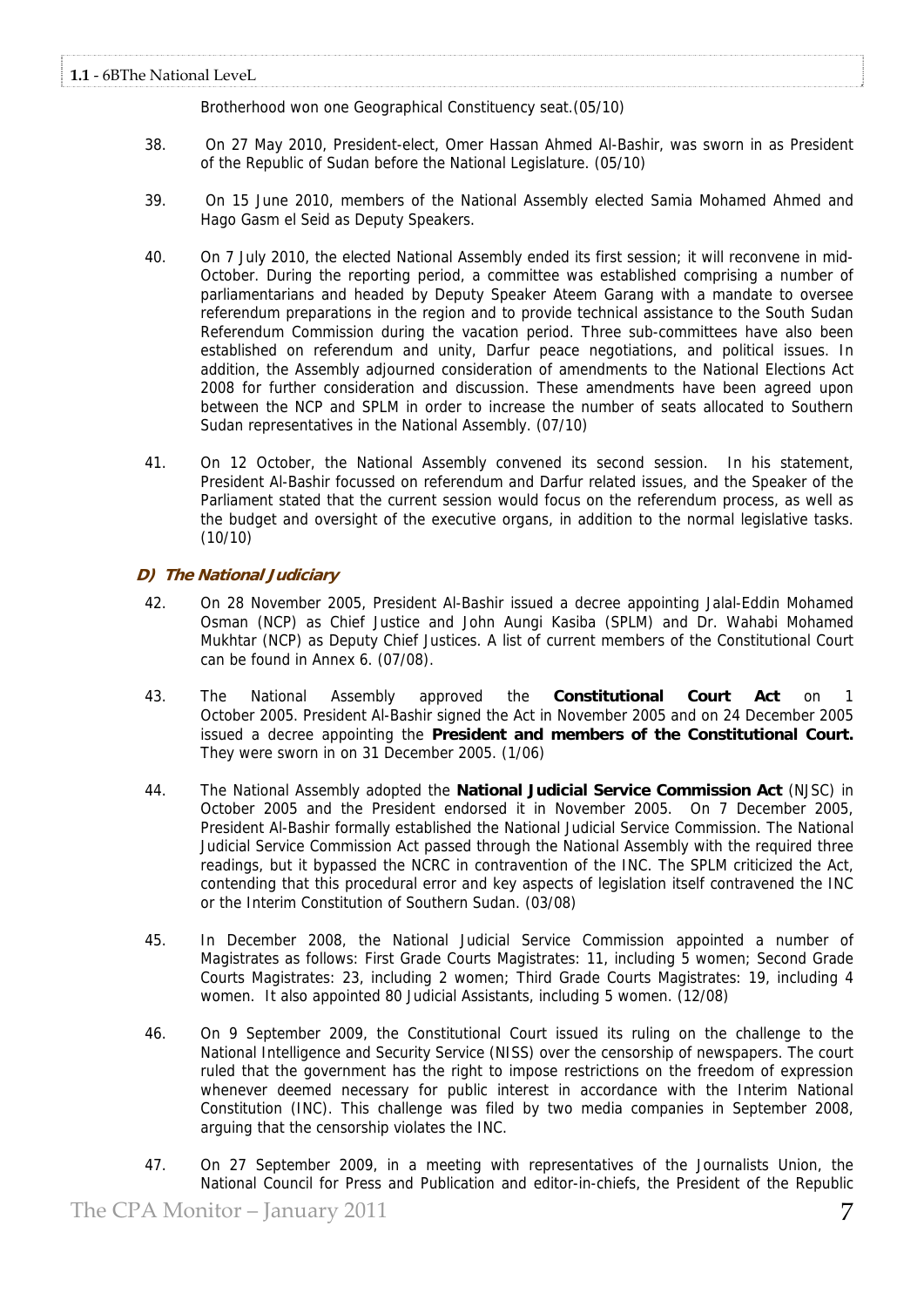instructed the lifting of the pre-publication censorship imposed on newspapers by the security services. The President called upon the journalists to abide by the new Code of Ethics signed by editors-in-chief in September. (09/09)

- 48. On 6 January 2010, the Constitutional Court voided as unconstitutional restrictions imposed by the GoSS on the activities of the SPLM-Democratic Change Party (a political party registered in 2007 and headed by Lam Akol) in Southern Sudan. (01/10)
- 49. On 8 February 2010, the Supreme Court rejected challenges against the eligibility of Omer Al Bashir (NCP) and Salva Kiir Mayardit (SPLM) to run for offices of the Republic and GoSS, respectively. The court's Chamber of Appeal also ruled that candidates Fatima Abdul Mahmoud and Mounir Sheikh Eddin can rejoin the presidential race, reversing a decision of the National Elections Commission. (02/10)
- 50. On 15 May 2010, the National Supreme Court announced the decision on a case which was submitted by the Democratic Unionist Party (DUP-Original) to invalidate the election result in constituency number 4 in the Red Sea state, on the ground of violating the provisions of the National Election Act in a manner that affected the results of the elections. Accordingly, the court cancelled the result, which was previously in favor of an NCP candidate". (05/10)
- 51. On 13 June 2010, the Constitutional Court issued its decision on the interpretation of Article 133 of the Interim National Constitution regarding the powers of the Minister of Justice and General Prosecution. The Court ruled that the decisions of the Minister in relation to the pretrial procedures are not challengeable before any court or before the Constitutional Court unless they include a violation of a constitutional right. (06/10)
- 52. On 20 July 2010, the National Judicial Service Commission met for the first time in this year. It was chaired by the Chief Justice and Head of Commission, Jalal al-din Mohamed Osman. The meeting approved the promotion of several judges as well as the performance report of the Commission and the Judiciary in 2009. (06/10)
- 53. On 24 October, the Minister of Justice had issued a decree abolishing fees for criminal prosecution. (10/10)
- 54. On 26 of October, the Minister of Justice, Mohamed Bushara Dosa, issued decrees appointing Omer Ahmed Mohamed as Chairperson of the Criminal Sector and Prosecutor General, as well as Salah-Eddin Abu-Zaid, as Chairperson of the Civil Sector and Solicitor General for the national government. (10/10)
- 55. On 11 December, the Chief of Justice, Jalal Al-Din Mohamed Osman, issued a decision (No. 167/2010), establishing competent courts in all northern States in the Sudan to look at the objection to the decisions made by the referendum committees in the registration phase, in accordance with Article 31 of the Referendum Act 2009, as well as to deal with corrupt and illegal practices during the referendum, according to articles 49-95 of the Referendum Act 2009. (12/10)
- 56. On 3 January 2011, Judge Somi Zidan, the Spokesperson of the Constitutional Court, concluded that the Court had been late in reaching a ruling over the cases submitted regarding the Southern Sudan referendum, due to the absence of two southern judges since the Christmas holidays. He added that according to the Court's rules of procedures, the Court cannot convene and reach a ruling without a quorum. (01/11)

# **E) Commissions**

57. The CPA provides for the establishment of a large number of Commissions to oversee implementation of the agreement. There was initially considerable delay in establishing many of these Commissions; however, the process got back underway in late 2005, with the formation and staffing of the **National Petroleum Commission** (NPC), the **Ceasefire**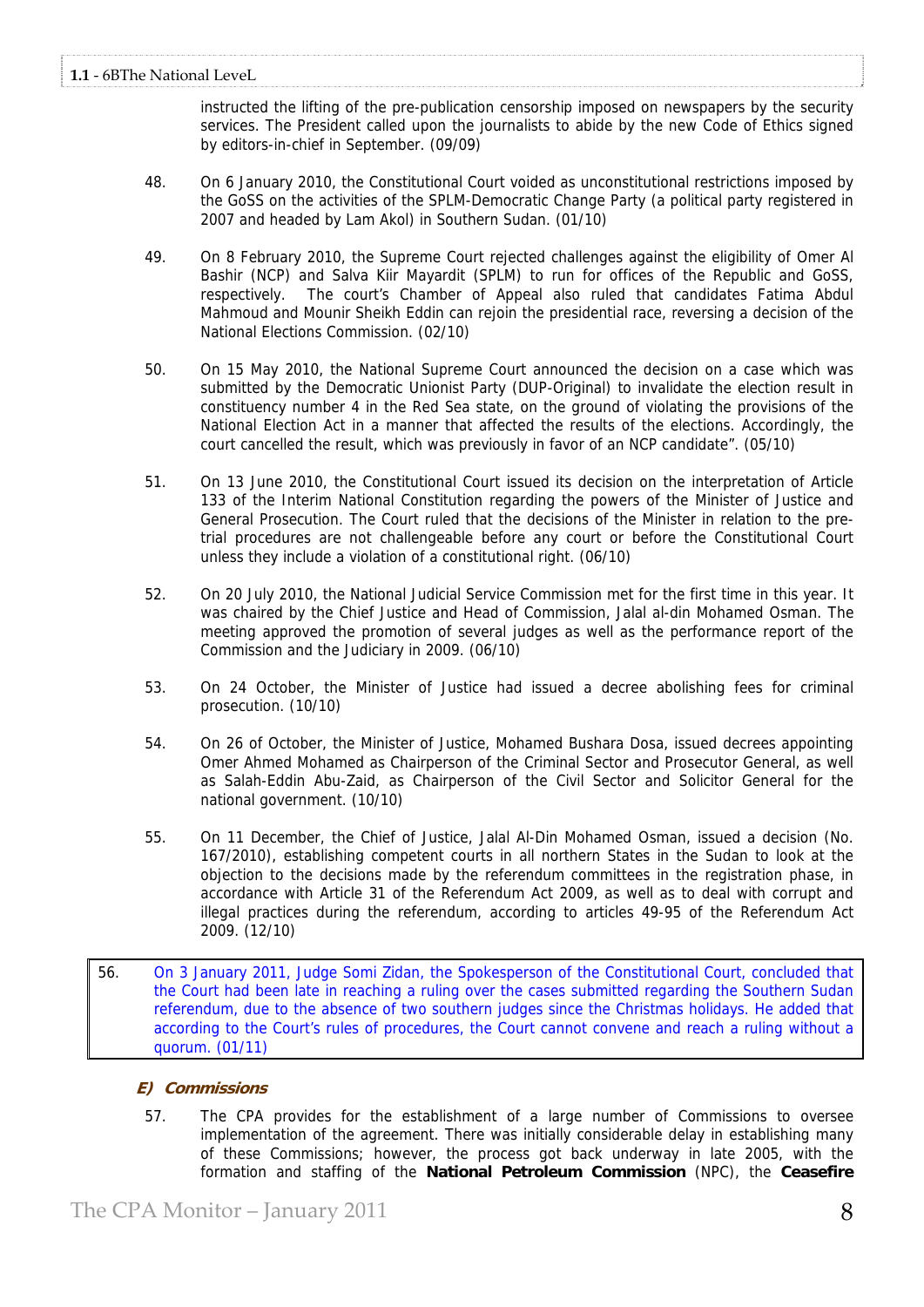**Political Commission** (CPC), the **Fiscal and Financial Allocation and Monitoring Commission** (FFAMC), and the **National Judicial Service Commission** (NJSC). The progress of these Commissions is dealt with under the relevant sections of the Monitor. The **Assessment and Evaluation Commission** (AEC), the **Technical ad hoc Border Committee** and the **National Civil Service Commission** (NCSC) are dealt with below. With the exception of the NCSC, all the Commissions have been formed by presidential decree rather than legislation. Some National Assembly members have argued that FFAMC and the NPC in particular require a legislative basis.

- **Assessment and Evaluation Commission (AEC)**
- 58. The Assessment and Evaluation Commission (AEC) was established in October 2005 to assess and evaluate the implementation of the CPA with the Parties (establishing decree can be found in Annex 7). It has 13 members and four observers and meets in plenary session once a month. The AEC has four Working Groups chaired by international members: Power-Sharing (Italy); Wealth-Sharing (USA); Security Arrangements (UK); Three Areas (Netherlands). The AEC reports to the Presidency. On 12 February 2008, the President of the Republic issued a decree appointing Sir Derek Plumbly as new Chairman of the Commission.
- 59. On 17 October 2010, the Assessment and Evaluation Commission held its 59<sup>th</sup> plenary session in Juba. The meeting discussed developments relating to Abyei, post-referendum arrangements negotiations, as well as border demarcation (10/10)

# 60. On 25 January 2011, the AEC convened its 62nd plenary session. (01/11)

61. The **Assessment and Evaluation Commission for Blue Nile and Southern Kordofan States** were established by presidential decree on 26 July 2007, is dealt with under sections 3.2 and 3.3 of the Monitor.

# • **Technical ad hoc Border Committee**

- 62. The **Technical ad hoc Border Committee** started work in January 2007 on mapping the 1 January 1956 border between North and South Sudan. It has made a number of field trips to discuss its work with local officials and communities and to collect data. In July 2007, the **Technical ad hoc Border Committee** made fact-finding visits to Cairo and London to study documents relating to the 1-1-1956 border in Egyptian and British archives. On 4 August, Professor Abdalla Al-Sadig Ali was appointed Chairperson of the Committee through a presidential decree. It is expected to submit its final report in the first quarter of 2008. (9/07)
- 63. On 17 February 2009, the Technical ad hoc Border Committee approached UNMIS for supporting a training programme in GIS for six Committee members. The training programme covers basic concepts of GIS, experiencing field data collection with Trimble GPS, image processing with ERDAS Imagine software using SPOT and Quickbird Satellite Imagery, manipulating Vector and Raster data to create maps using ArcGIS 9.3 version and Vector/Raster map production. (02/09)
- 64. The Technical ad hoc Border Committee is still working on the report for the Presidency, and to date they have agreed on the delineation of approximately 1/3 of the border, starting East from the border with Ethiopia. UNMIS is providing training to the members of the committee on mapping and GIS. (04/09)
- 65. In an agreement signed on 19 August 2009, the NCP and SPLM agreed to urge the Ad Hoc Technical Border Committee, as directed by the Presidency, to continue delimiting undisputed areas and to finalize its report no later than 30 September 2009. (08/09)
- 66. Upon the request of the Technical ad-hoc Border Committee, UNMIS organized on 29 and 30 April 2010 a fly-over of the border between Sennar and Blue Nile States and Upper Nile State. The Committee had identified 12 reference points along this 388 km border; the trip allowed them to verify the above points and to amend the coordinates for a number of locations.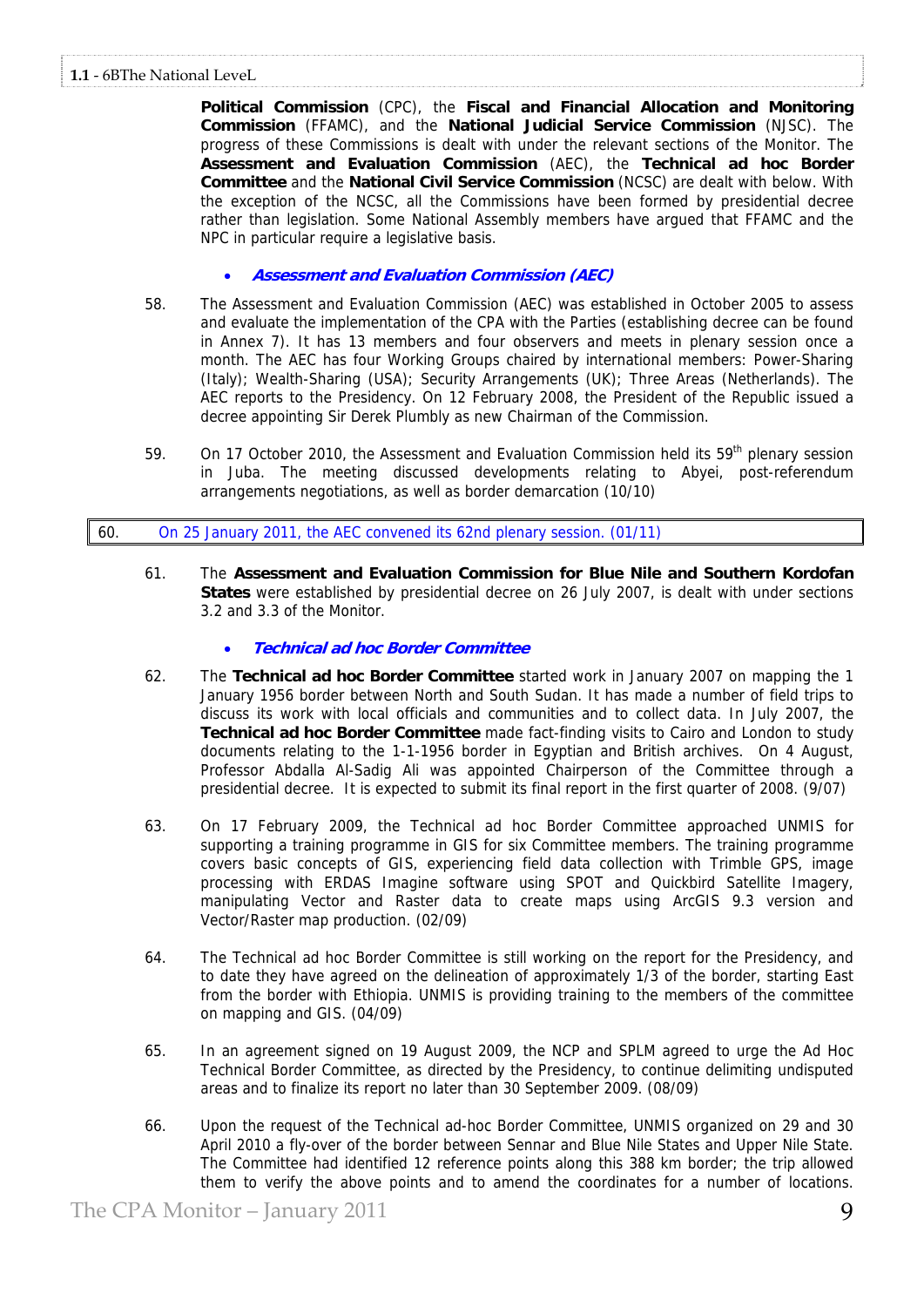(04/10)

# • **National Civil Service Commission (NCSC)**

- 67. On 26 July 2007, the Presidency issued a decree establishing the **National Civil Service Commission** and appointing Professor Moses Machar as its chairman. The creation of the Commission followed the passage of the National Civil Service Commission Act in January 2007. On 4 August, ten members were appointed to the Commission by a presidential decree. A list of the appointed members can be found in (**Annex 8**). The NCSC met for the first time on 22 August. (8/07)
- 68. By the end of 2009, the Presidency approved 1150 Southern Sudanese candidates for appointment in the National Civil Service. (01/12)

# • **National Elections Commission (NEC)**

- 69. On 17 November 2008, the National Assembly endorsed the members of the National Elections Commission (NEC). For details, please refer to the section on National Legislature above.
- 70. On 3 February 2009, the Political Parties Council passed the political parties registration regulation. In the same month, the NEC approved the establishment of various subsidiary committees: Voter Registration Committee; Boundaries Delimitation Committee; Technical Committee; Coordination and Communication Committee. (02/09)
- 71. The timeline for existing political parties to register and adjust their status (5 February-5 May) ended on 5 May 2009. However, according to the Political Parties Affairs Council, unregistered political parties can still register as new parties, as there is no deadline for new political parties to register. As at August, a total of 76 political parties have been registered. (08/09)
- 72. The first meeting of the NEC Policy Committee took place on 17 May 2009. The Policy Committee's original proposed membership comprises senior leadership from NEC, UNMIS, UNDP, Ministry of Foreign Affairs, and Ministry of International Cooperation. In addition to discussions on expanding the membership to include donor representatives, the Political Parties Affairs Council, and the GoSS Ministry of Regional Cooperation and the schedule for the group itself, the Policy Committee reviewed the status of election preparations. (05/09)
- 73. On 25 May 2009, the NEC established the High Committee for Elections for Southern Sudan and the 25 State High Committees; the Returning Officer for Elections in each State was also appointed. (05/09)
- 74. On 30 June 2009, NEC released a revised the electoral calendar that delays the 2010 elections by another two months, to 5-12 April. The modified schedule came as a result of delays in the release of census data, required by NEC for delimitation of electoral constituencies. According to NEC, the new timetable provides greater opportunities for training of staff and civic education, and facilitates the voter registration process which will now take place following the rainy season. Some political forces have expressed reservation about the new date. (06/09)
- 75. On 4 August 2009, the NEC announced the completion of the demarcation of geographical constituencies in all 25 States. Copies of the preliminary demarcation reports were handed to representatives of political parties on the same date. The Electoral Law provides for objections and challenges to demarcation to be made within a period of 30 days from initial publication of the reports; the period for filing such objections expires on 3 September. (08/09)
- 76. Three political parties, including SPLM-Democratic Change, were registered by the Political Parties Affairs Council during the reporting period. The total number of registered parties now stands at 79. A total of 885 objections to the Constituency Delimitation process were received by the NEC by the extended deadline of 14 September. Of these, 400 were accepted and 485 rejected. 58 appeals were also received by the NEC, of which 3 were accepted.(10/09)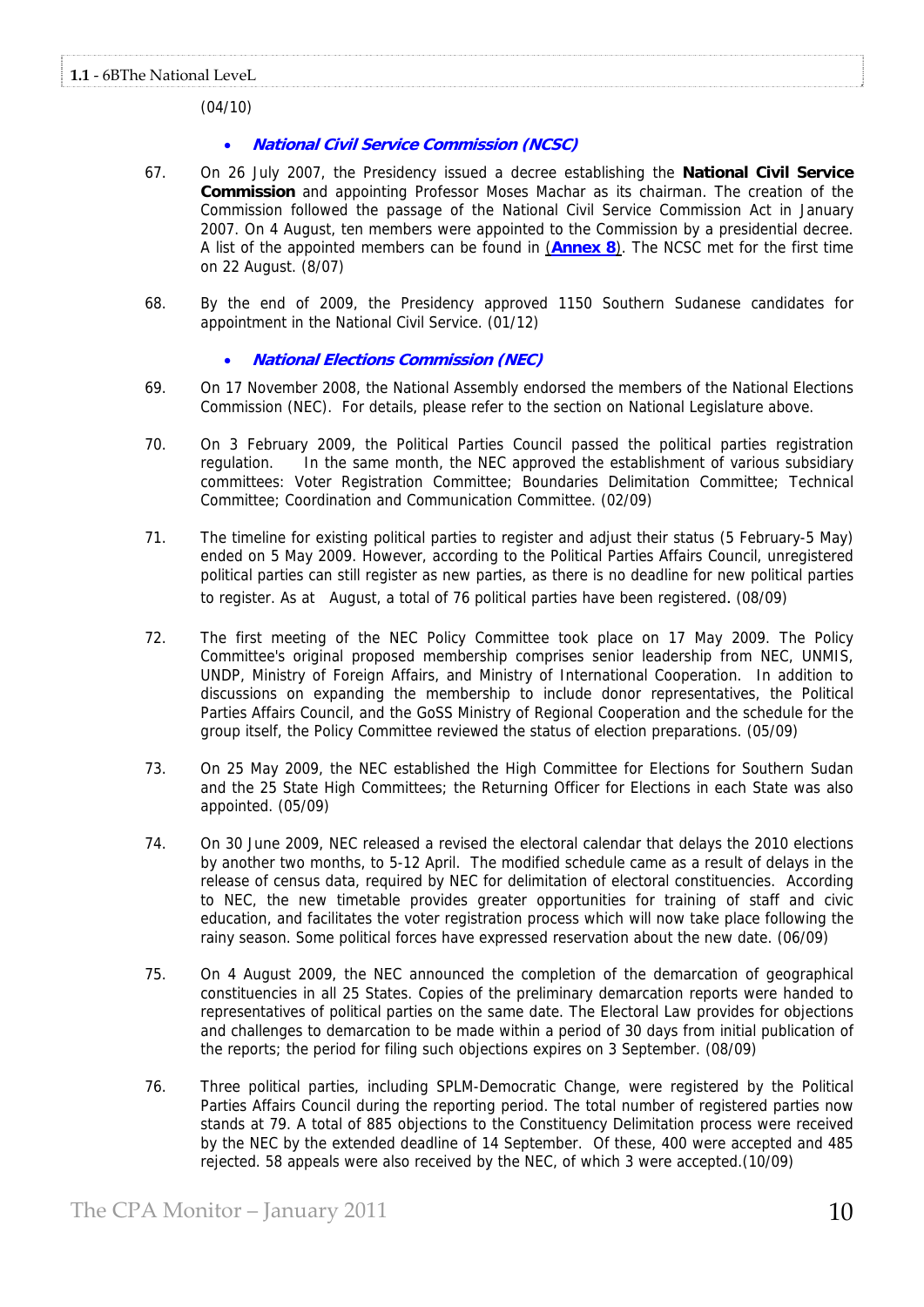- 77. Two major phases of the electoral process were completed in January 2010-- the voter registration and candidate nominations. An estimated 16, 544,520 persons – both in and out of country- are reported to have registered for the elections scheduled in April 2010. (The NEC has yet to confirm officially the final figure)
- 78. Nomination of candidates for all levels of elections commenced on 12 January and closed on 27 January 2010 (the nominations period was extended for an additional five days from the initial closing date of 22 January.)
- 79. On 23 January 2010, the NEC published a revised Elections Timeline to accommodate the extended nominations period; it also made provision for a possible run-off period (10-11 May), if required, for the positions of the President of the Republic and the President of the GoSS. (01/10)
- 80. Electoral campaign period commenced on 13 February and will run until 9 April. (02/10)
- 81. In February 2010, the NEC confirmed that 12 candidates are contesting for the office of the President of the Republic; 2 for the President of the GoSS; 189 for State Governorship; 4136 for the National Assembly; 8708 for the State Legislatures and 627 for the Southern Sudan Legislative Assembly. The NEC also released the final voter registration figure, breakdown of which are as follows: Northern Sudan- 11,655,513 (including 2,446,816 in three Darfur States); Southern Sudan- 4,680,640; total in-country-16, 336,153; total out-of-country-105,699; total overall registration number- 16,441,852. (02/10)
- 82. On 22 February, the NEC issued a Circular on Campaign Activities "to serve as a point of reference on what constitutes acceptable campaign conduct". It also released a Code of Conduct for Observers and established a five-member Observation Committee. (02/10)
- 83. On 10 February, the GNU Minister of Justice issued a decision on the formation of attorney offices to consider election violations in Northern States. Accordingly 65 Prosecutors will be designated to work at these offices. This decision was in line with a NEC request for the establishment of specialized prosecution offices to address possible corrupt practices pursuant to National Elections Act. (02/10)
- 84. On 10 March 2010, and following an agreement between the two parties to the CPA, the National Elections Commission issued decree No. 71 on the "Partial Postponement of Southern Kordofan State Elections".
- 85. On 11 March, the NEC issued decision No. 72 on "Processing of Second Round Elections to elect the Governor and Members of Legislative Assemblies in circumstance of equal votes".
- 86. Following an appeal by the Gezira State Legislative Assembly (SLA) over constituency delimitation, and a ruling by the Supreme Court on the issue (27 December 2009), the NEC decided on 11 March to postpone elections for the SLA in order to redraw constituencies and increase the number of seats accordingly from 48 to 84 seats. (03/10)
- 87. Polling for the Sudanese elections commenced, as scheduled, on 11 April 2010. On the second day of polling, the Commission announced the extension of the polling period (from 11-13 April) by 2 additional days to 15 April.
- 88. Due to logistical and technical problems, polling did not take place in 33 geographical constituencies: 6 in Khartoum State, 3 in Western Darfur State, 3 in Northern Darfur, 4 in Red Sea State, 3 in Northern Kordofan, 1 in Upper Nile, 3 in River Nile, 1 in Jonglei, 4 in Gadaref, 4 in Sennar and 1 in Kassala. On 15 April, the National Elections Commission issued in this regard a decision (No 79), stating as well that elections will be held within 60 days from the start of polling day (i.e., no later than 10 June).
- 89. The NEC commenced to announce progressively preliminary results released by some State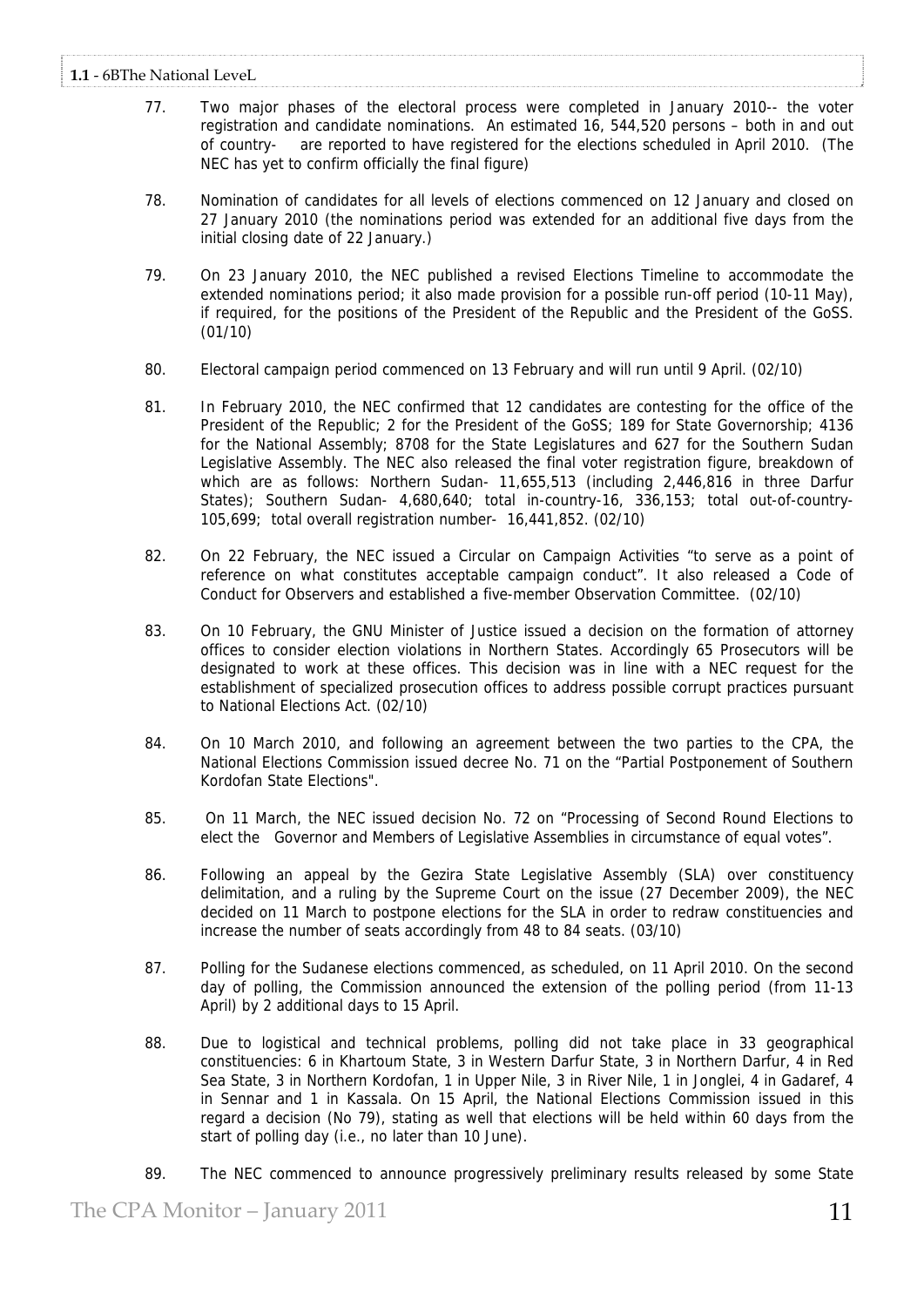High Committees for all levels of elections. On April 26, the Commission announced the results for the President of the Republic and the President of GoSS. National Congress Party (NCP) candidate, Omer Hassan Al-Bashir, was elected President of Sudan with 68.24 % of votes cast, and Salva Kiir Mayardit of the SPLM was elected President of the Government of Southern Sudan with 93% of votes cast.

- 90. With the exception of Southern Kordofan State where gubernatorial elections were postponed and Blue Nile State where the SPLM candidate won the elections, NCP candidates won the elections for the office of Governor in thirteen Northern States. In Southern Sudan, with the exception of Central Equatoria State, where an independent candidate won the gubernatorial elections, SPLM candidates won in the remaining nine states. (04/10)
- 91. Nomination of candidates for the Council of States' elections opened on 1 May and closed on 9 May 2010. Polling, sorting, counting and declaration of results commenced on 12 May in nine states in Northern Sudan - the three states of Darfur, River Nile, White Nile, Northern Kordofan, Sennar, Kassala, Gedaref, with Blue Nile State completing its elections on 15 May, while Red Sea and Northern States completed their elections on 16 May, and Khartoum State on 18 May. In Southern Sudan, three states, Central Equatoria, Jonglei, and Unity, held elections on 12 May. Northern Bahr-el-Ghazal completed elections on 19 May and Warrap State on 20 May, while elections in Lakes State were held on 27 May. By the end of the reporting period, May elections had not taken place in four states in Southern Sudan - Eastern Equatoria, Upper Nile, Western Bahr-el-Ghazal, and Western Equatoria. (05/10).
- 92. On 5 and 6 June 2010, rescheduled elections in Geographic Constituencies in eight States Khartoum, River Nile, Kassala, Sennar, Northern Kordofan, Western Darfur, Upper Nile, and Jonglei – were held. Counting commenced on the same day in some states, while other states started counting on 7 June. In Red Sea and Gedaref states, these elections were held on 18 and 19 June while security concerns prevented polling from taking place in Northern Darfur. The new tentative date for the repeat elections in Northern Darfur is set for 16-17 July. On 9 June, the National Elections Commission released the results of the eight States while the results in Red Sea and Gedaref States were officially announced on 22 June. (06/10)

# • **Southern Sudan Referendum Commission (SSRC)**

- 93. On 30 June 2010, the President of the Republic, through a Presidential Decree, appointed Chairman, Deputy Chairman, and Members of the Southern Sudan Referendum Commission. Those who appointed are: Mohammed Ibrahim Khalil (Chairman); Chan Rieth Madut (Deputy Chairman); Suaad Ibrahim Eissa, Deng Awur Wany Nyiel, Lual Chany Chuol, Tariq Osman Al-Tahir, Paulino Wanawill Unango, Sebit Alle Abbe, Kamal Ali Mohamed Saleh (Members). (06/10)
- 94. On 28 June 2010, the National Assembly approved the nominees, submitted by the Presidency, serve on the Southern Sudan Referendum Commission. (06/10)
- 95. On 20 July 2010, the CPA parties held a Post-Referendum Negotiations Exposure Workshop in Juba as part of their discussions on post-referendum issues. On that occasion, the parties signed "Guiding Principles on Post 2011 Referendum Arrangements Negotiations". The Guiding Principles emphasise a spirit of cooperation between the parties and the people of the North and the South for a prosperous future for all Sudanese people and a sustainable peace in the Sudan. The principles also affirm the parties' commitment to the CPA, including the conduct of the referendum and respecting the choice of the people. (07/10)
- 96. The GoSS in July nominated members of the Southern Sudan Referendum Bureau who are yet to be sworn in. (07/10).
- 97. On 12 August 2010, members of the ten Southern Sudan Referendum State High Committees were nominated. They were sworn in on 23 August. (08/10)

The CPA Monitor – January 2011  $12$ 98. On 2 September, Mohamed Osman El-Negoumi was nominated as the Secretary General of the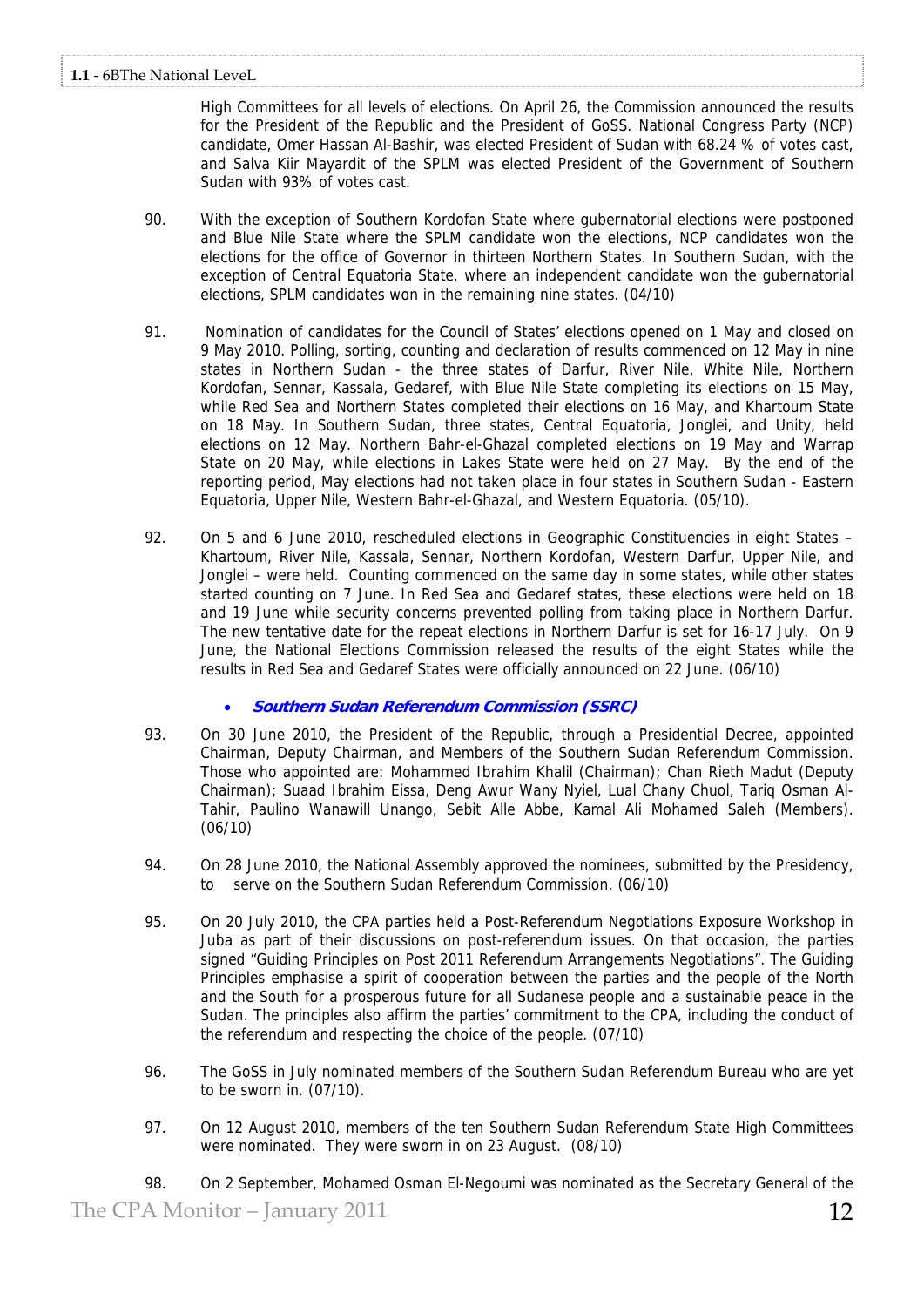Southern Sudan Referendum Commission. El-Negoumi's nomination was ratified by the Presidency on 14 September. (09/10)

- 99. Three Coordination Mechanisms, namely, Policy Committee, Technical Committee and Basket Fund Project Board, have been established. The Policy Committee is co-chaired by the Chairperson of the SSRC and the SRSG; the Technical Committee is co-chaired by the Secretary General of the SSRC and the Director of UNIRED, and the Basket Fund Project Board is aimed at facilitating coordination between the Southern Sudan Referendum Commission and international partners on all issues regarding donor contributions to the referendum process.
- 100. On 11 October, the Policy Committee convened its first meeting, focusing on key policy, budgetary, and planning issues. On 21 October, the Technical Committee held its first meeting, focusing on critical operational and planning aspects of the referendum process. On 28 October, the Basket Fund Project Board organised a meeting, which focused on donor contributions to the process.
- 101. Voter Registration materials (registration books, forms, and kits) have arrived in-country, and the distribution of these materials has begun. The SSRC also approved the Voter Registration Training Manual.
- 102. On 26 October, training of State Referendum High Committee state level trainers in Southern Sudan commenced, and was completed on 28 October. Training for SSRC State Referendum High Committee staff in Northern Sudan is scheduled to take place at a later date.
- 103. All Southern Sudan Political Parties Conference was organised in Juba from 13–17 October under the theme "Southern Sudan united for free, fair and transparent referendum", and adopted a "Common Code of Conduct for the Referenda and Popular Consultations." (10/10)
- 104. In accordance with the CPA, the referendum for self-determination for Southern Sudan started on 9 January and was completed on 15 January as per the SSRC official calendar.
- 105. On 30 January 2011, provisional results for Southern Sudan, Northern Sudan, and Out of Country Voting were announced by the SSRC Chairperson and Deputy Chairperson in Juba.
- 106. On 24 January 2011, the voter registration process started for the rescheduled Southern Kordofan elections.(01/11)

# **F) Population Census**

- 107. The **National Population Census Council** (NPCC) was established by presidential decree on 7 January 2006 (**Annex 9**). It is mandated to plan for the census; set standards and criteria for the Central Bureau for Statistics; follow-up on the preparations leading up to the population census operation; and report to the Presidency. In September 2006, FVP Kiir issued a decree establishing the **Higher Council for Population Census in Southern Sudan.** (**Annex 10**).
- 108. Following repeated changes of schedule, a presidential decree was issued on 11 February 2008 setting  $15-30$  April 2008 as date for the  $5<sup>th</sup>$  national population census. However, on 12 April, the GoSS announced the postponement of census in the south. In support of its decision, it cited failure to resolve the Darfur crisis; non-completion of return movements of IDPs from the north to the south; non-inclusion of questions on ethnicity and religion in the questionnaire; and delays in the demarcation of the north-south border. The GoSS eventually reversed its decision, but reserved the right to have an opinion on the census general outcome and the application of the results. The Presidency, meanwhile, changed the census dates from 15-30 April to 22 April-6 May.
- 109. On 21 May 2009, the Central Bureau of Statistics (CBS) officially released the "Sudan Census Priority Results" at a press conference in Khartoum. The total enumerated population from the 2008 census is 39,154,490 persons of which 20,073,977 were males and 19,080,513 were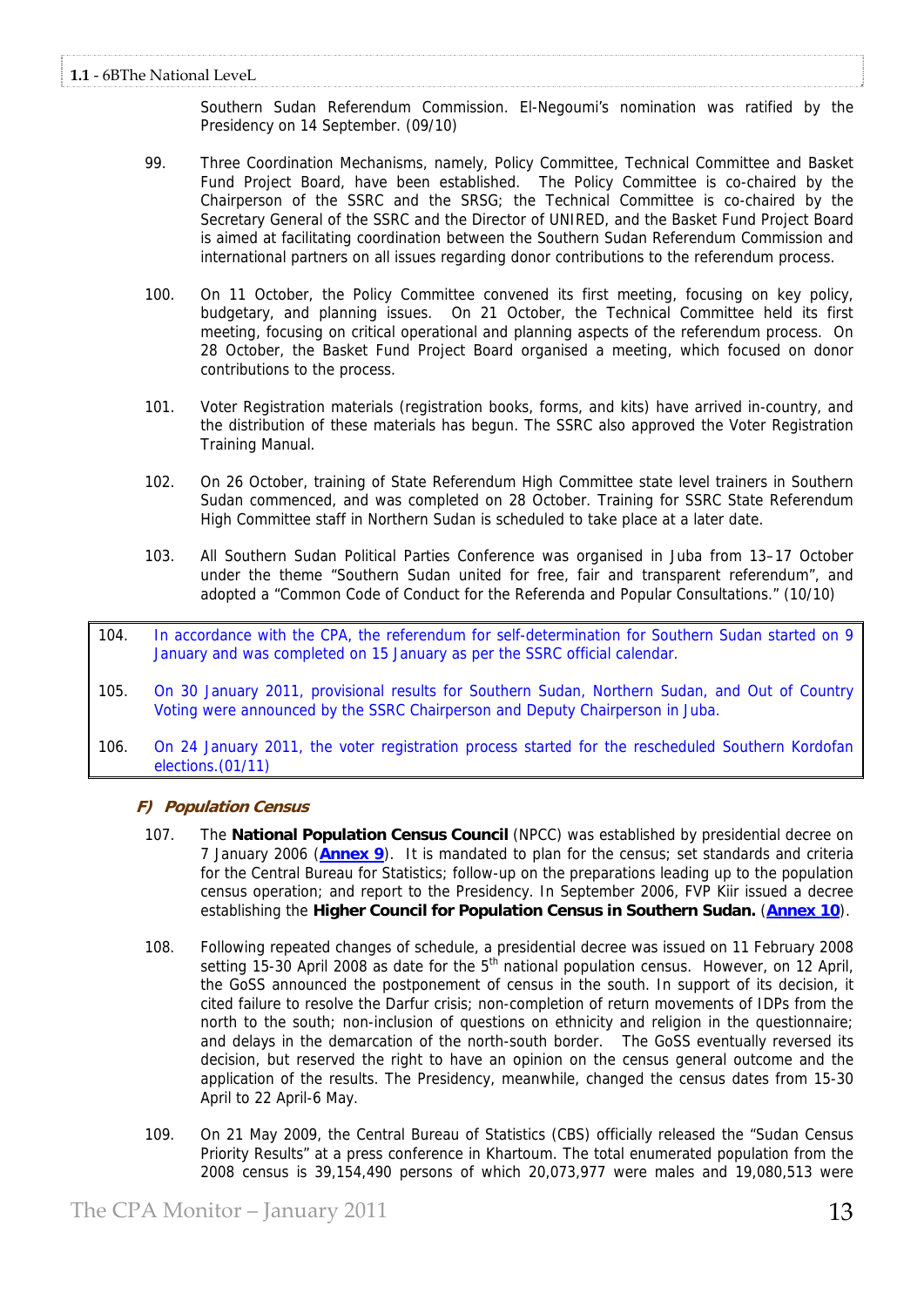# **1.1** ‐ 6BThe National LeveL

females. The sex ratio is 105 males per 100 females. In terms of region of enumeration, 30,894, 000 (78.9%) were enumerated in North Sudan and 8,260,490 (21.1%) enumerated in South Sudan. Khartoum State has the largest number of persons (5,274,321) followed by South Darfur (4,093,594), Gezira (3,575,280), North Kordofan (2,920,992), and North Darfur (2,113,626). The state with the smallest number of persons is Western Bahr El Ghazal (333,341), followed by Unity (585,801), Western Equatoria (619,029), and Lakes (695,730). The age distribution continues to show a youthful population typical of developing countries with (14.9%) aged 0-4 years, (42.6%) under 15 years, (54.0%) aged 15- 64 years and (3.38%) aged 65 years and over. (05/09)

- 110. On 6 June 2009, the South Sudan Centre for Census, Statistics and Evaluation (SSCCSE) released the census results officially in Juba, following authorization by the GoSS President. Thereafter, the SSCCSE dispatched two teams headed by the Chairman and Deputy Chairman between 19th and 30th June to disseminate the results in the 10 states of South Sudan. The Central Bureau of Statistics (CBS) will be mounting a similar dissemination exercise in the 15 states of North Sudan in July 2009. Meanwhile, work is continuing on the processing of the long questionnaire at the data processing centres in Khartoum and Rumbek. (06/09).
- 111. On 3 July 2009, GoSS objected to the use of the population census results either as the basis for allotting constituencies for the general elections or adjusting the CPA wealth and power sharing formula on the ground that they under count population of the region and over count the population of Darfur and nomads. The Southern Sudan Legislative Assembly also refused to accept the census results. (07/09)
- 112. The SPLM Political Bureau rejected the results of the Fifth Population Census. A communiqué issued on the conclusion of at its meeting held in Juba on 16-20 August 2009 reads: "…the census results are too flawed and lack minimum acceptable level of credibility. The PB (Political Bureau) therefore rejects the results and affirms the use of the CPA formula for the purpose of mid-term general elections." (08/09)

# **G) Returns, Repatriation and Reintegration**

- 113. Spontaneous and organised returns from the North to the South declined in January. Although the main return routes to the South are gradually reopening in Southern Kordofan as new security measures have been put in place after a series of inter-ethnic disputes, the shortage of funding in Juba resulted in government-organised movements from the North being limited to those for which transport had already been arranged or other funding had been identified.
- 114. The total number of individuals tracked in such organised returns through the major North-South gateway at Kosti stood at over 144,000 by the end of the month. Spontaneous returns tracked in Kosti reached a total of 32,400 since this surge began in late October last year. January alone comprised over 10,400 of this total, more than trebling the highest figure for the month in previous years. UNHCR meanwhile continued to report no repatriation activity, as Sudanese refugees in neighbouring countries apparently remained apprehensive about returning. (01/11)

**H) National Capital** 

- 115. A **joint ad hoc committee** composed of ten members representing the NCP and the SPLM was formed on 18 October 2005 to discuss issues regarding the **administration of the national capital** during the Interim Period. The committee was unable to agree on the implementation of CPA provisions on national representation in the institutions of the national capital and the establishment of mechanisms to guarantee the rights of non-Muslims.
- 116. The Presidency decided on 3 January 2006 that the Cabinet for the administration of the National Capital would include eight ministers: four from the NCP, two from the SPLM (one of them Deputy Governor) and two from Northern political forces (one of them Deputy Governor).
- 117. The **State Legislative Assembly of Khartoum** adopted its **State Constitution** on 30 May 2006. It was signed into law on 5 June 2006. On 17 June 2006, the Governor of Khartoum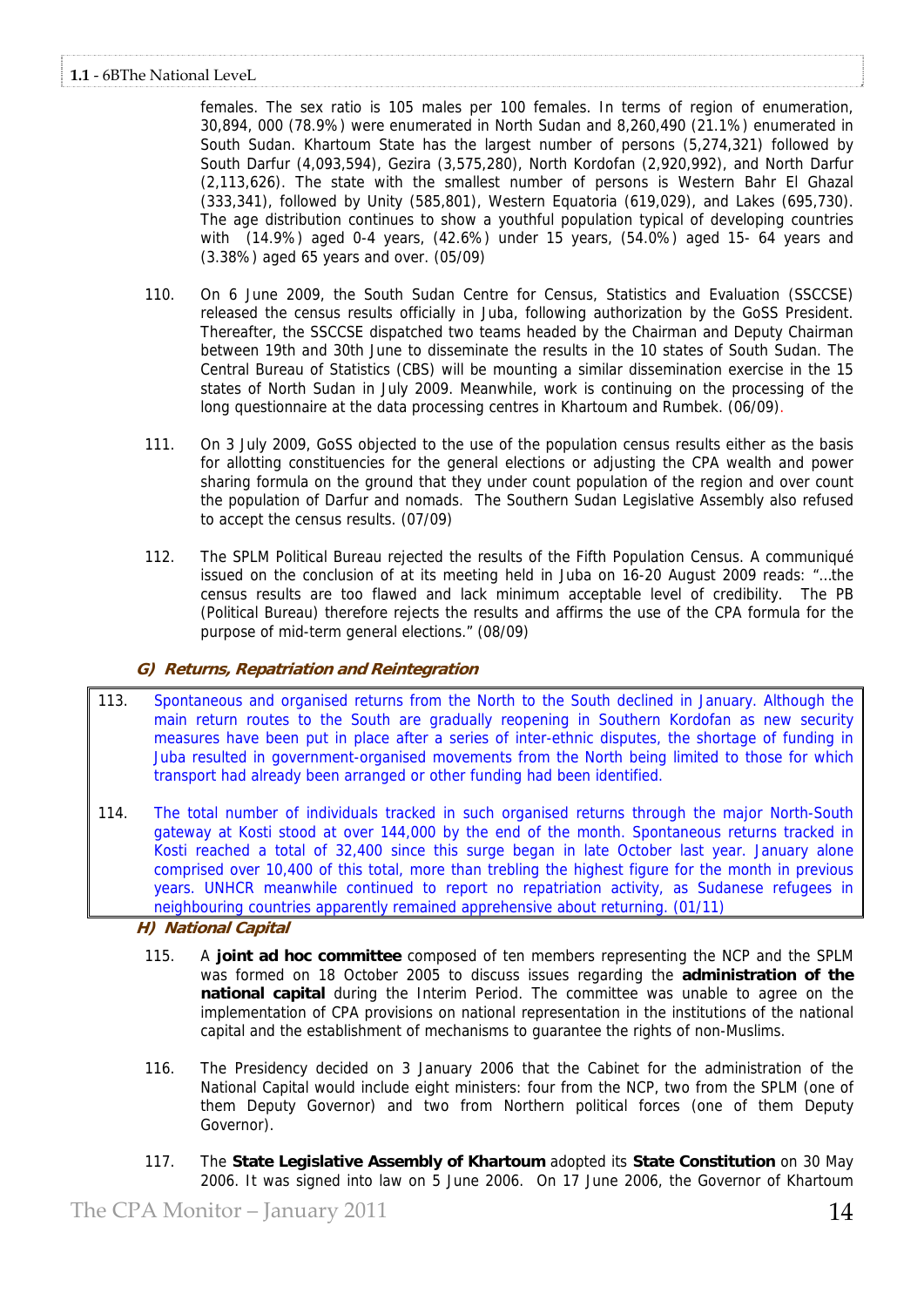State issued a decree appointing the Ministers of the State Government. Five ministerial posts were allocated to the NCP, two to the SPLM and two to other northern political groups. One post was reserved for a Dafurian representative (6/06). On 4 September, the Local Governance Bill was signed into law by the Governor of Khartoum State. The Bill was adopted by the Khartoum Legislative Council on 25 August. (9/07)

118. On 24 August, Khartoum Legislative Council passed Khartoum State Police Act which was signed on the same day by the Governor of Khartoum State.(08/09)

# **i) Representation of Sudanese People in Khartoum Law Enforcement**

119. On 6 November 2006, the Khartoum State cabinet approved the **Khartoum Police Forces Bill** in the first reading stage. Discussion in the Khartoum Legislative Council was delayed by a dispute between Khartoum state authorities and the General Director of the National Police, who argued that Khartoum police should be supervised by the National Police Directorate. The **Khartoum Police Forces Bill** was tabled in the Khartoum Legislative Council in February 2007, but not adopted. High-ranking police officers from the Ministry of Interior argued that the State Law on Police should be adopted only after the National Act in order to avoid any conflict of provisions between the texts. (2/07). The Khartoum Legislative Council has confirmed that the bill will not be discussed until the National Police Bill has been approved. (7/07)

# **ii) The Commission for the Protection of the Rights of Non-Muslims in the National Capital**

- 120. The Presidency issued a decree in August 2006 providing for establishment of the **Commission on the Protection of the Rights of Non-Muslims in the National Capital**  (**Annex 11**). It sets out the Commission's mandate and functions, including to ensure that the rights of non-Muslims are protected in accordance with the human rights and fundamental freedoms enshrined in the Interim National Constitution as well as the principles stated in the CPA guiding judges and law enforcement agencies 'in dispensing justice and enforcing law' in Khartoum. The Commission should also ensure that 'non-Muslims are not adversely affected by the application of the Sharia law in the National Capital.
- 121. The members of the Commission (the Chairperson plus ten religious scholars (five Christians and five Muslims), ten community leaders, two traditions and customs experts, and one representative each from Khartoum State, the Judiciary, the Ministry of Justice, the Police, and National Security) were appointed by presidential decree on 15 February 2007. (8/07)
- 122. On 14 October, the Special Commission for the Rights of Non-Muslims held a workshop in support of unity of the Sudan. (10/10)

# **1.2 THE GOVERNMENT OF SOUTHERN SUDAN**

# **A) Legislation and Constitutions**

- 123. GoSS President Salva Kiir Mayardiit signed the **Interim Constitution of Southern Sudan**  into law on 5 December 2005 (**Annex 12**), following its approval by the Transitional Southern Sudan Legislative Assembly and the GNU Ministry of Justice. On 5 August 2006, the GoSS Council of Ministers formally decided that Juba would remain the capital of Southern Sudan and seat of the GoSS.
- 124. On 14 January 2011, the GoSS Minister of Legal Affairs and Constitutional Development, John Luk Jok, drafted the Terms of Reference for the Technical Committee to oversee the review of the current interim constitution for adoption by the Southern Sudan Legislative Assembly as the transitional constitution.
- 125. On 21 January, the President of the Government of Southern Sudan, Salva Kiir Mayardit, issued a Presidential decree forming a Constitutional Review Committee to review the current constitution of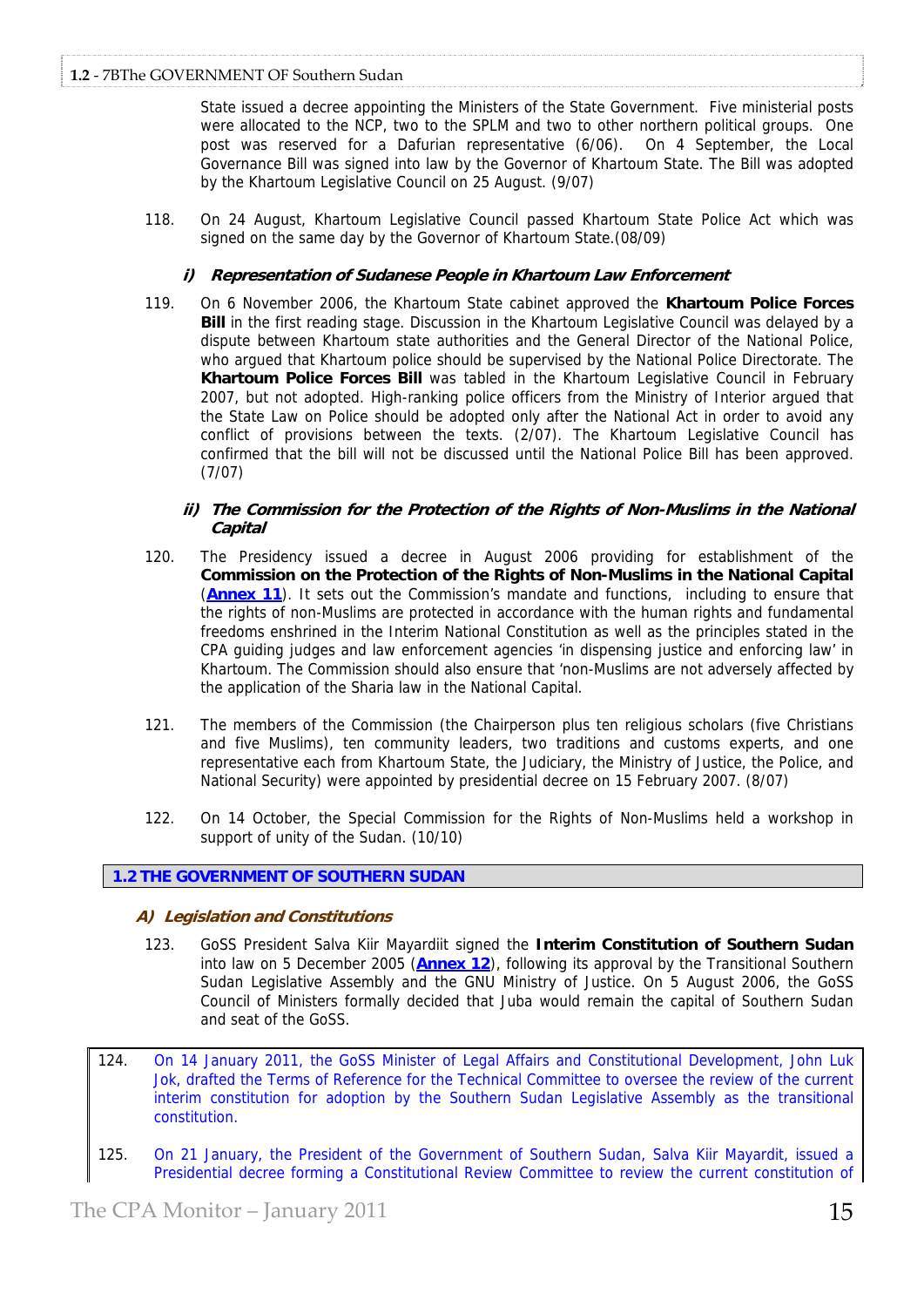Southern Sudan. The twenty four member committee will be chaired by the GoSS Minister of Legal Affairs and Constitutional Development. The decree and list of members can be found in (**Annex 49**) .(01/11)

# **B) The Southern Sudan Executive**

- 126. Salva Kiir Mayardiit became **the President of GoSS** on 11 August 2005, following the death of John Garang. As stipulated in the CPA, the SPLM Chairman shall be the First Vice President and shall at the same time hold the posts of the President of the GoSS and Commander-in-Chief of the SPLA.
- 127. Riek Machar was appointed **Vice President of GoSS** on 19 August 2005. Abdout Agua Jok was appointed **Secretary-General of the GoSS Council of Ministers** on 18 October 2005**.**
- 128. Pending the adoption of the Interim Constitution of Southern Sudan, **the care**-**taker Government of Southern Sudan** (GoSS) was established on 22 October 2005 and sworn-in on 24 October. Each of the ten states was represented at the ministerial level. Nevertheless, the composition of the GoSS was criticized as lacking in inclusiveness, as some of the smaller tribes were not represented. Southern Muslims were also excluded, while women held only two of the 22 ministerial portfolios.
- 129. On 31 May 2009, the President of GoSS reshuffled the Southern Sudan cabinet, and appointed three new Ministers. (05/09) In addition, he also reshuffled the State Governments of Lakes, Jonglei and Western Equatoria, on recommendations from the respective State Governors. (06/09)
- 130. The President of GoSS issued a decree, effective 2 March 2010, relieving all his ministers and reappointing some of them as caretakers with limited responsibilities. The decree will remain in force until a government is formed following the elections scheduled in April 2010. The decree also applies to the state caretaker governors, state ministers and county commissioners. (03/10)
- 131. On 21 May 2010, Salva Kiir Myardit was sworn in as the elected President of the Government of Southern Sudan. (05/10)
- 132. On 12 June 2010, the President of GoSS issued a decree re-appointing Riek Machar Teny as the Vice President of GoSS.
- 133. On 20 June 2010, the President of GoSS issued a decree appointing 32 Ministers. 27 Ministers are from the SPLM, 3 from the southern opposition parties, with 2 to be nominated by the NCP. The newly-appointed ministers were sworn in on 23 June. A list of the current members of the GoSS cabinet can be found in Annex 13. (06/10)
- 134. On 20 July 2010, the President of GoSS issued a decree, appointing 11 new GoSS Presidential Advisors. A list of the newly-appointed advisors can be found in Annex 13.
- 135. On 30 July 2010, the Referendum Team of South Sudan held intensive meetings with the Governors of the ten southern states to introduce the members of the team to the officials. The Chairman of the team in a press statement in Juba said that referendum committees had been set up in the states, adding that the state authorities had nominated five members on state and local levels to the states' Referendum High Committee. (07/10)

# **C) Legislature of Southern Sudan**

136. On 20 September 2005, GoSS President Salva Kiir issued a decree appointing the **Transitional Southern Sudan Legislative Assembly (SSLA)**. The Assembly is composed of 161 members (110 from SPLM, 25 from NCP, 26 from other Southern political parties (seven from Union of Sudan African Parties (USAP), three from Sudanese African National Union (SANU), four from United Democratic Salvation Front (UDSF), four from Southern Sudan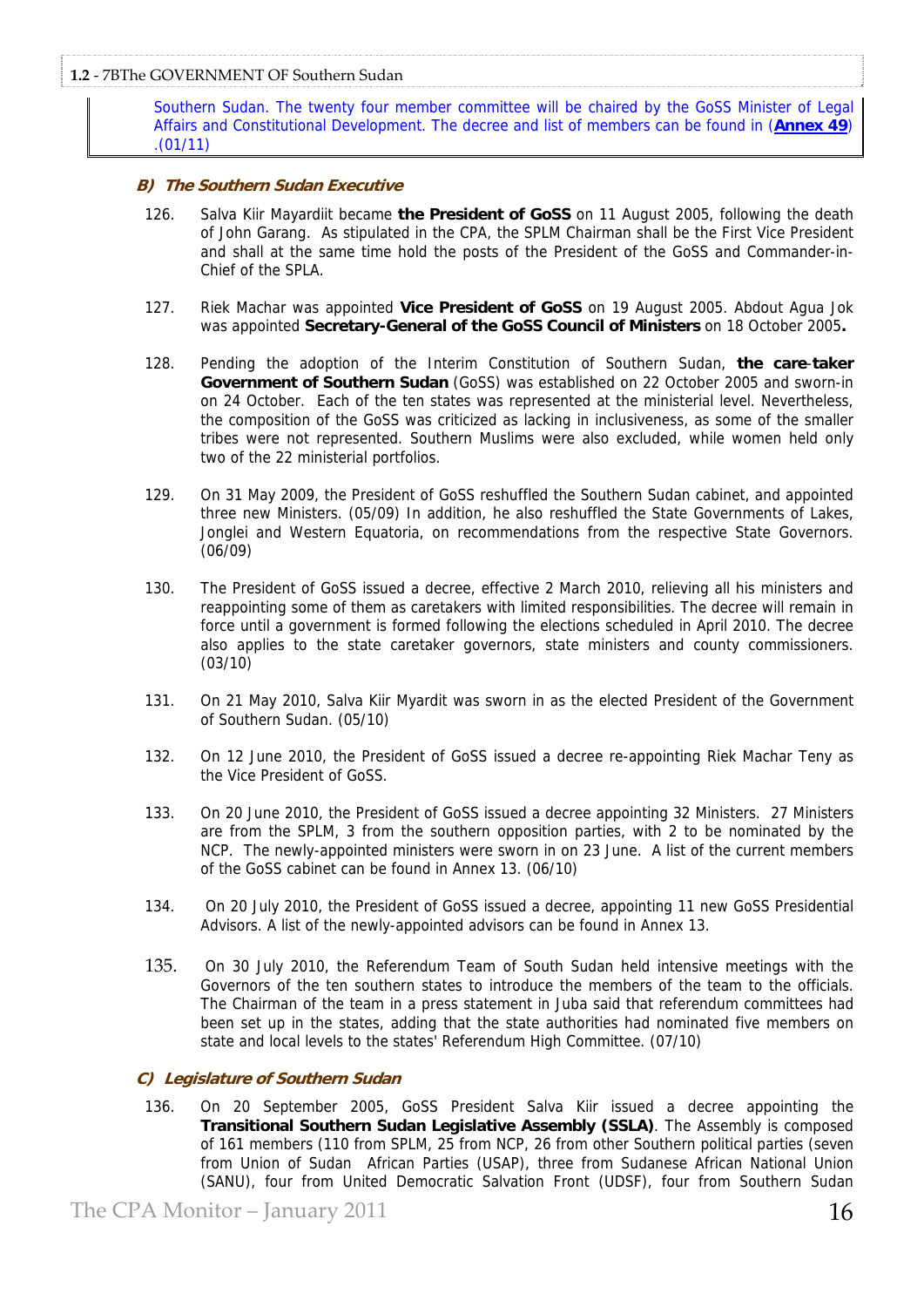Democratic Forum (SSDF), four from United Democratic Front (UDF), four from USAP2 (splinter of USAP)). A list of the current chairs of the specialised standing committees of the SSLA can be found in **Annex 14**. (8/07)

- 137. The **1st session of the SSLA** opened on 26 September 2005. It elected James Wani Igga (SPLM) as Speaker and Tor Deng (NCP) as Deputy Speaker. After the adoption of the Interim Constitution of Southern Sudan, the SSLA reconstituted itself into the Southern Sudan Legislative Assembly.
- 138. The **2nd session of the SSLA** took place between September and December 2006. Four bills were passed into law in the session: the **Code of Evidence**; the **Interpretation of Law and General Provisions Act**; the **Public Premises Eviction Act**; and the **Investigation of Commissions Act**. (12/06).
- 139. On 25 April 2008, GoSS President through Presidential Decrees replaced 8 members of United Democratic Forum Party in the following State Assemblies: South Sudan (4), Western Bahr el Ghazal (2), Western Equatoria(2). (04/08)
- 140. The Speaker of the SSLA announced that the following bills had been passed into law: the **Code of Civil Procedure Bill**, the **Southern Sudan Research Council Bill**, the **Personal Income Tax Provisional Order Bill**, the **Appropriations Bill**, the **Judiciary Bill**, the **Judicial Service Council Bill** and the **Kush Institution Bill**.(06/08)
- 141. On 23 July 2008, the SSLA passed two bills: the **Penal Code** and the **Code of Criminal Procedure**.(07/08)
- 142. The SSLA resumed sittings in mid-January 2009. On 14 and 26 January 2009, it passed the **Sudan People's Liberation Army (SPLA) Bill** and **the Land Bill**, respectively. In addition, the Assembly on 27 January 2009 passed the **2009 GoSS budget**, amounting to SDG 3,606,312,239 (US\$1.8 billion). (01/09)
- 143. On 23 March 2009, the SSLA passed the GoSS **Anti-Corruption Commission Bill**. The enabling legislation gives the Commission created earlier the right to investigate corruption cases and refer them for prosecution.
- 144. On 9 April 2009, the SSLA passed the **Local Government Act 2009**. It provides for the establishment of local governments in Southern Sudan, their powers, functions and duties, and composition. (04/09)
- 145. On 31 July 2009, the GoSS Council of Ministers passed the **Right to Information Bill**, the **Public Service Broadcasting Bill**, and the **Independent Media Authority Bill.** (08/09)
- 146. On 3 October 2009, the **Southern Sudan Police Bil**l was passed in the Southern Sudan Legislative Assembly.
- 147. The newly-elected Speaker of the Northern Bahr El Ghazal State Assembly, Majang Ngor Kuany (SPLM), was sworn in on 20 October 2009 following the dismissal of his predecessor on allegations of mismanagement by a motion passed by 34 Members of the Assembly out of 48. (10/09)
- 148. On 3 February 2010, the Southern Sudan Legislative Assembly passed the third and final reading of the GOSS budget for 2010 fiscal year. The budget of 4.5 billion Sudanese pounds (approximately \$2.25 billion) allocates 1.1 billion Sudanese pounds to the SPLA. The Assembly also passed the Emoluments and Privileges of Constitutional Post Holders and Members of Legislative Assemblies Bill 2010. (02/10)
- 149. On 17 May 2010, the NEC released results of elections for the Southern Sudan Legislative Assembly (SSLA). The SPLM obtained a total of 159 seats, comprising 92 Geographical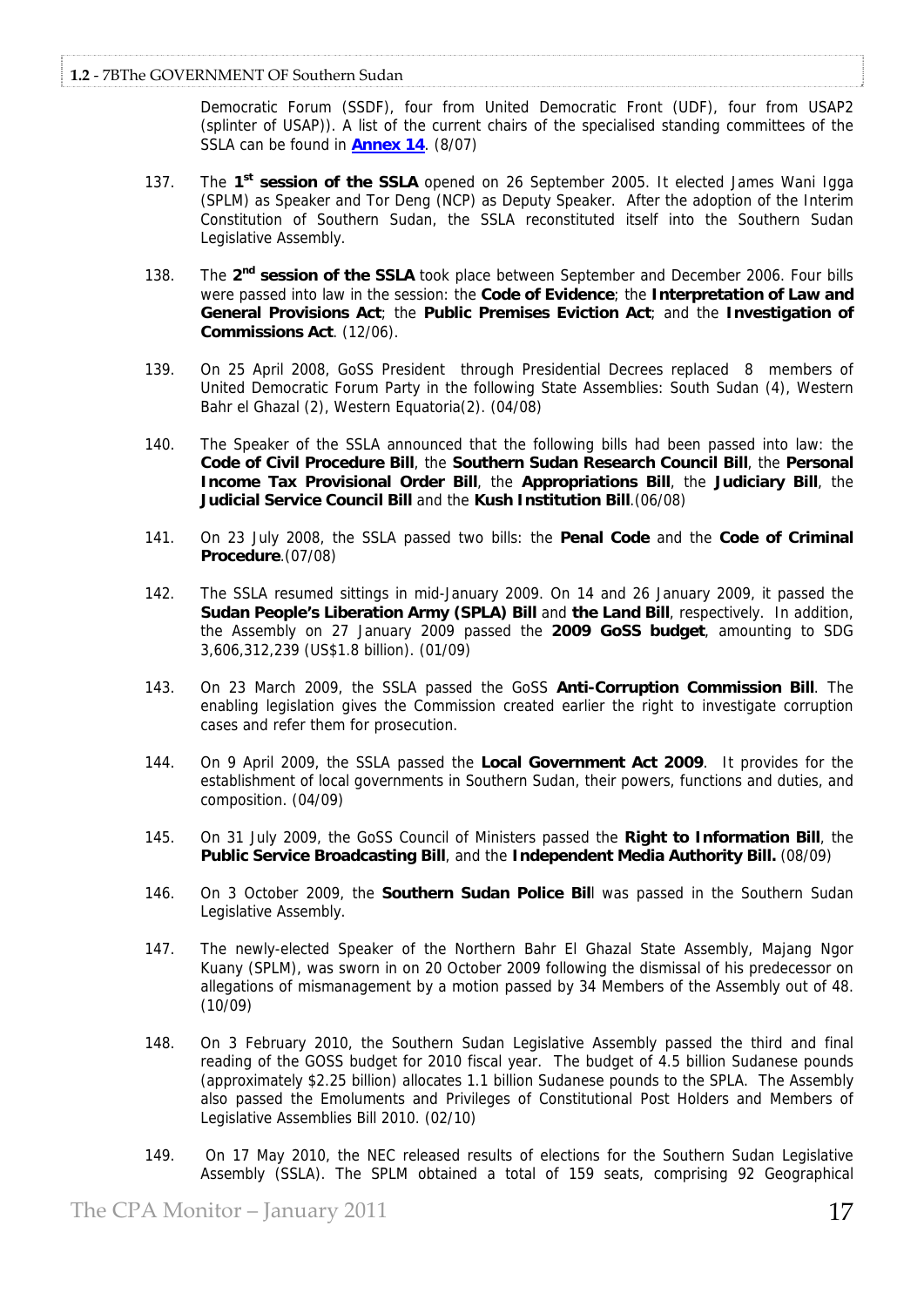Constituency, 25 Party List, and 42 Women's List seats, equating to 93.52% of available seats. Independent candidates won 7 seats, all Geographical Constituency, while the SPLM-DC won 3 seats, 2 Geographical Constituency and 1 Women's List, with the NCP obtaining 1 Geographical Constituency seat. (05/10)

# **D) The Judiciary of Southern Sudan**

- 150. The judges of the High Court and of the Court of Appeal of Southern Sudan were sworn in on 24 June 2006 and deployed by a decision of the President of the Supreme Court of Southern Sudan on 12 July 2006. (6/06)
- 151. On 2 July 2007, GoSS President Salva Kiir appointed John Wuol Makec as the new Chief Justice and President of the Supreme Court of Southern Sudan, replacing Ambrose Riiny. (7/07)
- 152. On 12 July, the Supreme Court issued its first circular: Judicial Circular 1/2007 on the Applicable Law in Southern Sudan. The Circular directs the judiciary to apply the current laws of the New Sudan in all suits within the territory of Southern Sudan arising on or after 10 July 2005. For suits that arose before that date, the judiciary is to apply the laws of the New Sudan if the suit arose in SPLM-controlled territory and the relevant national laws if in territory controlled by the Government of Sudan. (7/07)

# **E) Commissions**

- 153. On 27 June 2006, GoSS President Salva Kiir signed 14 presidential decrees making appointments to a number of Commissions and bodies: the Southern Sudan (SS) **Relief and Rehabilitation** Commission, SS **De-Mining Authority**, SS **Peace** Commission, SS **Anti-Corruption** Commission, SS **Human Rights** Commission, SS **Public Grievances** Chamber, SS **Reconstruction and Development Fund**, SS **Civil Service** Commission, SS **Land**  Commission, SS **Fiscal and Financial Allocation and Monitoring** Commission, SS **Centre for Census, Statistics and Evaluation**, SS **HIV/AIDS** Commission, SS **Audit Chamber**  and the SS **Employees Justice Chamber**. The decrees request the nominees to help draft legislation to establish the bodies, and to help determine their terms and conditions of service. (6/06)
- 154. On 22 August 2006, FVP Kiir issued a decree establishing the **Southern Sudan Security Committee**, with powers to be defined in the forthcoming National Security Act. (9/06)

# **1.3 THE STATE LEVEL**

# **A) States' Constitutions**

- 155. On 19 October 2005, Vice-President Taha received a copy of the **model constitution for the Northern states**. Most of the states in the North had to revise their drafts in order to comply with the model constitution. The National Constitutional Review Commission (NCRC) did not draft the model Northern State Constitution. By 19 December 2006, all fifteen Northern states had adopted a Constitution. (12/06)
- 156. In December 2005, the SSCDC drafted the **model Constitution for Southern States**. After much wrangling between the Southern States and the GNU Ministry of Justice over the compatibility of the southern states' constitutions with the Interim National Constitution, all ten southern states adopted constitutions and received certificates of compatibility from the Ministry of Legal Affairs of GoSS by June 2007. In July 2007, the GNU Minister of Justice declared that he would issue a certificate to confirm the compatibility of Southern Sudan State constitutions and the INC. (7/07)

# **B) States' Executives**

157. On 27 August 2005, the President appointed **Governors for 14 Northern States**: Khartoum, Sennar, Red Sea, North Darfur, North Kordofan, Kassala, Gedaref, Gezira, Blue Nile, White Nile, West Darfur and South Darfur. The Governor of Southern Kordofan was appointed at a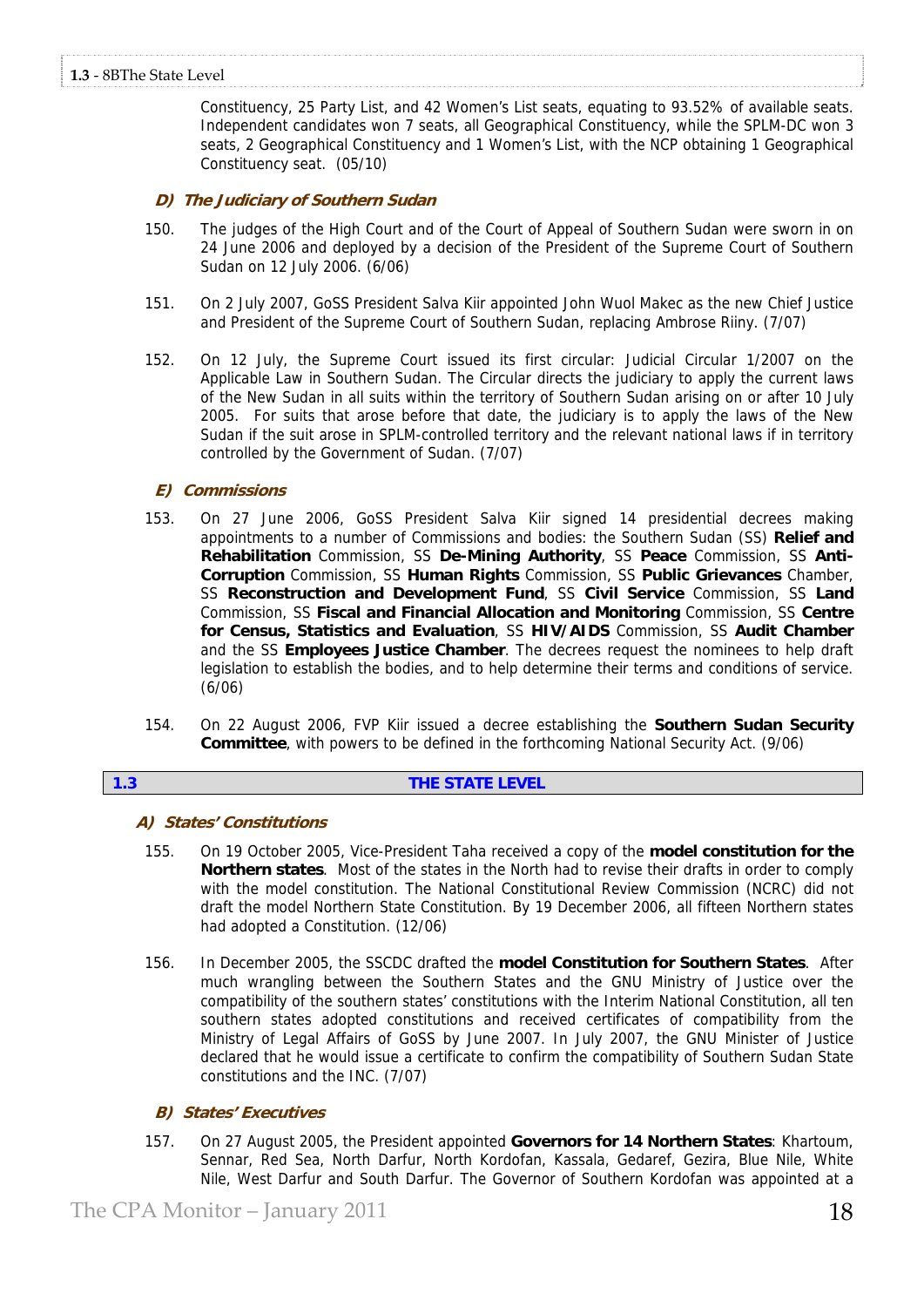later date and took up his post on 20 October 2005. (07/08).

- 158. On 22 October 2005, the President of GoSS appointed **Governors for the ten Southern States**.(07/08)
- 159. The President of GoSS removed the Governor of Upper Nile State, Dak Duop Bichiok, from his post effective 18 February 2008 and appointed Gatluak Deng Garang (NCP) as his replacement.
- 160. On 14 November 2009, the GoSS President appointed William Othwon Awer as the new Governor of Upper Nile State (UNS) through a decree. (11/09)
- 161. On 22 January 2010, the President of the Republic sworn in Acting Governors of seven Northern States: Kassala, River Nile, White Nile, Northern Kordofan, Southern Kordofan, Gedaref, and Northern State in connection with the 2010 elections. (01/10)
- 162. Elections for Governors (Walis) of 15 Northern States and 10 Southern States were held in April 2010. An up-to-date list of the Governors of the Northern States can be found in **Annex 15** (05/10)

### **1.4 HUMAN RIGHTS**

- 163. The signing of the CPA and the political and legal reforms that followed represent a key opportunity for the Sudanese Government to improve Sudan's human rights environment. The CPA cites Sudan's obligations to comply with international human rights treaties to which it is a party. These include the International Covenant on Civil and Political Rights (ICCPR); the International Covenant on Economic, Social and Cultural Rights (ICESCR); the Convention on the Elimination of Racial Discrimination (CERD); the Convention on the Rights of the Child (CRC); and the regional human rights instruments for Africa, the African Charter on peoples' and human rights. The CPA also calls on Sudan to endeavour to ratify other human rights treaties it has signed. These include the Convention against Torture and the Statute of the International Criminal Court.
- 164. The Interim National Constitution (INC) makes international human rights treaties, an integral part of its Bill of Rights, and provides for an independent Human Rights Commission with advisory powers.
- 165. On 29 December 2008, the Human Rights Committee of the National Assembly met to finalize the draft law of the National Human Right Commission. The draft law is in line with the rights mentioned in the National Interim Constitution. In the meantime, UNMIS Human Rights conducted workshops with the National Parliamentary Committees on the establishment process, mandate and functioning of the Human Rights Commission, and Southern Sudan Human Rights Commission (SSHRC).
- 166. On 24 April 2009, Sudan ratified the Convention on the Rights of Persons with Disabilities and its Optional Protocol. Its purpose is to promote, protect and ensure the full and equal enjoyment of all human rights and fundamental freedoms by all persons with disabilities, and to promote respect for their inherent dignity. The Optional Protocol allows for submission of individual communications to the Convention's monitoring Committee once domestic remedies have been exhausted. The Committee may also decide to conduct a confidential inquiry with the State, which could also involve a country visit.

# **A) National Human Rights Commission (NHRC)**

- 167. On 21 April 2009, the National Assembly passed the National Human Rights Commission Act following inclusion of some amendments. (04/09)
- 168. The appointment of Commissioners to serve on the National Human Rights Commission in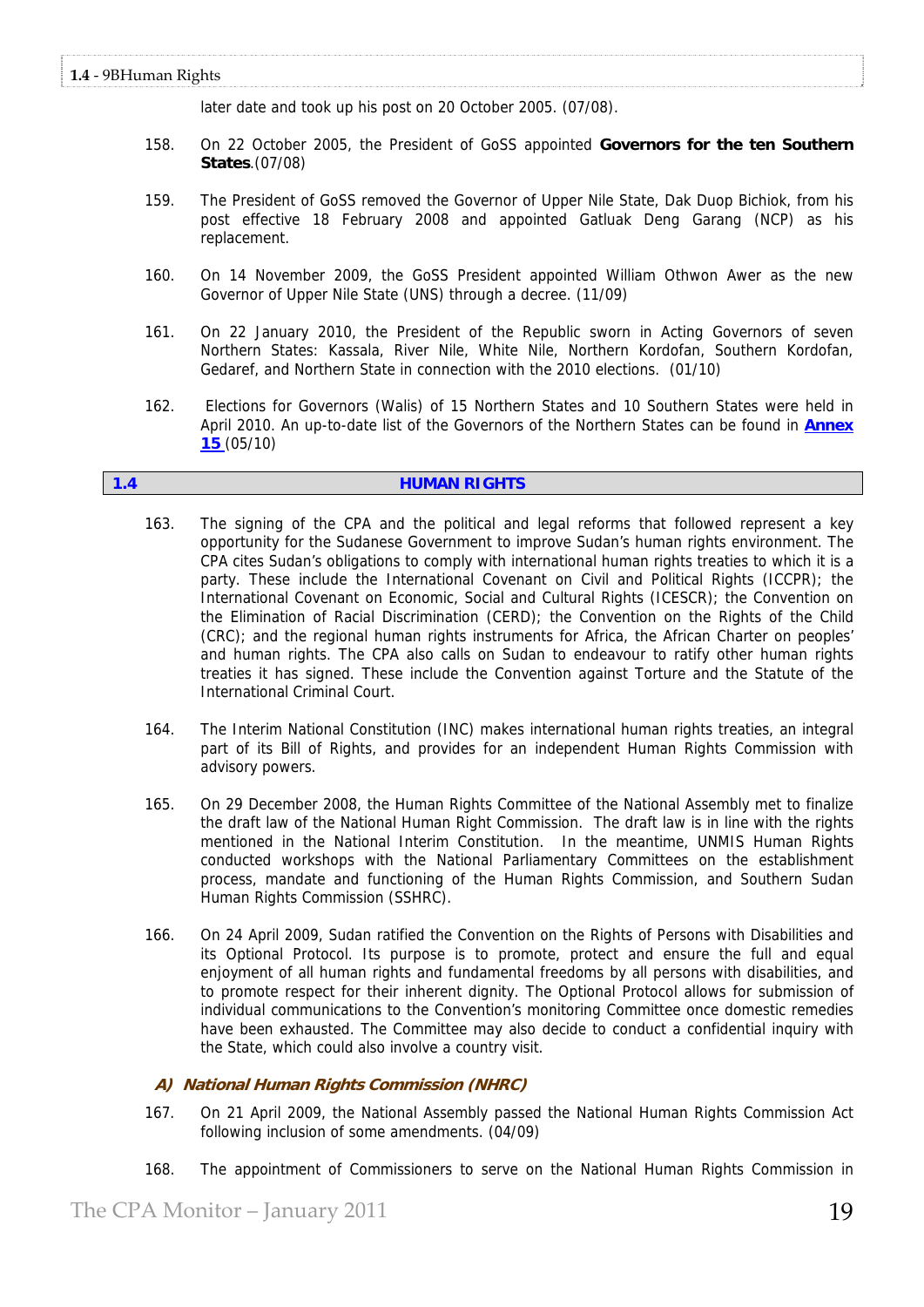# **0** ‐ 10B2.1 Land ownership and natural resources

Khartoum has still not taken place. The National Human Rights Commission Act provides that the Presidency will appoint commissioners following consultations at the Presidency. Civil society groups in October 2009 held a press conference and submitted a list of 15 potential candidates to the Presidency for consideration. (10/09)

169. The Independent Expert on the Situation of Human Rights in Sudan, Mohamed Othman Chande, concluded his three-week visit to the country with a press conference in Khartoum on 11 February. He noted positive developments, including the Fourth Human Rights Forum of 2 February, but also areas for improvement, including the pending appointment of Human Rights Commissioners, the National Security Law and institutional weakness in Southern Sudan. (02/10)

# **B) Southern Sudan Human Rights Commission (SSHRC)**

- 170. In October 2006, GoSS President Salva Kiir issued a decree appointing the five members of the Southern Sudan Human Rights Commission (SSHRC). On 3 February 2009, the Southern Sudan Legislative Assembly passed the enabling legislation for the Commission. The Bill which provides for the Commission's independence and adequate powers to carry out its current monitoring, investigation, advisory and promotional work - is largely in line with the Paris Principles (the international standards on National Human Rights Institutions).(02/09)
- 171. In February 2010, UNMIS Human Rights provided communication material to the Southern Sudanese Human Rights Commission, as part of its ongoing assistance to national human rights protection mechanisms. (02/10)
- 172. The Southern Sudan Human Rights Commission has established eight out of the ten state offices in Southern Sudan (Jonglei, Unity, Upper Nile, Western Bahr el Ghazal, Warrap, Eastern Equatoria, Western Equatoria and Central Equatoria). Upon the request of the Commission, UNMIS Human Rights continues to work with the SSHRC in building its capacities through provision of technical and logistical support and advisory services.(03/10)
- 173. During the month of September, the GoSS President appointed, Lawrence Gubanda, as Chairperson for the Southern Sudan Human Rights Commission (SSHRC). He is a former GoSS Secretary of State for State Affairs. (09/10)

# **2. Wealth-Sharing Agreement**

# **2.1 LAND OWNERSHIP AND NATURAL RESOURCES**

174. The CPA does not address issues regarding the ownership of land and natural resources. The Parties agree to establish a process to resolve this issue. However the CPA also provides for the establishment of a **National Land Commission** and a **Southern Sudan Land Commission** which, without prejudice to the jurisdiction of courts, may arbitrate between willing contending parties over land issues and make recommendations to government, for example regarding land reform and recognition of customary rights. The FAO is the lead UN agency for support to the Land Commissions.

# **A. National Land Commission (NLC)**

- 175. On 20 April 2009, the National Assembly adopted the National Land Commission Bill. (4/09).
- 176. The National Land Commission, as envisaged in the CPA, remains to be constituted. (03/10)

# **B. Southern Sudan Land Commission (SSLC)**

177. The Interim Constitution of Southern Sudan sets out the requirement for a Southern Sudan Land Commission and lays out its basic mandate and functions. In 2006, the **Southern Sudan Land Commission (SSLC)** was established with five members through a Presidential decree. (11/06)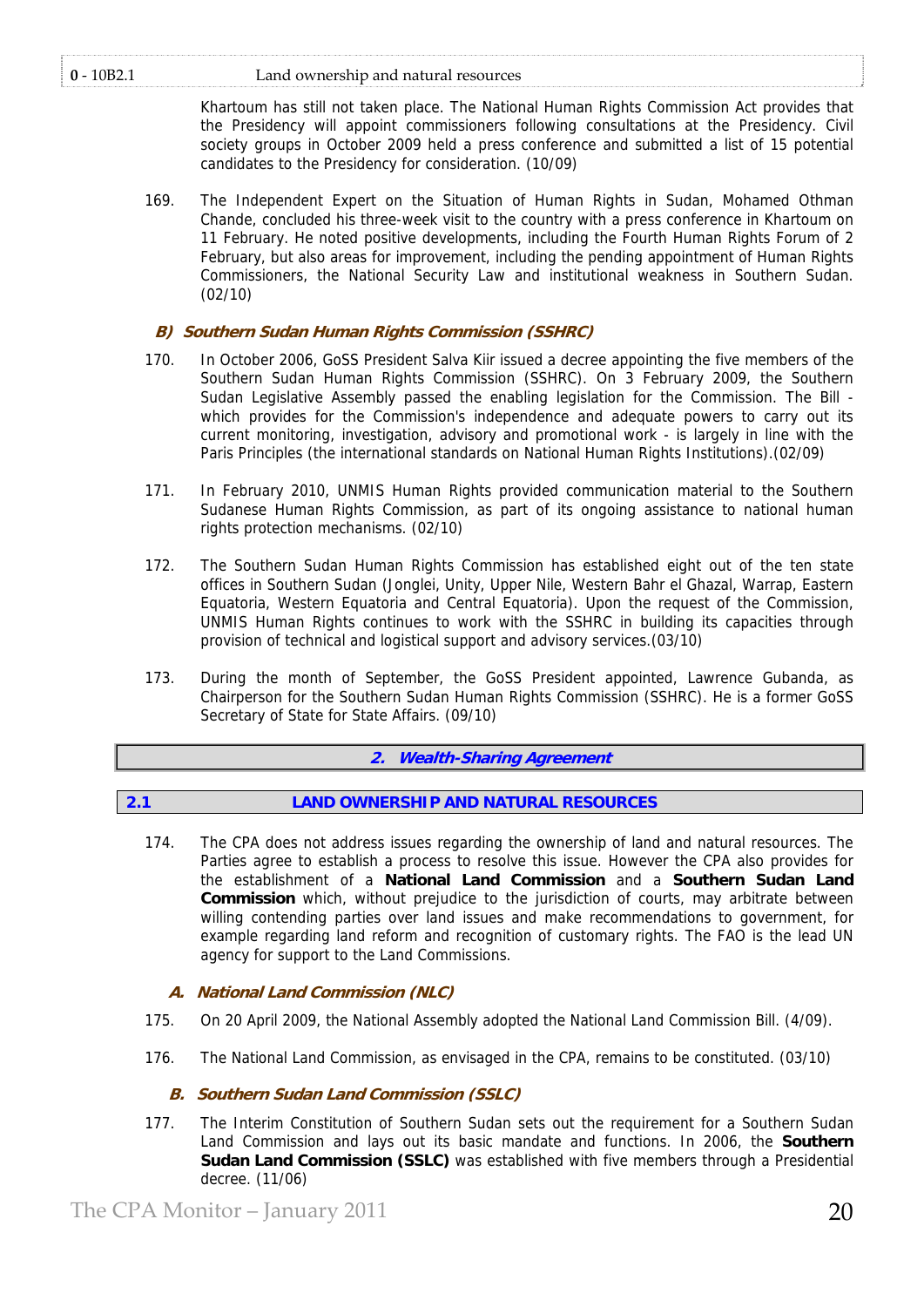# **2.2 OIL REVENUES (INCLUDING THE NATIONAL PETROLEUM COMMISSION {NPC})**

178. The CPA establishes quiding principles for the management and development of the petroleum sector and sharing of revenues from the oil sector. It provides for the establishment of a National Petroleum Commission to formulate policies and guidelines on development of the oil sector, and monitor their implementation to ensure policies work in the best interests of the people of Sudan.

# **A) National Petroleum Commission (NPC)**

- 179. The **National Petroleum Commission** was established on 30 October 2005 by presidential decree, and its membership announced in another decree on 1 November 2005.
- 180. The NPC held its first full meeting on 5 April 2007, chaired by President Al-Bashir and FVP Salva Kiir. The two parties agreed on the mechanism of negotiating new oil contracts and the formation and duties of the secretariat. The Rules of Procedures of the Commission have been signed by the co-chairs. (8/07)
- 181. On 25 August 2009, the National Petroleum Commission, co-chaired by President Bashir and First Vice President Kiir, met and reviewed a number of policy and procedural issues on endorsement of agreements on oil contracts. (08/09).

# **B) Sharing of Oil Revenues**

- 182. The CPA and the INC provide for equitable sharing of oil revenue among oil producing states. Under the terms of the agreement, at least 2% of net oil revenue is allocated to the state or region in which oil is produced. Remaining revenues from oil produced in the South are divided equally between GNU and GOSS, while those from oil produced in the North accrue exclusively to the GNU. Transfers of oil revenue to the Southern Sudan and States level have taken place since 2005.
- 183. On 6 August 2008, in a meeting with the Assessment and Evaluation Commission (AEC) Wealth-Sharing Group, members of the Joint (GNU/GoSS) Committee for Monitoring, Calculating and Sharing of Oil Revenue provided an update on the current state of transfers to GoSS and oil producing states. The Committee informed that the cumulative total arrears due to GoSS from 2005, 2006 and 2007 now stands at US\$55.86 million. However, there are no arrears due to GoSS for the first half of 2008, and the total amount received by GoSS so far exceeded US\$1 billion. GoSS representative raised the issue of the Oil Revenue Stabilization Account (ORSA), where the differences (surplus) between the budgeted and actual oil revenues are kept and which is currently held in the Central Bank of Sudan. Since the banking system in the North is governed by Sharia law which forbids interest payments, GoSS would like the ORSA funds to be split between the GNU and GoSS so that it may collect interests (08/08)
- 184. According to a report on Sudan Oil Sector for the year 2008 released by the GoSS Ministry of Finance and Economic Planning, Sudan's total oil revenue for 2008 was \$6,566.04 million, of which the GNU share was \$3,677.74 million. In a separate report, the Ministry of Finance & National Economy indicated that the total oil revenue for GoSS for 2008 was \$2,888.20 million. According to the same report, by end of December 2008, oil revenue arrears in favour of GoSS stood at \$265.66 million.(02/09)
- 185. According to a half-yearly report by the Petroleum Unit of the GoSS Ministry of Finance and Economic Planning, Sudan's total oil revenues for the period January-June 2009 were \$787.01 million. It reports further that the shares of the GNU and GoSS stood at \$422.15 million and \$364.86 million, respectively. Meanwhile, the GNU paid back to GoSS approximately \$52 million that it had deducted unilaterally as GoSS contribution to national elections. (08/09)
- 186. According to the Ministry of Finance and National Economy, an amount of approximately \$666.14 million had been transferred to GoSS between July and October 2009. The Petroleum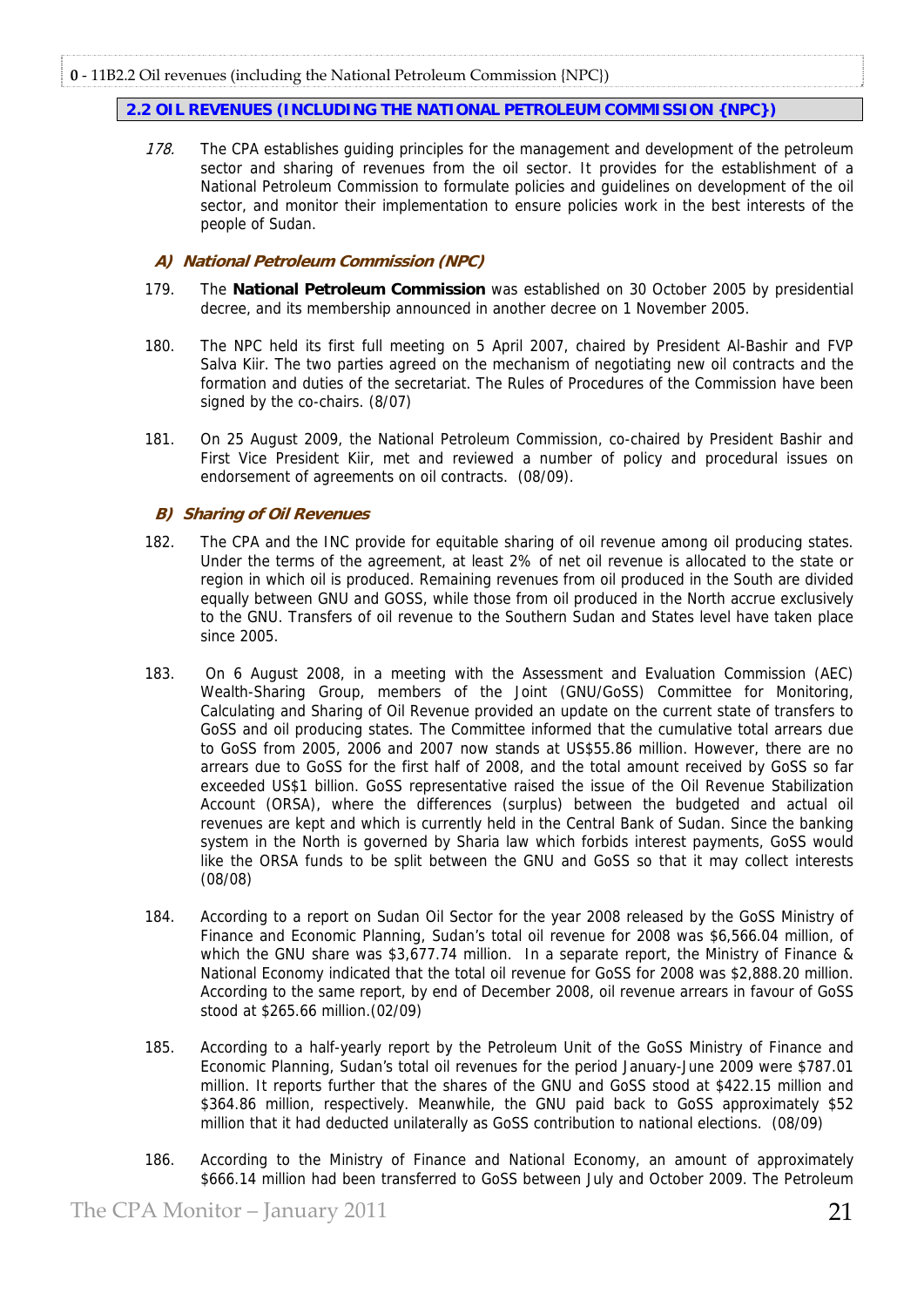## **0** ‐ 12B2.3 Non‐OIL Revenue

Unit of the GoSS Ministry of Finance and Economic Planning confirmed that these transfers included a withdrawal of \$254.36 million from the Oil Revenue Stabilization Account and an initial direct expenditure deduction of \$19.81 million. (01/10)

- 187. According to a GoSS Ministry of Finance and Economic Planning report, Sudan's total oil revenue in 2009 from oil resources in the Southern Sudan was \$2,566.16 million, of which GoSS share was \$1,067.7 million. (02/10).
- 188. According to a report of the Petroleum Unit of the GoSS Ministry of Finance and Economic Planning, the national government has transferred approximately \$669.92 million to the GoSS in the first quarter of 2010 as its share of oil revenue. (06/10)

# **C) Existing Oil Contracts and Compensation**

- 189. The CPA stipulates that "existing oil contracts" mean contracts signed before the date of the signing of the CPA and that the SPLA (and the  $G$ oSS) shall appoint a limited number of representatives to have access to all existing oil contracts.
- 190. According to the CPA, people whose rights have been violated by oil contracts are entitled to compensation. However, no action has been taken to compensate victims of such contracts provided for in the wealth-sharing agreement.

# **2.3 NON-OIL REVENUE**

- 191. The CPA provides for the sharing of non-oil revenue from federal sources in the South, including customs and immigration, airport taxes, etc.
- 192. According to the Ministry of Finance and National Economy, the Government of Southern Sudan collected a total of 34.2 million Sudanese pounds in 2008 in Southern Sudan in the form of taxes. After an adjustment of 8 per cent administrative charges, the balance has been divided equally between the national and Southern Sudan governments. (03/09)
- 193. According to the national government Ministry of Finance and National Economy, a total of approximately \$18.86 million non‐oil revenue was collected in Southern Sudan in 2009. (06/10)

# **2.4 BUDGET AND FISCAL DECENTRALIZATION**

194. In the CPA, the Parties agreed on general principles related to the fiscal process including transparency, decentralization and a commitment to reduce regional inequities. The CPA also sets out which taxes may be collected by different levels of government, and further specifies that all nationally collected revenues are to go into a National Revenue Fund to be transparently allocated, while states and the Government of Southern Sudan shall retain and dispose of income collected under their own taxing powers. The CPA also provides that each level of government shall be liable for its own borrowing.

# **2.5 FISCAL AND FINANCIAL ALLOCATION AND MONITORING COMMISSION (FFAMC)**

- 195. The Fiscal and Financial Allocation and Monitoring Commission (FFAMC) was established by presidential decree on 15 November 2005. A task force led by the Joint National Transition Team worked on developing legislation and the FFAMC's terms of reference. The FFAMC initially got off to a slow start, raising concerns over delays in transfers of national revenues to states, in particular to the Three Areas. The FFAMC established a Technical Secretariat and a Panel of Experts in May 2006. (05/06)
- 196. On 28 June 2010, the National Assembly approved the appointment of Izzeldeen Ibrahim, Alhadi Abdelsamad, Abdelhameed Altijani, Awatif Yousif Mohammed, and Abdelmoniem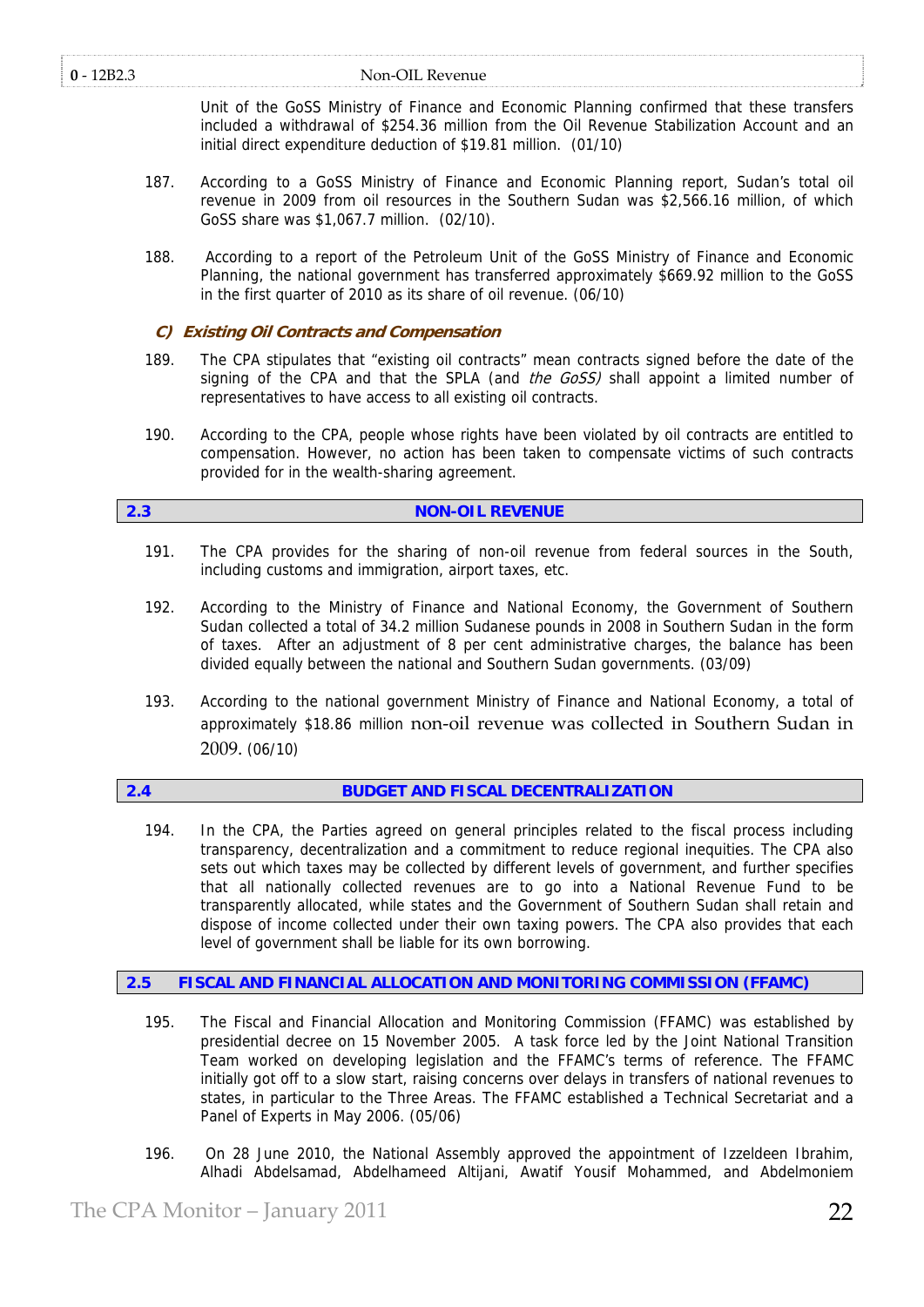### **0** ‐ 15B2.6 National and Southern Sudan Audit Chambers

Mahmood as members of the Panel of Experts of the Fiscal and Financial Allocation and Monitoring Commission (FFAMC). (06/10)

# **2.6 NATIONAL AND SOUTHERN SUDAN AUDIT CHAMBERS**

- 197. On 27 June 2006, GoSS President nominated four appointees to the **Southern Sudan Audit Chamber**, though it remained without legislative basis. Enabling legislation for the **Southern Sudan Audit Chamber** was submitted to the GoSS Ministry of Legal Affairs and Constitutional Development in March 2007. (3/07)
- 198. The National Assembly passed the **National Audit Chamber Act** and related audit legislation in June. (6/07)
- 199. The President of GoSS in February 2008 removed Barnabas Majok from the position of the Southern Sudan Auditor General and appointed the Secretary General of GoSS as a caretaker of the Audit Chamber until the appointment of a new Auditor General. The decision follows a vote of no confidence in the Southern Sudan Legislative Assembly against Majok last December, accusing him of financial impropriety and failure to deliver services in auditing government accounts. (02/08)

# **2.7 JOINT NATIONAL TRANSITION TEAM (JNTT)**

200. The **Joint National Transition Team** (JNTT) was established in Nairobi on 9 March 2005. Originally foreseen as having an important role in resource mobilization and implementation of the findings of the Joint Assessment Mission (JAM), the NCP and SPLM agreed in June 2005 that the JNTT should cover the CPA's power-sharing as well as wealth-sharing provisions. Following the formation of the GNU and GoSS, and the appointment of several **JNTT** members to new positions, there was some doubt as to the composition and role of the body. Though the JNTT chaired initial meetings of the MDTF Interim Oversight Committees, further to the formation of the GNU and GoSS, the role was later taken over by the respective Ministries of Finance. The JNTT played an important role in preparations for and during the Sudan Consortium meeting on 9 and 10 March 2006 in Paris. (9/06)

# **2.8 BANKING AND CURRENCY**

# **A) Banking**

- 201. In June 2005, the JNTT reported that the **Bank of Sudan** had been restructured to accommodate a **dual (Islamic and conventional) banking system**, as per the provisions of the wealth-sharing agreement. On 18 July 2005, the GoSS and the Central Bank of Sudan signed a Memorandum of Understanding, and the Bank of Sudan opened its Juba branch on 19 July 2005. (7/06)
- 202. The **Central Bank of Sudan Act** was adopted by the National Assembly in October 2005 and signed into law in November 2005.

# **B) Currency**

203. Sudan's new national currency, **the Sudanese Pound,** was launched in Juba on 9 January 2007, as part of the ceremonies marking Peace Day and in fulfilment of the CPA requirement. The Bank of Southern Sudan started in April 2007 to collect foreign currency belonging to Uganda, Ethiopia and Kenya to be returned to those countries. On 1 July 2007, the Sudanese Pound officially replaced the Dinar as legal tender. The transition went smoothly. (7/07)

# **2.9 RECONSTRUCTION AND DEVELOPMENT FUNDS (INCLUDING MDTFS)**

# **A) Multi-Donor Trust Funds (MDTFs)**

The CPA Monitor – January 2011 23 204. The **MDTFs** (National and South) became operational in June 2005. The National and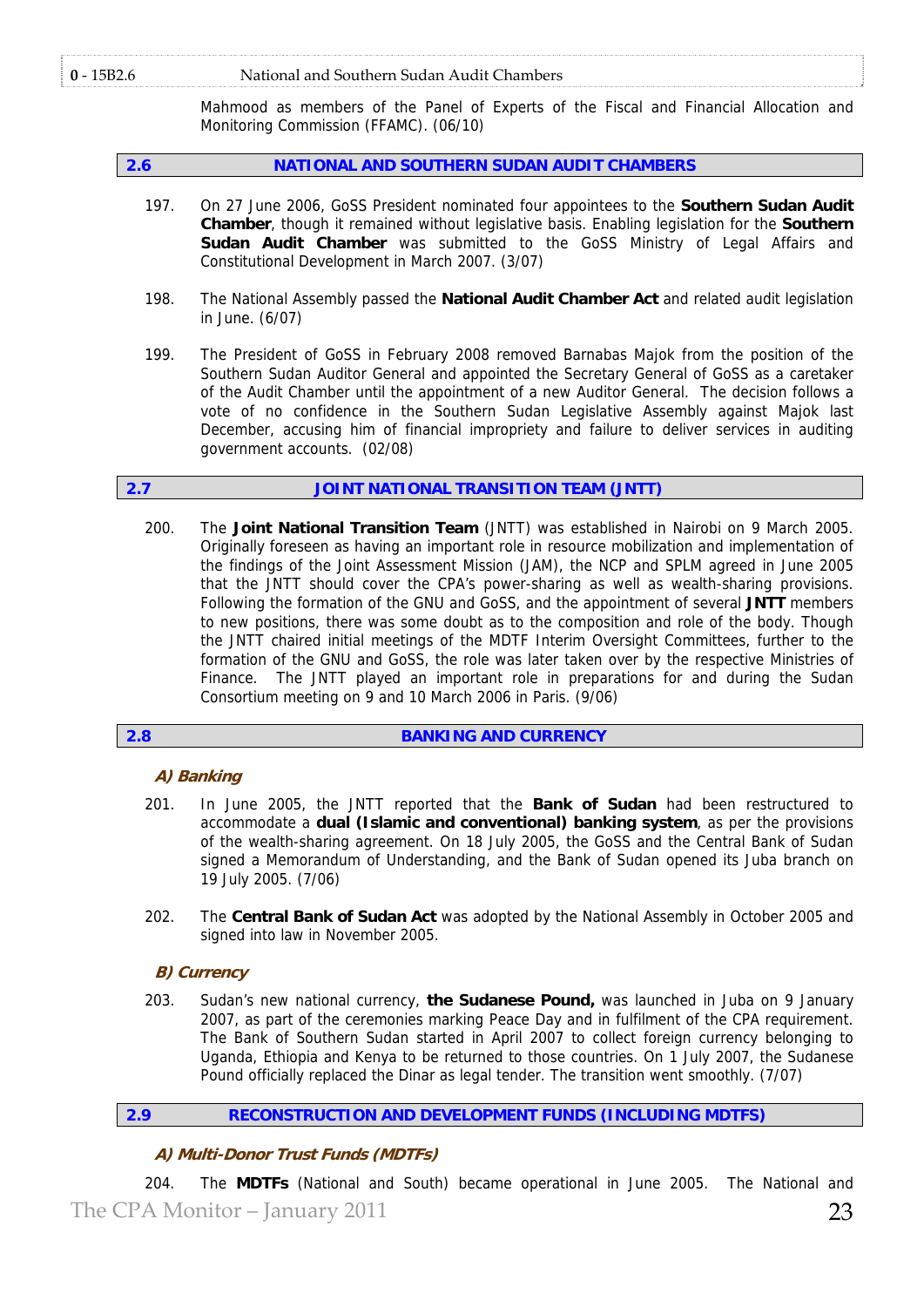Southern Sudan MDTFs held their first Joint Oversight Committee in Khartoum on 22 July. Overall disbursement from the MDTFs has been slower than expected. These are attributed partly to the complexity of the MDTF mechanism and World Bank procedures.

- 205. The second meeting of the **Sudan Consortium** was held on 19-21 March 2007 in Khartoum and Juba. Donors made it clear that they would not be able to continue to finance recovery and development efforts in the North unless there was progress in Darfur. They recognized that GoSS had made significant progress in 2006, but urged GoSS to focus on building of public institutions for good governance, establishing basic infrastructure links, enabling productive activities and delivering basic services. Donors also called for a review of aid mechanisms, including the establishment of new priorities and costing for the second phase of the original Joint Assessment Mission. (3/07)
- 206. By the end of August 2007, the MDTFs had received \$384.8m (\$132.5m for the National MDTF and \$252.4m for the Southern Sudan MDTF), of the \$561.3m pledged at and since Oslo. (8/07)
- 207. The third meeting of the Sudan Consortium was held in Oslo from 5 to 7 May 2008. Jointly chaired by the GNU and GoSS, and organized by the UN and the World Bank, the Consortium reviewed the progress in the implementation of the social and economic aspects of the CPA and Joint Assessment Mission commitments for the period 2005-2007, and agreed on the recovery and development priorities for the second half of the CPA period (2008-2011). At the meeting, donors pledged about US\$4.8 billion in total support to humanitarian, recovery and development efforts in Sudan for the period 2008-2011. Part of the funds for development efforts will be channelled through two complimentary mechanisms-the Multi Donor Trust Funds and the newly created Sudan Recovery Fund. (05/08)

**3. The Three Areas: Abyei, Southern Kordofan and Blue Nile States** 

# **3.1 ABYEI**

# **A. Determination of Geographic Boundaries**

- 208. The **Abyei Boundaries Commission** (ABC) was mandated to define and demarcate the area of the nine Ngok Dinka Chiefdoms transferred to Kordofan in 1905, referred to as 'the Abyei area'. The ABC submitted its final report to the Presidency on 14 July 2005. However the Presidency failed to agree on adoption of the report.
- 209. In May 2006, the NCP/SPLM Joint Leadership meeting referred the deadlock over the Abyei Boundaries Commission (ABC) report to its political sub-committee for consideration. Four options were to be considered: a) reach a political agreement; b) call on the ABC experts to defend their recommendations; c) refer the matter to the Constitutional Court or d) seek arbitration by a third party. The parties did not specify a timeframe. On 2 September 2006, the political sub-committee reported deadlock to the NCP-SPLM Joint High Political Committee, but was tasked to continue its discussions. (10/06)
- 210. At the invitation of GoSS and following strong criticism by the NCP, the experts of the Abyei Borders Commission made a one-day visit to the South on 15 September and met at the South Sudan Legislative Assembly's headquarters in Juba with MPs, GoSS officials and civil society representatives to defend their findings. They stressed that they based their decision on scientific facts and that they had not overstepped their mandate. (9/07)
- 211. On 22 July 2009, the Abyei Arbitral Tribunal at the Permanent Court of Arbitration rendered its decision in the Abyei dispute, finding that the Abyei Boundaries Commission (ABC) had exceeded its mandate in some locations, but it also upheld ABC recommendations in others. The Tribunal determined that the Abyei Area's northern boundary lies along latitude 10°10' North, its western boundary along longitude 27°50' East, and its eastern boundary along longitude 29°00' East. The SPLM, NCP, and senior Misseriya and Ngok-Dinka tribal leaders all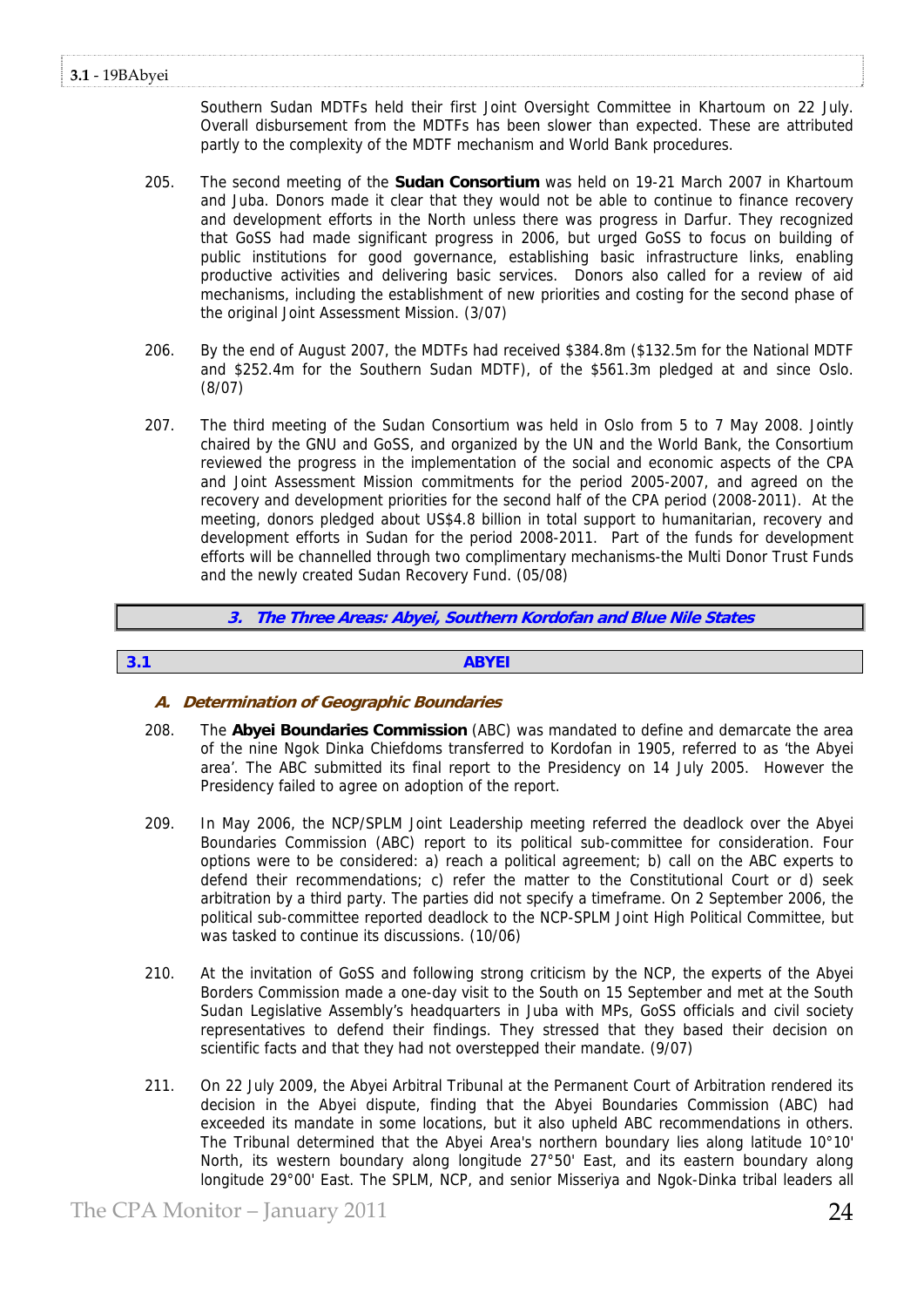publicly reaffirmed their commitment to accept the PCA decision as final and binding. The NCP and SPLM announced plans to complete demarcation of the boundary on the ground by September 2009. A map of the Abyei Area Tribunal Boundary can be found in **Annex 28**.(07/09)

# **B) Administrative Structures**

- 212. On 31 December 2007, GoSS President Salva Kiir issued a decree appointing a key SPLM Abyei leader, Edward Lino, as Chairman of SPLM in Abyei Area. According to the decree, Lino will be answerable to the SPLM Chairman and a member of the Interim Political Bureau. Presidential Advisor Mustafa Osman Ismail said in a press statement on 4 January that the appointment of Lino does not violate the Abyei Protocol and that NCP will wait and judge Lino by his actions. (12/07). In March 2008, the NCP, however, issued a statement, rejecting the appointment of Lino 'in the strongest possible terms,' and describing it as an act that 'transgresses the authority of the Presidency which owns alone the decision to appoint the administration of Abyei' under the CPA. It also called for removal of the administration. (03/08)
- 213. On 8 June 2008, President Al-Bashir issued Republican Decree 146 adopting a landmark agreement between the NCP and the SPLM entitled '**Roadmap for Return of IDPs and Implementation of Abyei Protocol**'. The four main points outlined were: security arrangements, return of IDPs, an interim administration and final arbitration. (06/08)
- 214. Terms of the Abyei Roadmap: The parties agreed that a newly-formed Joint Integrated Unit (JIU—comprised of elements other than those involved in the Abyei clashes) would deploy within 10 days of the signing of the accord (i.e. 18 June), and that a police force would be deployed within two weeks of the signing. Following the deployment of JIUs and police, SAF and SPLA forces would redeploy out of the administrative area (delineated in a map attached to the Roadmap agreement). Both parties committed to an investigation into the violence to be conducted by the CJMC. The road map stipulates that the Presidency within two weeks would also set up an interim administration led by SPLM, with an NCP deputy; that IDPs could return to Abyei after the security arrangements were complete; and that GoNU would work with international organizations and the area administration to provide for their needs. The parties furthermore agreed that oil revenues from the area under arbitration shall be shared according to the Abyei Protocol and that both parties shall contribute an agreed percentage of those shares to a fund for development of the areas along the North-South Border. Finally, both partied agreed to resort to arbitration to resolve the dispute over the findings of the Abyei Boundaries Commission and to abide by and implement the decision of the arbitration tribunal. (06/08)
- 215. **Implementation of the Abyei Roadmap**: On 8 August 2008, the Presidency appointed Arop Mayak Mony Tock (SPLM) and Rahama Abdelrahman al-Nour (NCP) as Chief Administrator and Deputy Administrator, respectively, of the interim Abyei Area Administration. They were sworn in on 31 August. (08/08)
- 216. On 6 October 2008, two Presidential decrees were issued appointing remaining members of the Abyei Executive and Area Councils according to the Abyei Roadmap Agreement. Five heads of administration have been named; however, assignments as heads of specific departments are yet to be confirmed. (10/08).
- 217. In accordance with the provisions of the Abyei Roadmap, the redeployment of SAF and SPLA from the Roadmap Area was completed on 8 March 2009. The Sector VI AJMC accepted the redeployment completed on 13 March 2009; the CJMC at its 92nd meeting held on 24 March expressed its appreciation to Sector VI for the effort of the implementation of the Roadmap. (03/09)
- 218. JIU have deployed to Balom and Bajadiid in order to provide security along the Misseriya migration route. The Joint Integrated Police Unit (JIPU) comprising 334 (179 from the South and 155 from the North) has been deployed and is policing Abyei town, Agok and Abathok. (04/09)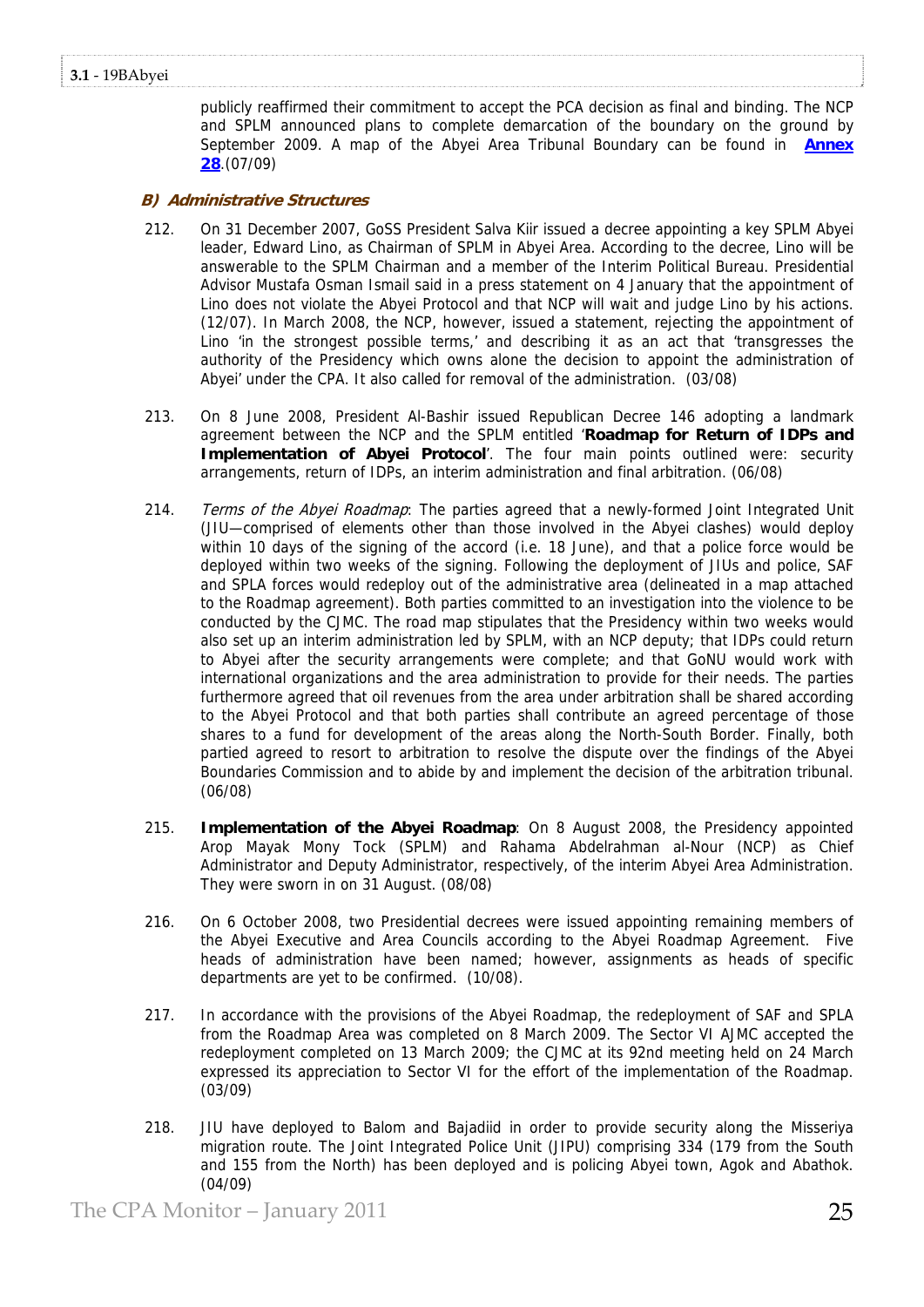# **3.1** ‐ 19BAbyei

- 219. Further to the Abyei Protocol and Abyei Roadmap Agreement, implementation of the Abyei Area Administration took effect on 11 November 2008 with the swearing in of five Executive Council Members. The Secretaries are to head five departments which are Administration, Governance and Human Resources; Finance and Economic Planning; Agriculture, Animal and Natural Resources; Social Services and Cultural Affairs; and Public Utilities and Infrastructure. They would report directly to the Chief Administrator. Policing will be managed separately by Office of the Chief Administrator under a 'Security Commission.'(11/08)
- 220. In May 2009, the Presidency provided funds of SDG five million for the Abyei Area Administration to facilitate payment of salaries and overhead costs. In addition, some funds were approved for the restructuring of the Abyei Area Administration of over 1200 posts within the administrative structure. (05/09)
- 221. The 4th session of the Abyei Area Legislative Council (AALC) opened in Abyei on 20 October 2009. At the opening session, Abyei Area Chief Administrator Arop Moyak Monytoc expressed appreciation on the ongoing collaboration between the Executive and the Legislature and enumerated challenges faced by the Abyei Administration, including on the restructuring of the traditional administration, the problems faced by the Abyei Border Demarcation Committee, the absence of courts and the Judiciary and the need to ensure peace and security during the upcoming migration season. (10/09)
- 222. In a presidential decree effective 30 December 2009, Deng Arop Koul replaced Arop Moyak Monytoc as Abyei Area Chief Administrator. (01/10)

# **C) Security Arrangements**

- 223. **Movement restrictions:** In March 2006, SAF notified UNMIS that a number of towns in the north of UNMIS Sector VI - including Al Fula, Muglad and Meiram – were to be excluded from monitoring and verification, restricting the area of operation of UNMOs to about 30% of the Sector. In September 2006, SPLA representatives informed the CJMC and the CPC that it would also be imposing restrictions on the movement of UNMIS monitors south of Abyei. In February 2007, further restrictions were imposed on UNMIS reducing the movement of UNMOs to the Abyei area - no more than  $15km^2$ .
- 224. Since the implementation of the Abyei Roadmap, UNMOs and TCCs have enjoyed freedom of movement within the Abyei Administrative Area.(08/08)
- 225. In December 2008, a high-ranking Joint Monitoring Team and the Chief Administrator for Abyei, the Sector Commander, the UNMO Coordinator, AJMC members and UNMOs monitored the withdrawal of SPLA and SSPS from Agok. The MP Platoon from 13 (SPLA) Brigade consisted of 2 officers and 37 soldiers with 37 x AK-47 rifles. The Police Service detachment included 12 police officers and 29 men; the Prison Service detachment consisted of 4 officers and 58 men; the Fire Service detachment included 5 officers and 27 men; while the Wildlife Services detachment consisted of 7 officers and 37 men. The JMT, including representatives from the SAF, SPLA and UNMIS verified the above troop numbers and weapons. Ten SSPS policemen will remain in Agok until the JIPU arrive to take over policing of the town. The withdrawal of forces from Diffra is expected to be announced soon. (12/08)
- 226. On 21 December 2009, JIPU has deployed in AGOK consequent to the redeployment of SSPS from the area. (01/09)
- 227. On 18 January 2009, a special patrol consisting of the Sector Commander, JIU Commander, UNMO Coordinator, JIU cell and the AJMC National Monitors from SAF / SPLA monitored the withdrawal of SAF soldiers from the Diffra oil field area. It has reported that 21 soldiers redeployed to HQ 31 BDE and ten soldiers remained behind to guard storage containers that could not be lifted on that day. Heavy lifting equipment will be required to move the large SAF accommodation container. It is anticipated this will occur in near future. (01/09)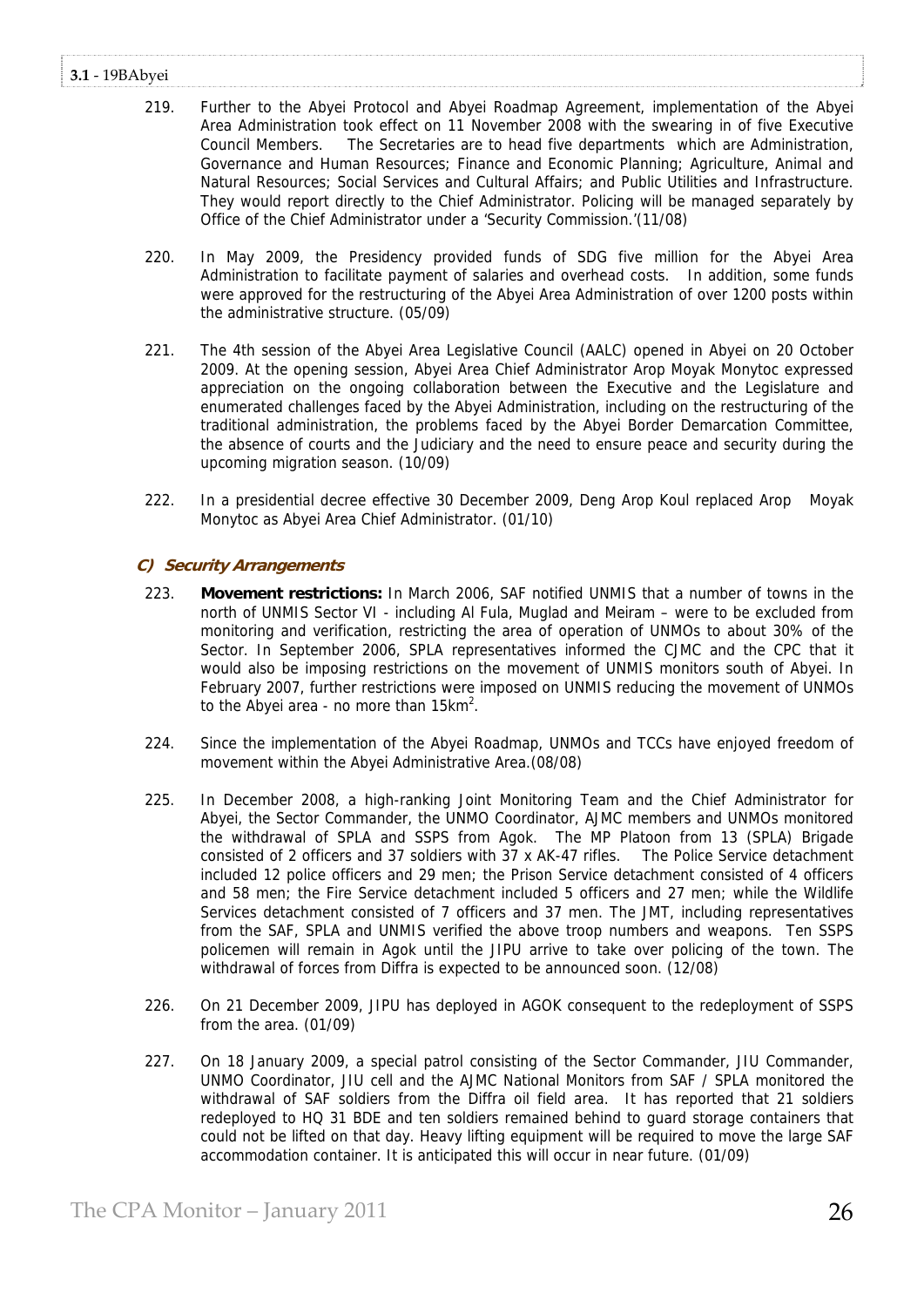# **3.2** ‐ 20BSouthern Kordofan

228. Nine months after the signing of the Abyei Roadmap, SAF redeployed its last ten soldiers with two storage containers from Diffra on 8 March, and SPLA a Logistic Base from Agok on 2 March 2009. (03/09)

# **D) Reconciliation Process**

- 229. Several confidence-building initiatives have been organized by UNMIS between the Dinka Ngok and the Misseriya around the issue of migration, including workshops and a peace conference. For example, in July 2007, the UN sponsored an agreement between the Misseriya and Dinka Ngok to coordinate the annual migration movement of Misseriya nomads in Abyei through a joint Leaders' Committee. (7/07)
- 230. In November 2007, with the onset of the migration season, Sector VI facilitated an initial meeting between Dinka Ngok and Misseriya leaders on this year's migration. Reconciliation on nomad migration routes were agreed upon by both sides and have been adopted into resolutions to be implemented. (11/07)
- 231. UNMIS Civil Affairs in Bor, Jonglei State and the Regional Office continued to facilitate and support the works of the Murle-Lou Nuer Joint Cease-Fire Committee in preparations for the Murle-Lou Nuer Peace and Reconciliation Conference scheduled for 11 September 2009 in Bor. (08/09)
- 232. In November 2009, UNMIS Civil Affairs in Abyei, in collaboration with UNDP, organized a conflict resolution workshop for the Payam and Boma Administrators in Abyei to help reactivate the local-level Conflict Mitigation Committees at the Payam and Boma levels. More than 20 Administrators and Boma Chiefs participated in the workshop. The Committees are expected to help facilitate a peaceful migration season by meeting with nomads and their leadership in their respective areas. The participants were trained on basic conflict resolution skills. (11/09)
- 233. On 1 December 2010, President Salva Kiir of the Government of Southern Sudan issued two presidential decrees to reinstate Maj. Gen. Dau Aturjong to the SPLA, effective 1 December 2010, and to establish a high level committee to hold talks with Lt. Gen. George Athor, an SPLA commander who rebelled after unsuccessfully standing for election for the post of the Governor of Jonglei State. (12/10)
- 234. On 13 January 2011, traditional leaders of the Dinka Ngok and the Misseriya, with the facilitation of UNMIS and key government leaders, reached agreement on a number of arrangements that aim at ensuring their peaceful co-existence, including the establishment of mechanisms to facilitate the movement of the Misseriya pastoralists and their herds throughout the Abyei area; payments and compensation for persons killed and livestock lost in various security incidents in 2010; and the safe passage for IDPs returning to Southern Sudan and Abyei particularly through South Kordofan State.
- 235. On 17 January 2011 at a high level security meeting in Kadugli, the parties discussed issues relating to security arrangements in Abyei and the protection of returnees who transit through Southern Kordofan State to the South and Abyei. This so called 'Kadugli Agreement of 17 January' includes the removal of the Joint Integrated Police Units from migration routes and the deployment of two Joint Integrated Unit battalions, facilitated by UNMIS; the formation of a technical committee to resolve police issues in Abyei; freedom of movement for returnees; freedom of movement and grazing for nomads to Abyei and the southern states. (01/11)

# **3.2 SOUTHERN KORDOFAN**

# **A) Geographic Boundaries**

236. On 16 August 2005, President Al-Bashir issued a decree declaring the **Boundaries of Southern Kordofan State** to be the previous boundaries of Southern Kordofan Province as defined in the 1974 Act of the division of provinces. Some parts of Western Kordofan were thus merged into Southern Kordofan. Some parts of the boundaries of Southern Kordofan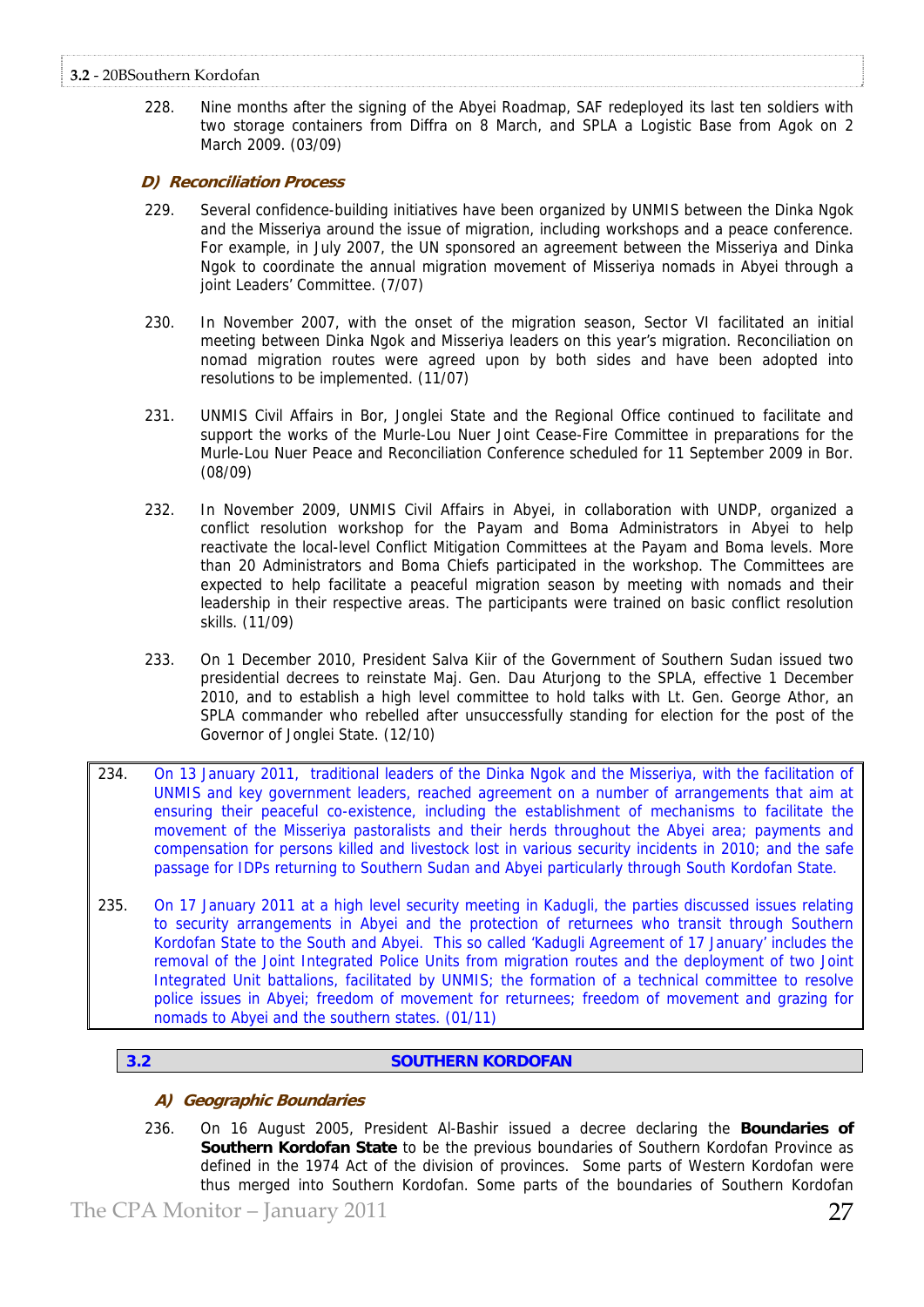remain unclear pending the resolution of the boundaries of Abyei and the final demarcation of the 1956 North-South Border.

- 237. Redeployment of SAF and SPLA neared completion at the end of July 2008. A formal handover in the area of security from SPLA to the new JIU took place in Manyang on 28 July. By the end of the month, the JIU had deployed to Abyei town and started its patrols. JIU stations are to be established in Manyang, Balom/Diffra, Todach and Agok. UXOs left behind by SAF and SPLA are currently being disposed of.
- 238. The **Legislative Council of Southern Kordofan** was formed on 12 December 2005 and convened on 22 December 2005 with 54 members (30 NCP and 24 SPLM), seven of whom were women**.** Ibrahim Balandia (NCP) was appointed Chairman.
- 239. The formation of the Southern Kordofan government was plagued by delays in 2006, mainly due to failure to adopt the state constitution. The resulting partial paralysis of the executive prevented the appointment of ministers and the proper functioning of the legislature. A caretaker government was eventually set up on 7 March 2006.
- 240. The work of the legislature remained blocked over a disagreement on whether its chairmanship should be rotated between the parties on a regular basis. On 11 November, the Presidency took the decision to leave the chairmanship of the Legislative Council with the NCP, the deputy position with the SPLM, and create a new position of 'Leader' of the Council, to be filled by the SPLM. On 21 November 2006, the Legislative Council accepted the final draft of the **state constitution**. On 19 December 2006, the constitution was formally adopted in Kadugli in the presence of Vice President Taha. The Council met in full session for the first time on 13 March 2007 and is now a functioning body.
- 241. The second session of the Southern Kordofan Legislative Council since the ratification of the state constitution took place in Al Fula, the state's second town, in April 2007. This fulfilled the CPA requirement of alternating legislative sessions between Kadugli and Al Fula. The Legislative Council created ten permanent committees, the members of which were announced at the session. (4/07)
- 242. On 1 July 2007, President Al-Bashir sworn in Omer Suleiman Adam (NCP) as the new **Governor of Southern Kordofan State,** replacing Ismail Khamis Jallab (SPLM). The new Deputy Governor, Daniel Kodi (SPLM) was appointed on 17 July 2007, replacing Eissa Bashari (NCP). The rotation of Governors should have taken place in April 2007, but was postponed by mutual consent.
- 243. At the end of December 2007 and beginning of January 2008, the Governor appointed the state cabinet (five ministers from SPLM, including Deputy Governor, and five from NCP as well as government advisors and locality commissioners. (**Annex 17**).
- 244. On 26 July 2007, an Assessment and Evaluation Commission for Southern Kordofan State was created by a presidential decree, just after the end of the second year of the Interim period deadline stipulated by the CPA (07/07). On 12 February 2008, President Al Bashir appointed El Dirdeiri Mohamed Ahmed and Neron Philips as co-chairs of the Commission. (02/08)
- 245. In May 2009, the President of the Republic appointed Ahmed Haroun as the Governor of Southern Kordofan State. (05/09)
- 246. In November 2009, the Southern Kordofan State Governor issued a special decree forming a Special Committee to facilitate the integration of 1708 SPLM civil servants into the political and administrative structure of the State, according to a senior State civil service officer. The Committee, chaired by the State Secretary-General, is supported by two other technical committees tasked to classify and define the pay scale for each individual staff based on their qualifications and work experiences. Accordingly, the allocation of staff to the State Ministries and local government units will be based with the current administrative structure. The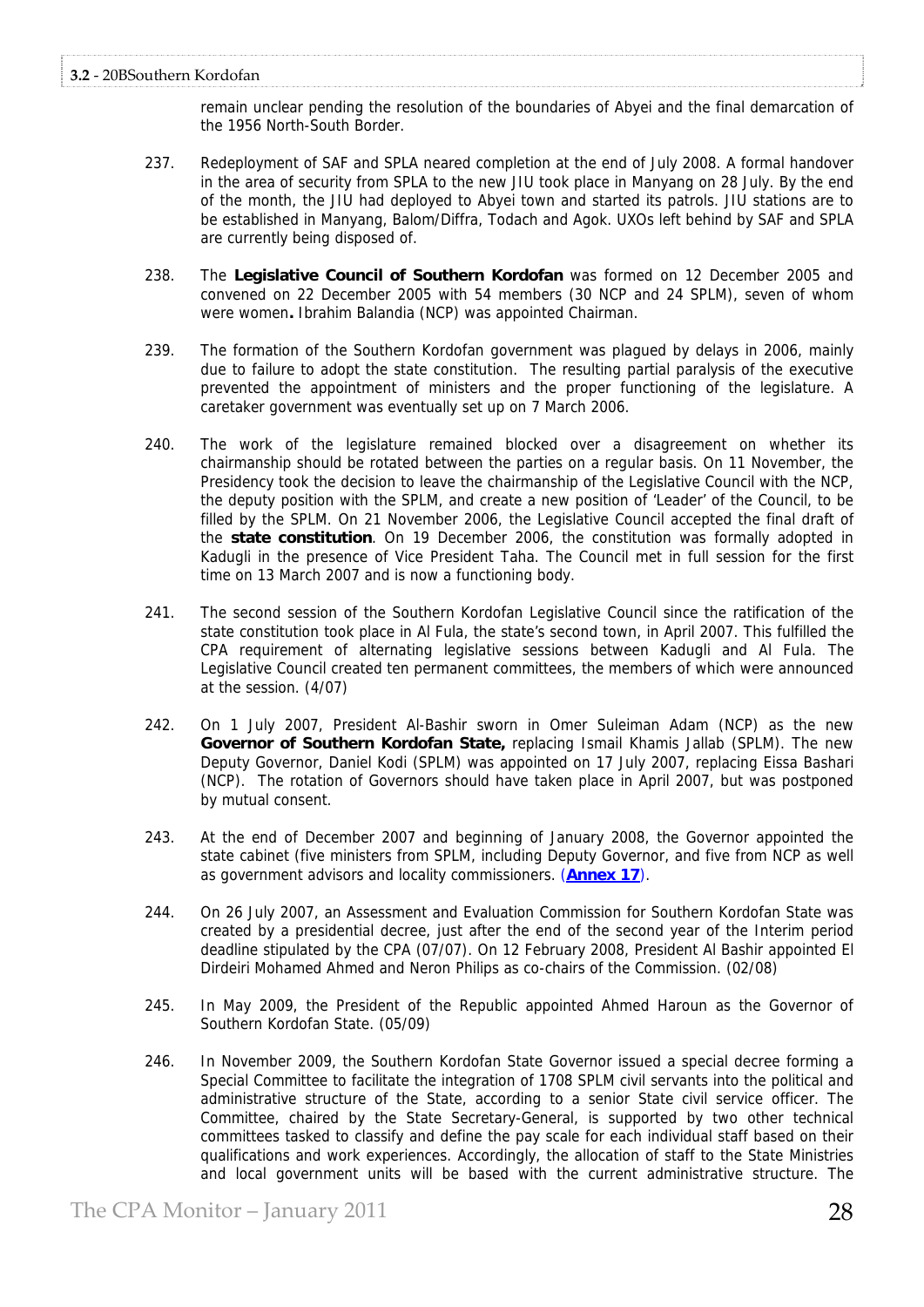Committee was given three weeks to present its recommendation(s). (11/09)

- 247. On 25-29 April 2010 an orientation training for the 415 newly integrated civil servants (from areas previously controlled by SPLM) was held Kadugli. Earlier in March, the Technical Committee formed to oversee the integration released two final lists of staffs (793+213) to be integrated into State Ministries of Education and Health, respectively. (04/10)
- 248. On 15 June 2010, in Southern Kordofan, the re-run of the population census kicked off across the state. (06/10)
- 249. On 25 October, the Presidency released the census results for Southern Kordofan State, with the state's population at 2,508,268. (10/10)
- 250. On 21 November, in Southern Kordofan State, the State Governor restructured the Preparatory Committee for Popular Consultation (PC) by decree. The new structure is co-chaired by the Governor (NCP) and the Deputy Governor (SPLM), with the State Assembly Speaker and the Deputy Speaker as deputies. The Committee includes representatives from all other political parties in SKS and 26 other actors (CSOs, state and local officials, tribal leaders, etc.) as members. The committee will mobilize and coordinate the joint efforts of the state, the national government and partners, for the success of the PC process in SKS, and carry out civic education and awareness activities. (11/10)
- 251. In South Kordofan State, a Preparatory Committee chaired by the Governor was formed to facilitate the popular consultation process. A popular Consultation Parliamentary Commission (PCPC) will need to be elected by the Parliament following the elections scheduled for May 2011 in order to begin the process officially. (01/11)

# **B) Security Arrangements**

- 252. The security situation is relatively calm. Disputes over land and water resources between nomads and farmers throughout the state continue to be the main source of conflict between nomads and farmers, sometimes resulting in death and injury, destruction of property, and displacement of people. Apart from security issues associated with migration, incidents continue between settled Arab and Nuba tribes, albeit at a lower level than in previous years. While these are mostly resource-based, the fundamental problem can almost invariably be traced to unresolved problems of land ownership which are often politicized. (03/09)
- 253. Pre-registration of PDF, SAF and SAF personnel earmarked for Disarmament and Demobilization was successfully completed in April 2007. (4/07)
- 254. During July 2007, SPLA units in the Sector IV AOR of Southern Kordofan (Sector IV) began to withdraw to the White Lake/Jaw assembly areas to await redeployment south of the 1-1-56 line. Some SPLA units have already moved south of the line, but most remain at the assembly area. The process was slow, in part due to logistical problems associated with heavy rain. In April 2009, after long preparations Sector IV conducted a successful Verification at White Lake/Jaw, which has to be continued after agreement at AJMC level.
- 255. On 22 December 2007, armed clashes were reported between the SPLA and the Misseriya (Awlad Kamil) at Al Girinti (Um Sha'ara), near Al Meiram in the western part of the Southern Kordofan State. The fighting renewed on 23 December in the area of Al Jurf, 90 kilometres south of Al Meiram. Misseriya armed elements attacked an SPLA camp in Al Jurf (river bank), in retaliation for the killing of their kin a day earlier. The Misseriya alleged that the attack occurred when the Misseriya refused to pay heavy levies on cattle imposed by the SPLA as crossing fees to the South. Some SPLA sources informed that the fighting broke out when armed Misseriya nomads attempted to force their way behind River Kiir/Bahr Al Arab, which the SPLA considers the 1.1.1956 borderline between the North and the South. An UNMIS facilitated visit of the Governors of SKS and NBeG on 30th December resulted in a truce.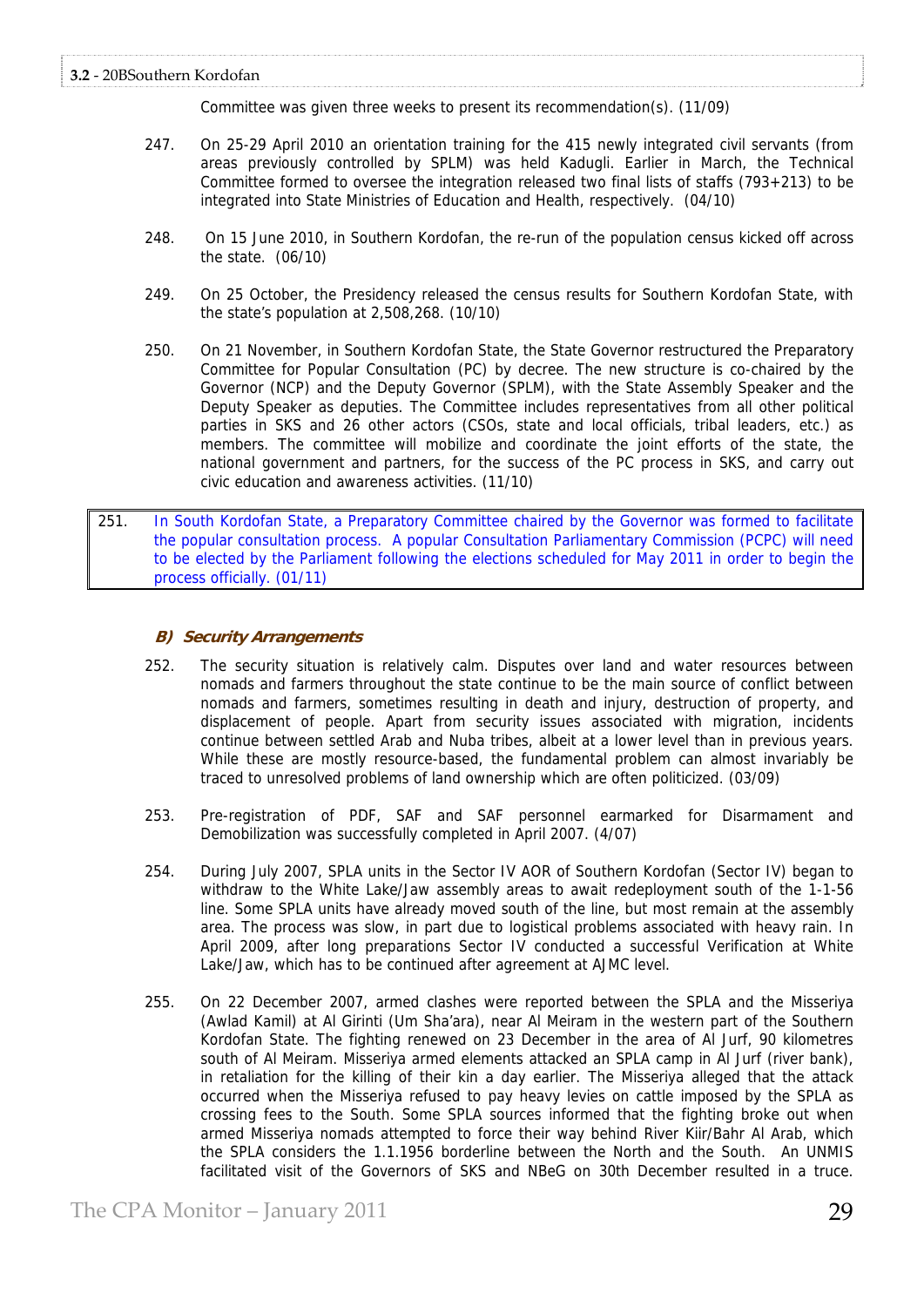(12/07)

256. The last three traditional Baggara migration have been relatively incident free. In an effort to reduce the risk of violent confrontations, dialogue at several levels between UNMIS, representatives of NCP and SPLM/GoSS, and Dinka, Nuer and Baggara leaders was initiated and is continuing. The most contentious issue is whether the nomads should be allowed to carry arms south of 1-1-56 line (03/09)

# **C) Returns**

- 257. Estimates of number of returnees to the state since the beginning of 2006 (UN assisted, state sponsored and spontaneous) vary, but according to IOM are in the vicinity of 307,000 with the overwhelming majority (around 300,000) being spontaneous. As organized returns have been discontinued, the UN effort is concentrated on assisting spontaneous returns; this is mostly manifested in food and non-food item distribution to the returnees and providing assistance for their reintegration in the chosen location of settlement. (03/09)
- 258. A workshop entitled 'Creating Opportunities for Youth Employment in Sudan' organized jointly by GNU and 13 UN Agencies was held in Kadugli, Southern Kordofan State on 13 October 2009. The workshop aimed to create job opportunities for youths aged 15-24 years, in particular the returnees and demobilized soldiers. (10/09)

# **3.1 BLUE NILE STATE (BNS)**

# **A. State Executive, Legislature and Administration**

- 259. The Blue Nile State Government was formed on 5 December 2005, comprising eight ministers including five locality commissioners. In November 2007, the number of localities increased to six by the establishment of Al-Tadamon Locality. The state legislative body was also instituted. Seats were allocated according to the formula stipulated in the CPA (NCP 55%/ SPLM 45%). The state cabinet was sworn in on 7 December 2005. Certain groups, mainly from the Ingesna and Arab tribes in the western part of Blue Nile State, protested the Government's lack of inclusiveness.
- 260. On 1 July 2007, President Al-Bashir issued a decree appointing Malik Aggar (SPLM) as Governor of Blue Nile State, replacing Abdulrahman Mohamed Abumedian (NCP). The rotation should have taken place in February 2007: Aggar's predecessor had been appointed in August 2005 and the CPA stipulates that control of the governorships of Blue Nile State should have switched between the NCP and the SPLM after the initial appointee had served 18 months. Ahmed Kremano (NCP) was appointed Deputy Governor in place of Zayed Issa Zayed (SPLM). Both Aggar and Kremano were sworn in at a ceremony on 3 July. (7/07)
- 261. On 26 July, an Assessment and Evaluation Commission for Blue Nile States was created by presidential decree (7/07). On 12 February 2008, President Al Bashir appointed Abdel Rahim Mohamed Ali and Eisa Zayed as co-chairs of the Commission (02/08).
- 262. On 21 April 2008, the head of the Blue Nile Assessment and Evaluation Commission, Abdel Rahim Osman, informed local media that the Commission has completed a tour round the State to assess NCP-SPLM efforts to implement the CPA in Blue Nile State. He confirmed consensus among the two parties on the importance to implement the agreement and said that emerging political or executive differences did not impact the implementation process. (04/08)
- 263. On 24 September 2009, a reshuffle of NCP ministers in the government of BNS took place. Three ministers lost their portfolio while three were given cabinet post. The newly-appointed ministers are Omda Obaid Mohamed Suliaman Abushotal (Culture, Youth & Sports); Fidail Abdelrahman Ogail (Local Government); and Al Agib Abbas Zarroug (Education). In addition, three advisors were also appointed. (09/09)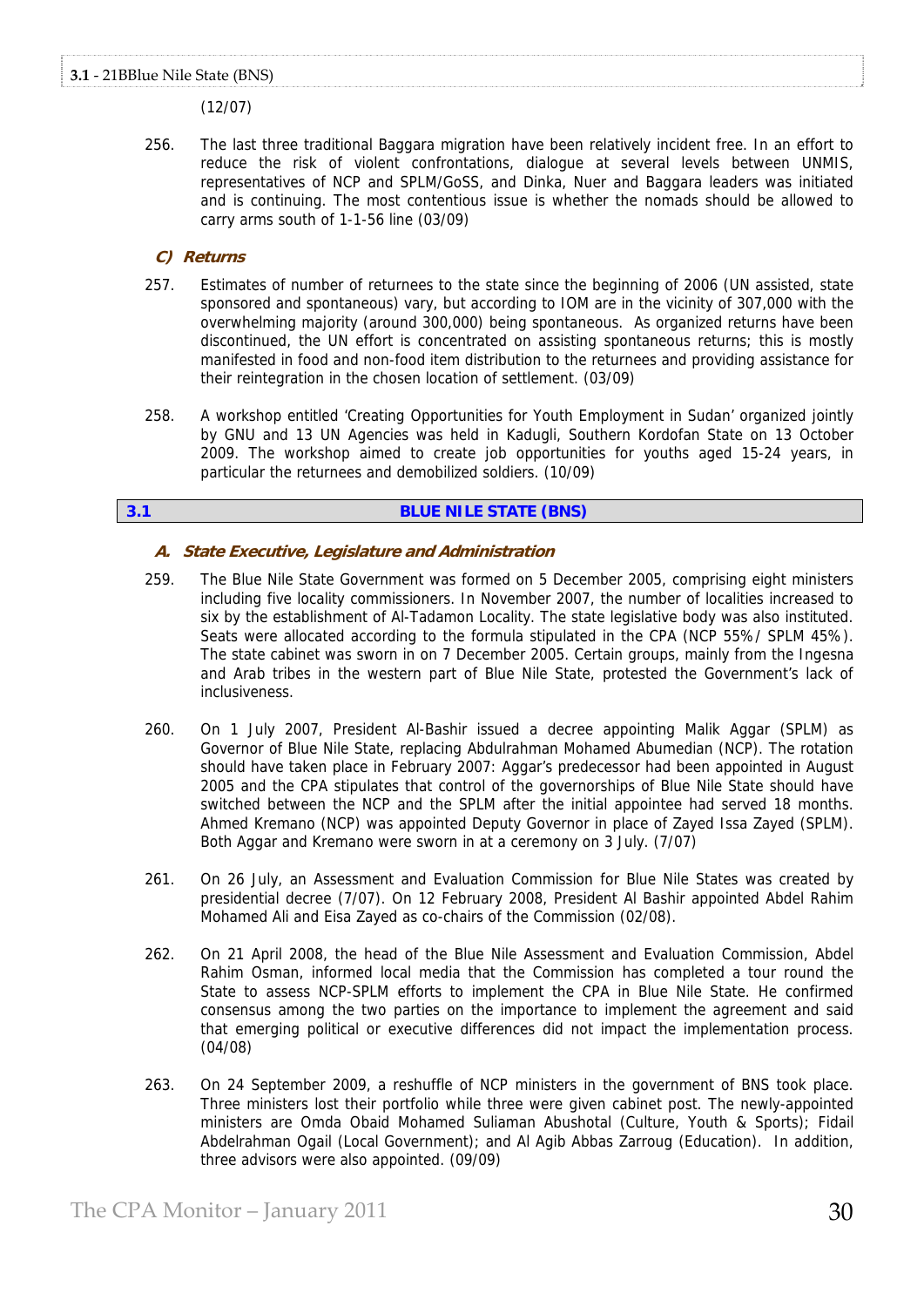# **4.1** ‐ 22BCeasefire Political Commission (CPC)

- 264. A delegation of the Three Areas Working Group of the Assessment and Evaluation Commission (AEC) visited Ed-Damazin and Kurmuk in Blue Nile State on 14-15 October 2009 to assess the status of CPA implementation in the State. The delegation composed of international community representatives (US, UK, Norway, Netherlands, Kenya, IGAD, EU, and AU) and the two CPA partners. (10/09)
- 265. In April 2010, Malik Aggar was elected as the Governor of the Blue Nile State. Members of the State Legislature were also elected in the same month. (05/10)
- 266. On 18 September, in Blue Nile State (BNS), the Parliamentary Popular Consultation Commission (PCC) was established with the passage of the Popular Consultation Act by the State Assembly. The Commission is led by MP Sirag Hassan Attaelmanan (NCP) as the Commission Chairperson and Musa Kenji (SPLM) as the Secretary. It has 21 members (13 NCP and 8 SPLM) as stated in the Act. (09/10)
- 267. On 20 October, the PCC launched a civic education campaign on popular consultations in Ed-Damazin. This state-wide awareness programme is funded by the USAID and implemented by civil society organizations. The campaign is scheduled to end on 20 November, followed by the consultation process in 87 centres (three in each geographical constituency) across the state. (10/10)
- 268. On 14 January 2011, the Popular Consultation Parliamentary Commission started public hearings in 116 centers in six localities of Blue Nile State. (01/11)

# **B, Security Arrangements**

- 269. Joint Integrated Units have been established in Sector V (Damazin). However both parties continue to be slow in filling their respective quota of troops and in deployment to all eight agreed locations, complaining of logistical problems. As of September 2009, the 8 JIUs locations are now occupied by SAF and SPLA. But still to be filled with the agreed quota in all locations: Um-darfa, Menza, Wadal Mahe. Dindiro, Ulu, Gissan, Kurmuk and Taliya.
- 270. On 10 August 2009, an official ceremony marking the end of demobilization operations in Blue Nile State was held in Ed-Damazin. A total of 5443 ex-combatants drawn from SAF, SPLA and PDF were demobilized. (09/09)

# **4. Security Arrangements**

# **4.1 CEASEFIRE POLITICAL COMMISSION (CPC)**

- 271. Fighting broke out between SPLA and SAF JIUs elements in Malakal on 24-26 February, following the return of Major General Gabriel Tang to the town on 23 February whose presence in the area increased tension due to his involvement in the earlier Malakal incident of November 2006. Around 57 people including civilians were reported killed in the clashes. The CJMC held two emergency sessions on 23 and 26 February in Khartoum and Malakal respectively and agreed on a number of decisions to de-escalate the situation. The implementation of these decisions together with those of the GNU-GoSS High level committee led by GoSS Vice President Machar which was sent to Malakal succeeded in stabilization of the security situation. By the end of the month the security situation was stable but tense. (02/09)
- 272. The **Ceasefire Political Commission (CPC)** is mandated to supervise, monitor and oversee the implementation of the permanent ceasefire and security arrangements implementation modalities. It reports directly to the Presidency. The CPC is expected to settle deadlocks referred to it by the Ceasefire Joint Military Committee (CJMC) and provide disciplinary measures for violations. It can propose amendments to the ceasefire arrangements and refer any deadlocks over implementation to the Presidency. The chairmanship of the CPC is to be rotated between the parties. In addition to the Parties themselves, membership of the CPC includes the UN SRSG or his deputy, IGAD and the IGAD Partner's Forum.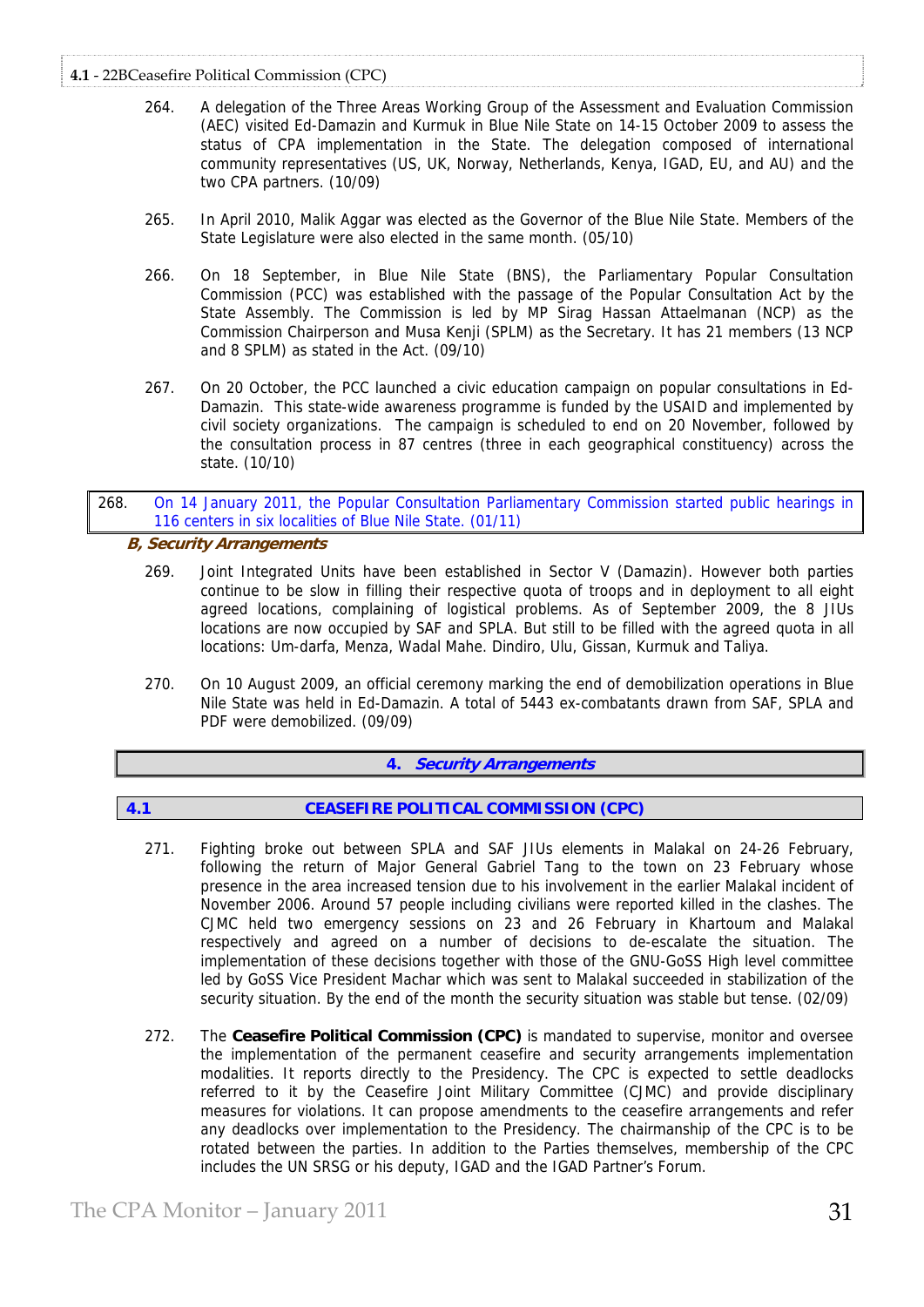# **4.2** ‐ 23BCeasefire Joint Military Committee (CJMC)

273. The CPC was established on 27 August 2005 by presidential decree and its membership announced on 1 November 2005. It convened its first meeting on 23 February 2006. The CPC meets routinely on the last Thursday of the month, but the rules of procedure allow both the Parties and the UN to call an ad hoc meeting of the CPC. The CPC continues to meet regularly. However, its performance as a body for resolution of disputes over ceasefire issues has been uneven. Issues referred up from the CJMC have frequently become deadlocked at the CPC level.

# **Recent CPC Meetings**

- 274. The Ceasefire Political Commission held its 29th regular meeting on 31 March 2010 in Khartoum. The CPC secretariat informed the meeting of its contacts with the National Elections Commission, the Border Demarcation Committee and the DDR Commission in order to enhance their mutual coordination on security related issues during the election. (03/10)
- 275. On 30 June 2010, the 31st meeting of the Ceasefire Political Commission (CPC) was held in Khartoum. The meeting discussed, among other issues, steps to expedite the interface between the Joint Defence Board (JDB) and the Ceasefire mechanisms to ensure security and stability during the upcoming period. (06/10)
- 276. The 32nd CPC meeting remain in Khartoum on 27 Oct 2010 was postponed. New date is to be determined. (10/10)

# 277. No CPC meeting took place during the period under review. (01/11)

# **4.2 CEASEFIRE JOINT MILITARY COMMITTEE (CJMC)**

- 278. The CPA instructed SAF and SPLA to establish a **Ceasefire Joint Military Committee** (CJMC) covering the territorial jurisdiction of the Ceasefire Agreement and answerable to the Ceasefire Political Commission (CPC). The CJMC is composed of senior military representatives of SAF and SPLA and is chaired by the UNMIS Force Commander.
- 279. The first CJMC meeting was held in Juba on 8 May 2005. The Committee agreed to convene fortnightly meetings and also agreed the Terms of Reference of both the CJMC and the Area Joint Military Committees (AJMCs). The CJMC has continued to convene regularly and has supported open and frank discussion between the parties and the resolution of concerns around military violations of the CPA.

# **A. Recent CJMC Meetings**

280. The 133rd and 134th meetings of the CJMC were held in Khartoum on 7-8 January and 24-25 January 2011 respectively. SAF redeployment is at 100 per cent, while SPLA remains at 37.7 per cent. (01/11)

# **B. Freedom of Movement of UNMOS**

- 281. According to the Status of Forces Agreement (SOFA), UNMIS Joint Military Teams enjoy guaranteed freedom of movement throughout the Ceasefire Zone. However both Parties have imposed restrictions on UNMO movement in Abyei (Sector VI). In October and December 2006, movement restrictions in Abyei were lifted temporarily but were re-imposed on 28 February 2007.
- 282. Since the implementation of the Abyei Roadmap, the UN enjoys freedom of movement within the Abyei Administrative Area. Sector 6 has established two temporary bases in Agok and Diffra.(08/08)
- 283. The restriction of freedom of movement by SPLA to UNMIS from accessing Akur area South of Abyei took centre stage for during the month of June. SPLA claimed that the area belongs to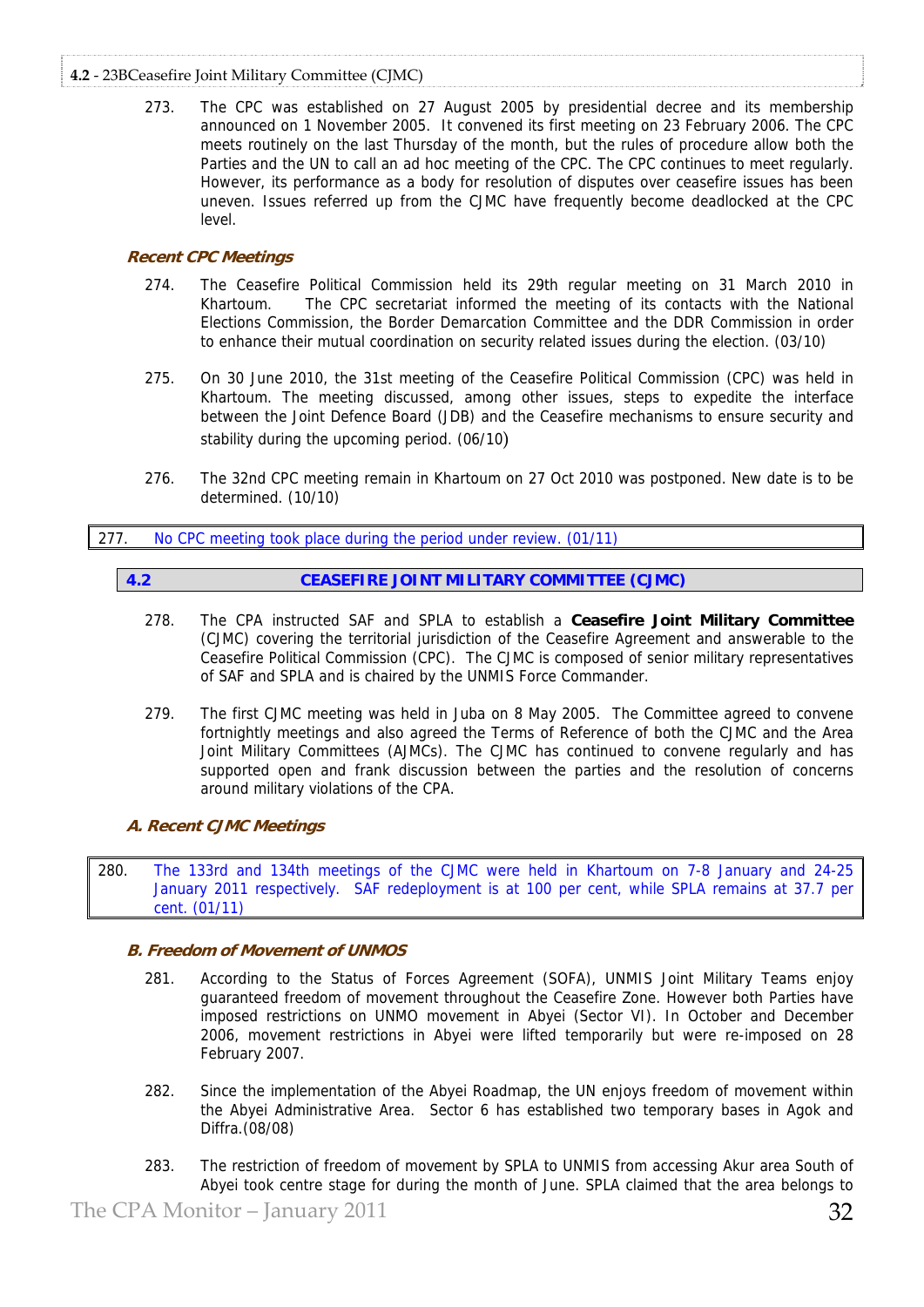# **4.3** ‐ 24BArea Joint Military Committee (AJMC)

Sector II, whereas according to the Abyei Roadmap Area, Akur is within the Roadmap Area. CJMC is trying to resolve the issue. (06/09)

**4.3 AREA JOINT MILITARY COMMITTEE (AJMC)** 

284. The **Area Joint Military Committees** (AJMC), which coordinate all the ceasefire related monitoring and verification activities in the Sectors, were to be formed by 24 June 2005. However, due to the non-availability of the members nominated by the parties and the Sector HQs (in some cases), their formation was delayed. The first AJMC was held in the Nuba Mountains Area on 20 September 2005.

# **4.4 JOINT MILITARY TEAMS (JMTS)**

- 285. **Joint Military Teams** (JMTs) are the lowest operating units of the Ceasefire Military Mechanism, comprising UNMOs (international monitors) and an equal number of officers (**National Monitors**) from SAF and the SPLA. The formation of the JMTs has been delayed due to lack of clarity on the logistical support for the National Monitors.
- 286. According to the Status of Forces Agreement (SOFA), UNMIS Joint Military Teams (JMT) enjoy guaranteed freedom of movement throughout the Ceasefire Zone. However both Parties have imposed restrictions on UNMO movement in Sector VI (Abyei). In October and December 2006, movement restrictions in Abyei were lifted temporarily but were re-imposed on 28 February 2007. The restrictions were again temporarily lifted in December 2007 to allow for monitoring and verification of the southern deployment of SPLA-aligned Debab and Abu Matariq forces. This temporary window closed again on 9 January 2008 and has imposed significant restriction on the JMT patrols of Sector VI. This issue has been raised at various CJMC and has been regularly referred to CPC however without resolution. (04/08)

# **4.5 REDEPLOYMENT OF FORCES**

- 287. The line of **redeployment** of SAF and SPLA is the North/South border as at 1 January 1956 (the 1.1.1956 Line). The CPA requires SAF to redeploy out of Southern Sudan in accordance with an agreed schedule, completing 72% redeployment by January 2007 and 100% by 9 July 2007. It requires the SPLA to complete its redeployment from Eastern Sudan by 9 January 2006 and from Southern Kordofan and Blue Nile six months after full formation of Joint Integrated Units. Both parties have frequently reiterated their commitment to respecting these timelines.
- 288. The **SPLA redeployment from Eastern Sudan** proceeded relatively smoothly in 2006 with logistic support from SAF. UNMIS observers verified the redeployment of 5,672 SPLA troops from total start date strength of 8,736. At the  $30<sup>th</sup>$  CJMC meeting on 4 July 2006, both Parties agreed that the SPLA redeployment from the East was complete. (6/06)
- 289. **SPLA redeployment from Abyei, Southern Kordofan, and Blue Nile** has been delayed because of delay in the formation of JIUs.

# **4.6 THE JOINT DEFENCE BOARD (JDB)**

- 290. According to the CPA, the **Joint Defence Board** is responsible for co-ordination between the SAF and SPLA and for the command of the JIUs. The JDB is tasked with agreeing how to address any external and internal threats, and for organizing confidence-building measures between the Parties' armed forces. The Board is to be composed of the Chiefs of Staff of the two Armed Forces, their deputies and four senior officers, and is to operate by consensus. The Commanders of the JIUs are *ex officio* members of the JDB. The JDB is to be supported by a Technical Secretariat of eight senior officers.
- 291. The JDB was formed by presidential decree on 30 December 2005 and held its first meeting on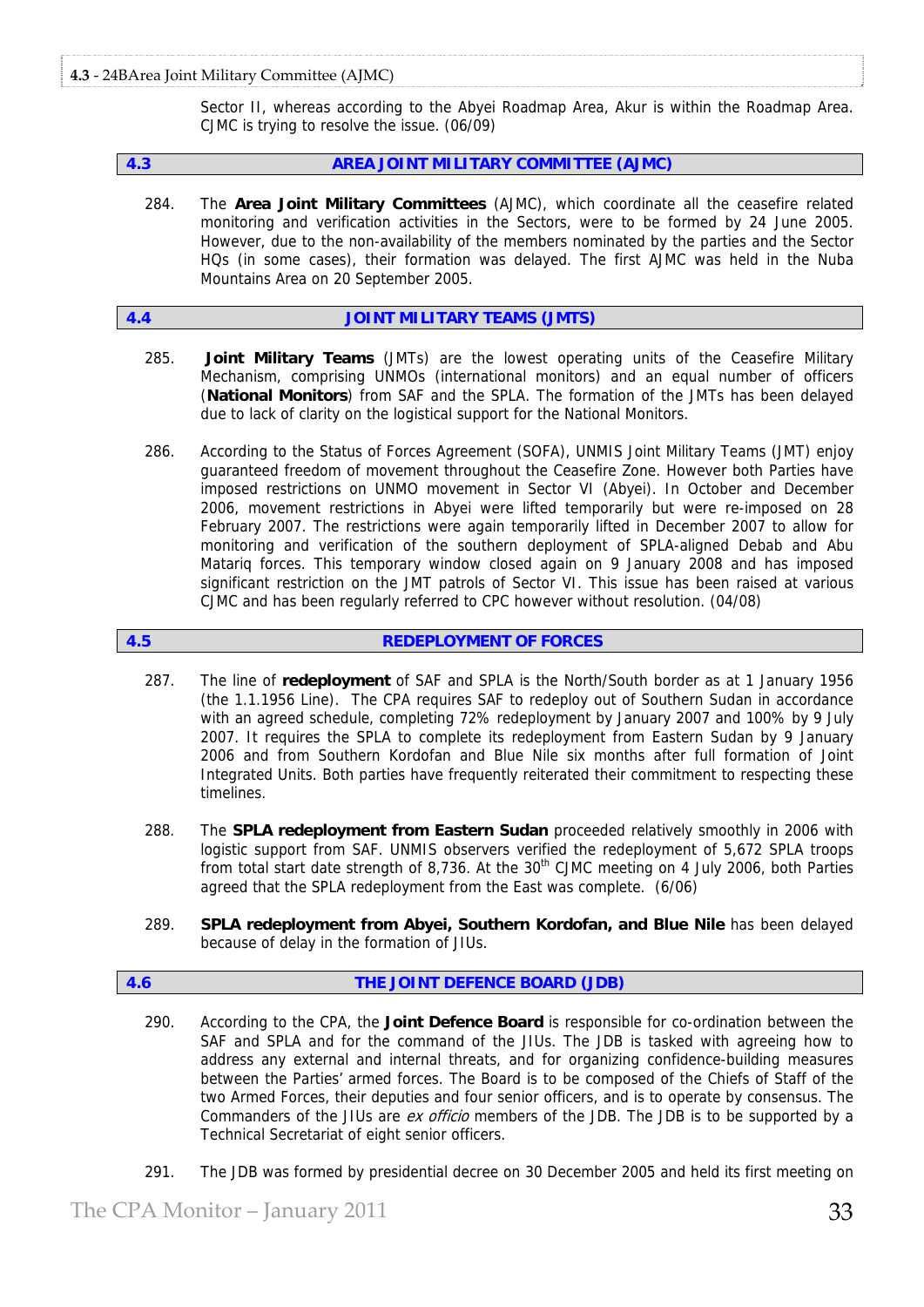2-3 January 2006. It is jointly chaired by First Lieutenant-General Abbas Arabi Abdallah (SAF) and First Lieutenant General Oyai Deng Ajak (SPLA). The JDB has continued to meet regularly, approximately every other month.

- 292. The Parties agreed in July to task the Joint Defence Board with finding a solution to the dispute between SAF and the SPLA over the continued presence of approximately 3600 SAF troops in oil producing areas south of the 1-1-1956 Line after the 9 July redeployment deadline. SAF had argued that it needed to keep troops in these key areas to maintain security in the absence of fully formed JIUs. (7/07)
- 293. In the third week of February 2010, in compliance with a JDB order, Maj. Gen. Yahya (SAF) handed over his responsibilities as Deputy JIU Commander to Major General Taj Al-Deen Al-Zein (SAF). (02/10)

294. The **Joint Integrated Units** (JIUs) are to be formed during the Pre-interim and the Interim Period from SAF and SPLA troops. The role of the JIUs is to act as a symbol of national unity and, in the event of unity after the 2011 referendum, to form the core of a new National Army. There were initially inordinate delays in formation of JIUs, linked to the delay in forming the Joint Defence Board (JDB). The National Assembly endorsed the **Joint Integrated Units (JIUs) Act** on 17 January 2006 (**Annex 19**).

# **A) Assembly of JIUs**

- 295. In 2006, the Parties made considerable progress in the nomination of forces to serve in the JIUs. However overall the deployment of JIUs, which was to have been completed by 9 October 2006, is significantly behind schedule. The Parties, especially the SPLA, have blamed logistical challenges. While some JIUs are co-located, in other areas nominated personnel are gathered at assembly areas some way from the final deployment location.
- 296. New Standard Operational Procedures (SOP) on JIU re-verification was promulgated on 8 July 2008. 81<sup>st</sup> JMC on 18 August 2008 decided to freeze JIU re-verification till 18 September 2008 to allow understanding of the new SOP.
- 297. The 85<sup>th</sup> CJMC on 25 November 2008 decided further to freeze the JIU figure till 20 January 2009 to allow sufficient time for completion of JIU re-verification. During the freezing of JIU figure, the verified strength was 33,583 (84.7%) of CPA authorized strength 39,639.
- 298. The properly-conducted re-verification of JIUs could not be completed until the end of May 2009 due to the postponement in verification of weapons and the lack of nominal rolls of JIU soldiers. As stated at the 96th CJMC (19 May 2009), the verified deployment figure stands at 32,723 (82.55%). Consolidated JIU figures are not expected until June 2009. (05/09)
- 299. There was no change to the status of JIU deployment in August 2009, which still stands at 82.6%. JIU commanders attended the 103rd CJMC meeting to discuss JIU issues and security aspects. The 103rd CJMC decided that JIU command to conduct an internal review of the forces figures until 15 October 2009. Therefore, monitoring of the JIU is frozen up to 15 October 2009. UNMIS will conduct M&V of all JIUs from 16 Oct – 15 Nov 2009. This will be considered the last and final verification of JIU strength. CJMC and JIU command will have a follow-up meeting in December 2009 in Juba. CJMC and JIU command decided that the Parties should look for funds for deployment of JIUs & National Monitors to Diffra and Agok (Sector VI – Abyei) which has been a pending issue for some time. (08/09)
- 300. There has been no change on the status of the JIUs since April 2009. They stand at 82.6 per cent of their mandated strength of 39,639 troops. (01/11)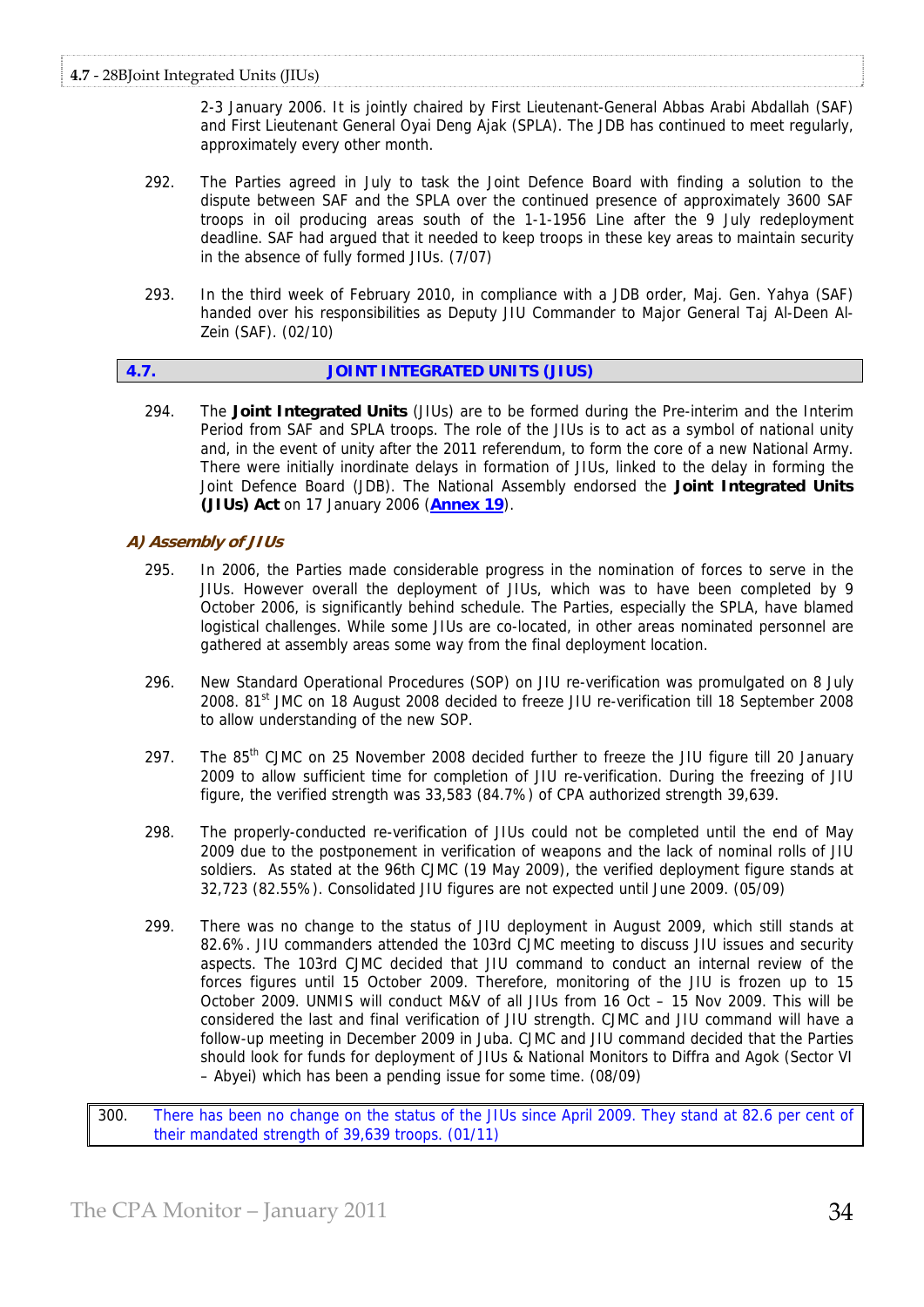# **4.8** ‐ 29BOther Armed Groups (OAGs)

| JIU Deployment December 2009 - The status of the JIU has not changed since April 2009 |             |                                              |                       |                             |                 |                             |              |                                            |                                 |                                                |
|---------------------------------------------------------------------------------------|-------------|----------------------------------------------|-----------------------|-----------------------------|-----------------|-----------------------------|--------------|--------------------------------------------|---------------------------------|------------------------------------------------|
| <b>Sector</b>                                                                         | Party       | <b>CPA</b><br><b>Auth</b><br><b>Strength</b> | <b>Stated at AJMC</b> |                             | <b>Verified</b> |                             |              |                                            |                                 |                                                |
|                                                                                       |             |                                              | <b>Proper</b>         | <b>Former</b><br><b>OAG</b> | <b>Proper</b>   | <b>Former</b><br><b>OAG</b> | <b>Total</b> | <b>Total</b><br>$\%$<br><b>CPA</b><br>Auth | <b>Total %</b><br><b>Stated</b> | Last<br><b>CJMC</b><br>06 Apr<br>(CPA<br>Auth) |
|                                                                                       | <b>SPLA</b> | 4,500                                        | 4.433                 |                             | 3,403           |                             | 3,403        | 75.62%                                     | 76.76%                          | 75.62%                                         |
|                                                                                       | <b>SAF</b>  | 4.500                                        | 4,068                 |                             | 2,956           |                             | 2,956        | 65.68%                                     | 72.66%                          | 65.68%                                         |
| ш                                                                                     | <b>SPLA</b> | 3.500                                        | 3.317                 |                             | 2.991           |                             | 2.991        | 85.46%                                     | 90.17%                          | 85.46%                                         |
|                                                                                       | <b>SAF</b>  | 3,500                                        | 3,302                 |                             | 2.684           |                             | 2.684        | 76,69 %                                    | 81,28%                          | 76,69%                                         |
| $\mathbf{H}$                                                                          | <b>SPLA</b> | 4.000                                        | 3.596                 |                             | 3.549           |                             | 3.549        | 88.73%                                     | 98.69%                          | 88,73%                                         |
|                                                                                       | <b>SAF</b>  | 4,000                                        | 3,975                 | 983                         | 4,021           |                             | 4,021        | 100.52%                                    | 101.15%                         | 100,53%                                        |
| <b>IV</b>                                                                             | <b>SPLA</b> | 3.000                                        | 3,198                 |                             | 2,582           |                             | 2.582        | 86.06%                                     | 80.74%                          | 86,06%                                         |
|                                                                                       | <b>SAF</b>  | 3,000                                        | 3,163                 |                             | 2,771           |                             | 2,771        | 92.36%                                     | 87.60%                          | 92,36%                                         |
| $\mathbf v$                                                                           | <b>SPLA</b> | 3.000                                        | 2,525                 |                             | 1,750           |                             | 1.750        | 58.33%                                     | 69.31%                          | 61,36%                                         |
|                                                                                       | <b>SAF</b>  | 3.000                                        | 3,084                 |                             | 2.417           |                             | 2.417        | 81.00%                                     | 78.37%                          | 87.76%                                         |
| V <sub>1</sub>                                                                        | <b>SPLA</b> | 320                                          | 320                   |                             | 307             |                             | 307          | 95.93%                                     | 95.93%                          | 98.75%                                         |
|                                                                                       | <b>SAF</b>  | 319                                          | 308                   |                             | 292             |                             | 292          | 91.53%                                     | 94.80%                          | 94.98%                                         |
| Khartoum                                                                              | <b>SPLA</b> | 1,500                                        | 1,500                 |                             | 1,500           |                             | 1,500        | 100%                                       | 100%                            | 100%                                           |
|                                                                                       | <b>SAF</b>  | 1,500                                        | 1,500                 |                             | 1.500           |                             | 1.500        | 100%                                       | 100%                            | 100%                                           |
| <b>TOTAL</b>                                                                          | <b>SPLA</b> | 19,820                                       | 18,889                |                             | 16.082          |                             | 16.082       | 81.33%                                     | 85.34%                          | 81.64%                                         |
|                                                                                       | <b>SAF</b>  | 19,819                                       | 19.400                | 983                         | 16.641          |                             | 16.641       | 83.99%                                     | 85.75%                          | 85.09%                                         |
| <b>SUMMARY</b>                                                                        | <b>JIUs</b> | 39,639                                       | 38.289                | 983                         | 32,723          |                             | 32,723       | 82.55%                                     | 85.46% 83.36%                   |                                                |

# **4.8. OTHER ARMED GROUPS (OAGS)**

- 301. The CPA requires that no Other Armed Groups aligned to either party should be allowed to operate outside the formal structure of the two forces during the Interim Period. Other Armed Groups are required either to be integrated into the organized forces of one of the Parties (army, police, prisons or wildlife service), or disarmed, demobilized and reintegrated into civilian life.
- 302. The **Other Armed Groups Collaborative Committee** (OAGCC) designed to oversee this process was formally established in March 2005. The SPLA finally nominated its members to the OAGCC on 24 July 2006.
- 303. On 8 January 2006, the SPLA signed the **Juba Declaration on Unity and Integration of SPLA and SSDF** with Paulino Matip, the leader of the Southern Sudan Defence Force (SSDF) umbrella organization comprising the majority of formerly SAF-aligned OAGs. A diagram illustrating OAG-SSDF alignment after the Juba Declaration can be found in **Annex 20**. (2/06)
- 304. In preparation for the 9 July 2007 deadline for redeployment, SAF declared in May 2007 that there were no more SAF-aligned OAGs in South Sudan. (5/07).

| $\blacksquare$ | <b>UNMIS DEPLOYMENT</b> |
|----------------|-------------------------|
|                |                         |

305. As at 31 January 2011, a total of 9,801(out of 9,990) military personnel were deployed, of which 513 were UNMOs (out of 525), 203 Staff Officers (out of 203), and 9,085 TCCs (out of 9,262) (01/11).

# **4.10 UNMIS POLICE DEPLOYMENT**

306. As at 31 January 2011, a total of 702 (out of 715 authorised strength) police advisers were deployed, including 132 women in 25 team sites throughout the Mission area. (01/11).

307. UN Police have supported both GNU Police and the Southern Sudan Police Service (SSPS) with capacity building and standards. In Khartoum, UN Police have conducted training courses in a number of areas including traffic management, cyber crime, riot control, airport security and SWAT and VIP Protection. In Southern Sudan, UN Police have provided support for the registration of SSPS personnel, development of the legal framework for the work of the SSPS, monitoring and follow up on reports of human rights violations. UN Police are involved in community policing work in the Three Areas and in IDP camps around Khartoum.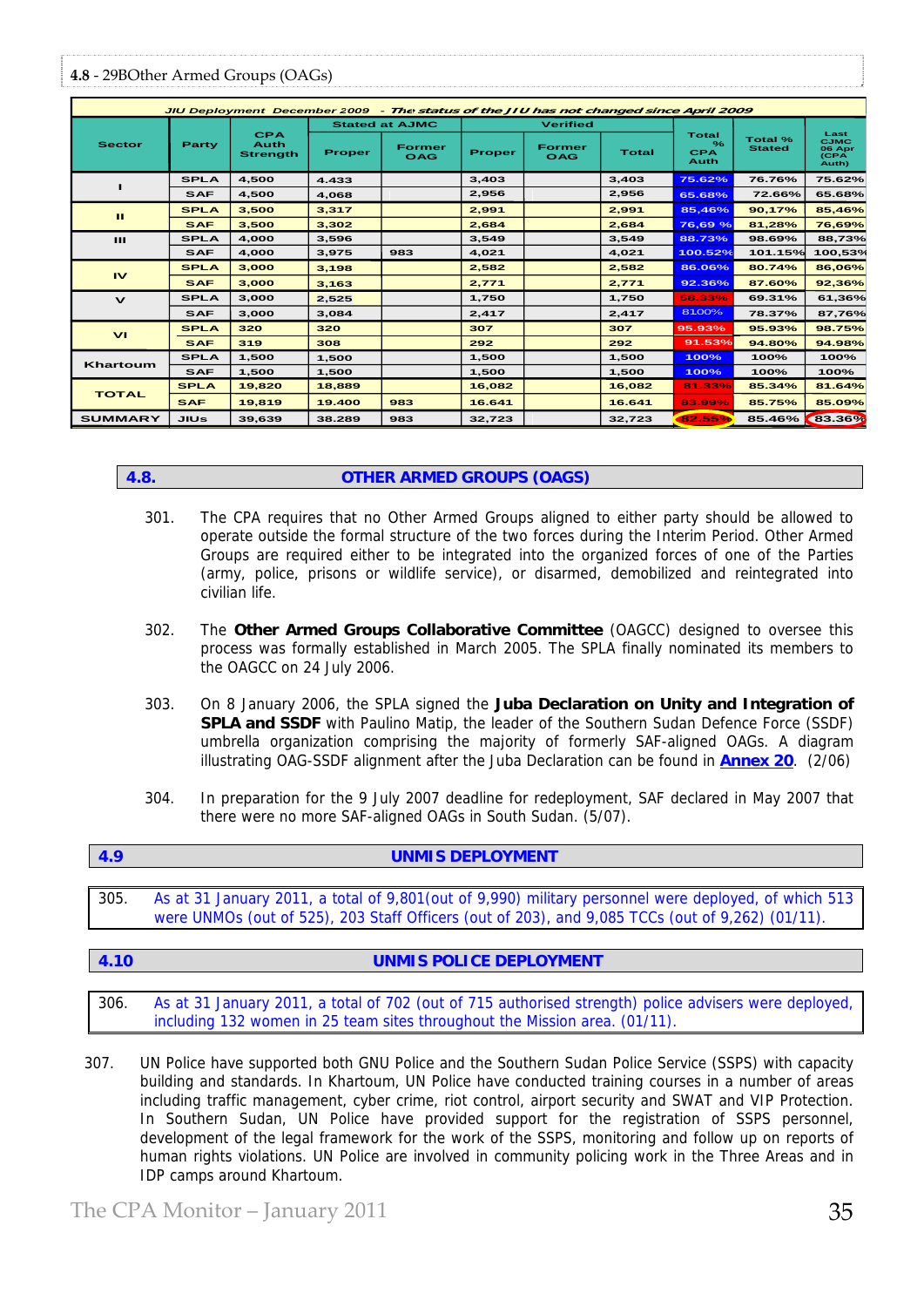**4.11** ‐ 32BDisarmament, Demobilization and Reintegration (DDR)

- 308. Referendum Security Training was completed in time for the referendum. Since May 2010, a total of 23,379 Southern Sudan Police Service (SSPS), including 2,232 female officers, were trained on referendum security in the South. In the North, UNPOL conducted a total of 15 referendum security training courses for 4,563 local police officers, including 167 female officers.
- 309. UNPOL conducted 1,973 (South 1,142, North 831) patrols during the month including 390 joint  $(South - 318, North - 72)$  and 1,583 independent  $(South - 824, North - 759)$  patrols.
- 310. UNPOL conducted 1,104 capacity building activities (South -876, North -228) for 5,547 local police officers (South 4,378, North 1,169) on topics related to human rights, gender-based issues, referendum security, criminal investigations, crime scene and a range of general police operational and legal issues. UNPOL also conducted 1,020 cell checks (South 888, North 132). (01/11)

# **4.11 DISARMAMENT, DEMOBILIZATION AND REINTEGRATION (DDR)**

- 311. On 18 February 2006, President Al-Bashir issued a presidential decree to form the **National DDR Coordination Council** (NDDRCC), chaired by Minister of Presidency Maj. Gen. Bakri Hassan Salih. (Text of decree can be found in **Annex 21**.) It comprises Federal and State Ministers, Chief of Staff of the Armed Forces, Chief of Staff of the SPLA, General Commissioner for DDR for the Northern States, General Commissioner for DDR for the Southern States and other members to be appointed by the Presidency. The NDDRCC met for the first time on 20 December 2006. (12/06)
- 312. On 15 February 2006, President Al-Bashir issued a presidential decree establishing the **Northern Sudan DDR Commission** (NSDDRC) with its budget. (Text of decree can be found in **Annex 22**). The Commissioner-General of NSDDRC was formally appointed in December 2006. (1/07)
- 313. On 3 May 2006, GoSS President Kiir issued a presidential decree appointing the Chairperson and Deputy Chairperson for the **Southern Sudan DDR Commission** (SSDDRC). The Interim DDR Programme (IDDRP) was endorsed by GoSS in January 2006 and the GNU in May 2006.
- 314. Throughout May 2007, SAF conducted **unilateral disarmament** of its aligned former OAG members in Upper Nile, Western Bahr El Ghazal and across Eastern Equatoria. UNMOs observed the procedure and reported that a total of 975 former combatants were disarmed and given a one-off payment, according to rank, by SAF officials. The unilateral disarmament process did not involve the Northern and Southern Sudan DDR institutions. (5/07)
- 315. In line with the Presidential Decree on administrative arrangements for DDR in Three Areas (July 2008), North and South DDR Commissions agreed on the structure of offices for all the three areas. As a first step, a Joint DDR Office was established at Ed Damazin for the State of Blue Nile, which was inaugurated on 22 October. This joint office will take lead on the operationalisation of the pilot DDR activities in the State of Blue Nile. (10/08)
- 316. Momentum is steadily building in the demobilisation exercise underway in Blue Nile State. As at February 24, a total of 263 candidates, including 37 women, had effectively gone through the process, receiving a reinsertion package that includes cash, non-food items and a food ration to last three months. About 5,000 combatants from both the SAF and SPLA are on roll for demobilisation in Blue Nile State alone, over a period of one year. A similar operation is scheduled to start in Julud and Kadugli (South Kordofan State), in March, 2009. (02/09)
- 317. As of 31 May 2010, a total of 1308 DDR ex-combatants and members of Special Needs Groups were demobilized in the only functioning demobilization site in Rumbek. Of those demobilized, 471 were female participants. Over all, the total number demobilized under the Sudan DDR Programme so far stands at 23,345 candidates in CPA areas. Meanwhile, the Joint DDR Commission in South Kordofan is in the final stages of preparations to launch a third demobilization site in the locality of Kauda. About 4,700 SPLA combatants are to be demobilized in the new centre. (05/10)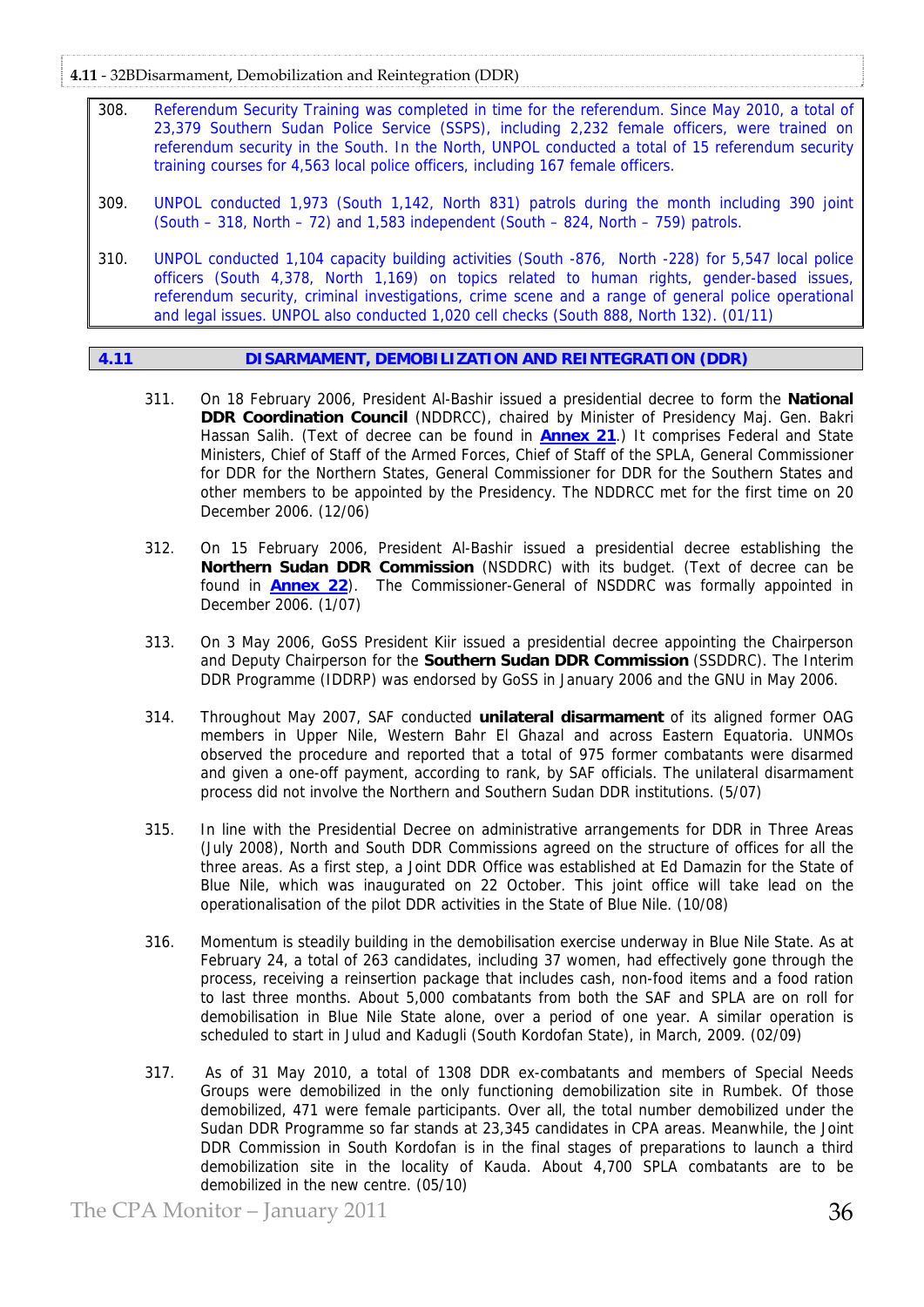# **4.12** ‐ 33BDe‐mining

- 318. Reintegration of ex-combatants and Special Needs Groups has continued in the Transitional Areas and Southern Sudan with the delivery of reintegration packages and training modules. To date, a total of 1589 demobilized DDR participants have received reintegration counseling. Meanwhile, the FAO and NMAID (a local NGO) were contracted to provide training and some start-up assets for about 730 demobilized combatants in South Kordofan, who opted for a civilian livelihood in agriculture. (05/10)
- 319. The demobilisation exercise in Southern Kordofan and Khartoum States showed considerable progress and gained momentum, with up to 75 participants processed in a single day – up from an average of 55 participants per day in the first week of the month. During the month, 1,612 excombatants and members of the Special Needs Group including 801 women, have been demobilised. This brings the total figure to 39,117 demobilised so far in CPA areas in Sudan.
- 320. In the meantime, the reintegration process continued in Southern Sudan and the Transitional Areas. During the month, a total of 454 DDR candidates completed their training and 267 received reintegration packages in the North. A total of 5,247 ex-combatants and members of the Special Needs Group received their reintegration material package, which is the final stage of the reintegration process.(01/11)

# **4.12 DE-MINING**

- 321. Based on the provisions of the Ottawa Convention on the Prohibition of the Use, Stockpiling, Production and Transfer of Anti-Personnel Mines and on their Destruction, the Parties have declared and reported the types and numbers of stockpiled anti-personnel (AP) mines in the Article 7 Transparency Report of the Convention of 30 April 2005, listing a total of 9,485 AP mines under the control of the SAF and 5,000 AP mines under the control of the SPLA. Details of the technical characteristics and photos of the stockpiled AP mines were also provided. Of the 9,485 AP mines listed for the SAF, 4,488 were destroyed on 30 April 2007.
- 322. On 31 March 2008 in Juba, the destruction of the second and final batch of 6078 stockpiled anti-personnel (AP) mines took place. This event completes the destruction of the known and declared stockpiles of AP mines in Sudan. The GOSS and SPLA have decided not to retain any AP mines for training purposes and accordingly destroyed all known stockpiles of mines. The UN Mine Action Office assigned the Bangladeshi Military Demining Company to assist the SPLA engineers in the stacking and preparing of the mines for demolition, to prepare the site and provide medical back up and communications. (03/08)
- 323. In December 2008, the Swedish Rescue Services Agency (SRSA) completed their Explosive Ordnance Disposal tasks in Abyei. The Cambodian Military De-mining Company on the other has been disposing of a 50 tonne stockpile found in the Joint Integrated Units compound in Malakal. (12/08)
- 324. In Equatoria, the Juba-Lobanok road was opened and dangerous areas around Lobanok were cleared in support of returnees settling in the Lobanok area. In Southern Kordofan, the verification and clearance of the Kauda-Talodi road was completed. In Blue Nile States, the verification and clearance of the road from El Roseries-El Gery-Takamol-Mughla-Menze in Geissan locality was completed. These activities facilitate the safe movement of UN convoys and other humanitarian traffic, thus promoting socioeconomic development of villages attached to the routes. (02/09)
- 325. Following recent fighting in Malakal town, UN Mine Action Office (UNMAO) tasked the Cambodian Military Demining Company (CMDC) to conduct the survey and clearance of the Malakal airport, where they found and destroyed a total of 13 unexploded ordnance (UXO) and 20 kg of small arms ammunitions. The team also conducted a survey of Malakal town, locating and destroying a total of 28 UXO and 9 Anti-Personnel. Emergency mine20risk education was also provided in Malakal in order to prevent any accidents or injuries from explosive remnants of war. The Southern Sudan Demining Commission was instrumental in providing support to the operations conducted by the CMDC and UNMAO. (03/09)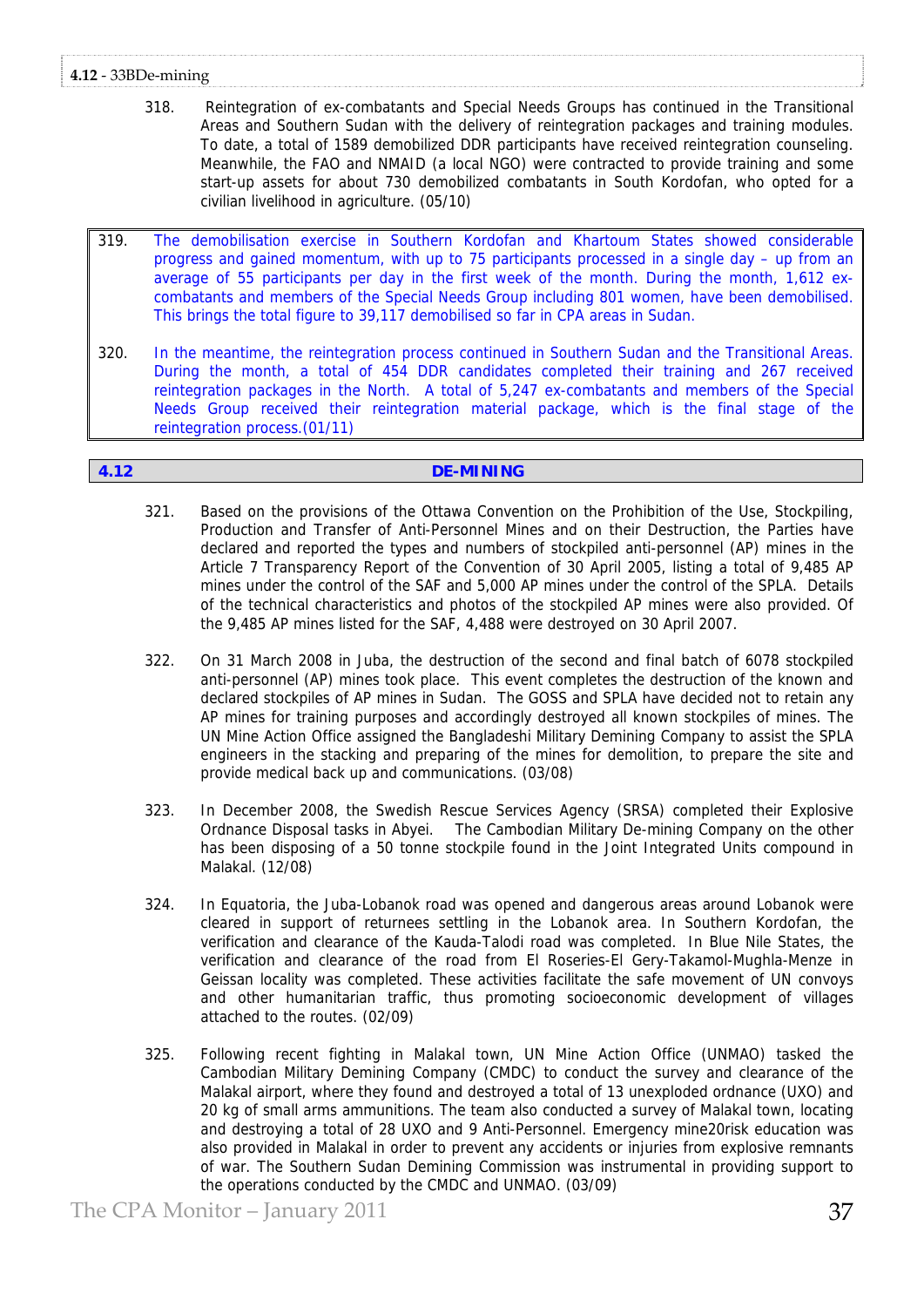# **4.12** ‐ 33BDe‐mining

- 326. In support of the CPA and in view of the priorities identified in the Multi Year Work Plan, over 750,000 square meters of land were released through survey and clearance in Northern Region during the month of January 2010. This land allows for resettlement of the displaced population and potential growth in the area. (01/10)
- 327. During February 2010, demining operations continued to facilitate the resettlement of displaced populations, increase access to water and promote agricultural activities throughout the Sudan. A total of 21,986,948 square meters of land was released through survey and clearance in the Blue Nile and South Kordofan States. Additionally, 2,012 Unexploded Explosive Ordinances (UXO), 32 Anti – personnel mines and 5 Anti – Tank mines were destroyed. Verification/clearance was completed on the Brembeta – Dalami – Abri route in Southern Kordofan State. Demining operations continued in Gudule River, an area that has been designated as an area for the resettlement of 5,000 IDPs, as well as in Likiberi junction and Jabeline. Clearance in likeberi Junction and Jabeline will facilitate access to land to be used for housing and agriculture as well as open access to a water pump located in the area. Route verification and assessments were also conducted of the Bakua – Rumrol, Riang- Wagnong, Kassangor - Boma and Akobo- pochalla routes, thus increasing freedom of movement in the areas. (02/10)
- 328. In May 2010, in the South of Sudan, over 583,428 sqm of land was released; 316 antipersonnel landmines (AP); 2 anti-tank landmines (AT); 28,613 small arms ammunitions (SAA) and 3,442 UXOs were destroyed. Highlights of demining operations are as follows: The Bangladeshi Military Demining Platoon (BMDP) explosive ordnance disposal (EOD) teams completed several EOD spot tasks in and around the Juba area. An NPA team resurveyed Yei Town at the behest of Yei County authorities to determine the exact location of a DA in the area, thus facilitating construction of a ring road around the area. In Western Bahr el Ghazal, a G4S OM EOD team conducted a General Mine Action Assessment (GMAA) and EOD in Kubjiena, Dangachak and Koboa Dmaakonyi, opening up access to a water point for villagers in the area. The Kenyan High Risk Demining Company completed EOD in JIU storage facilities in Wau while a SIMAS EOD team completed clearance in Gemmaiza and Bor, opening the area of resettlement of IDPs and for further development of infrastructure. A G4S OM GMAA team conducted an EOD spot task of a 100kg bomb that was located in a Belgian military graveyard in West Rejaf. The people of West Rejaf will now have safer access to the land surrounding the graveyard. Alos in May, in the North of Sudan, a total of 340,900 sqm of land was released through survey and clearance in the South of Kordofan and Blue Nile States. 118 anti personnel landmines (AP), 11 anti tank landmines (AT) and 565 UXOs were destroyed. (05/10)
- 329. As the 2010 2011 demining season commenced as of 1 October, United Nations Mine Action Office's (UNMAO) implementing partners have resumed demining operations.
- 330. In Southern Sudan, over 461,429 sqm including 27 hazardous areas were released to local communities during the reporting period. A total of 88 anti-personnel (AP) landmines, 35 antitank (AT) landmines, 42,530 small arms ammunitions (SAA) and 3,916 unexploded ordnances (UXO) were also destroyed.
- 331. In the Central, Eastern and Western Equatoria, MECHEM (contractor) completed verification and clearance of a 1 km stretch of the Juba-Moli Route. G4S OM (contractor) Explosive Ordinance (EOD) teams continued to conduct clearance along the Juba to Nadapal route in which several AT mines and UXOs were destroyed. A Mine Action Group Mine Action Team completed clearance of dangerous areas in Kapoeta in which 83 x No4 (a type of antipersonnel mine) AP mines and various UXOs were located and destroyed during the course of this task. A Sudan Integrated Mine Action Service EOD team completed clearance of the WFP compound in Bor.
- 332. Demining operations also continued in Northern Bahr el Ghazal and Warrap State. In Northern Bahr el Ghazal, the Kenyan High Risk Demining Company (KHRDC) completed clearance of a JIU storage area in Aweil and of an area around the Gongrial Hospital in Warrap State.
- 333. In Upper Nile State, Cambodian Military Demining Platoon (CMDP) teams continued to receive training in various aspects of demining including battle area clearance (BAC) and general survey techniques. Inclement weather conditions continued to hamper demining operations in the Malakal area. Therefore, of the two Mine Tech International (MTI) demining teams, only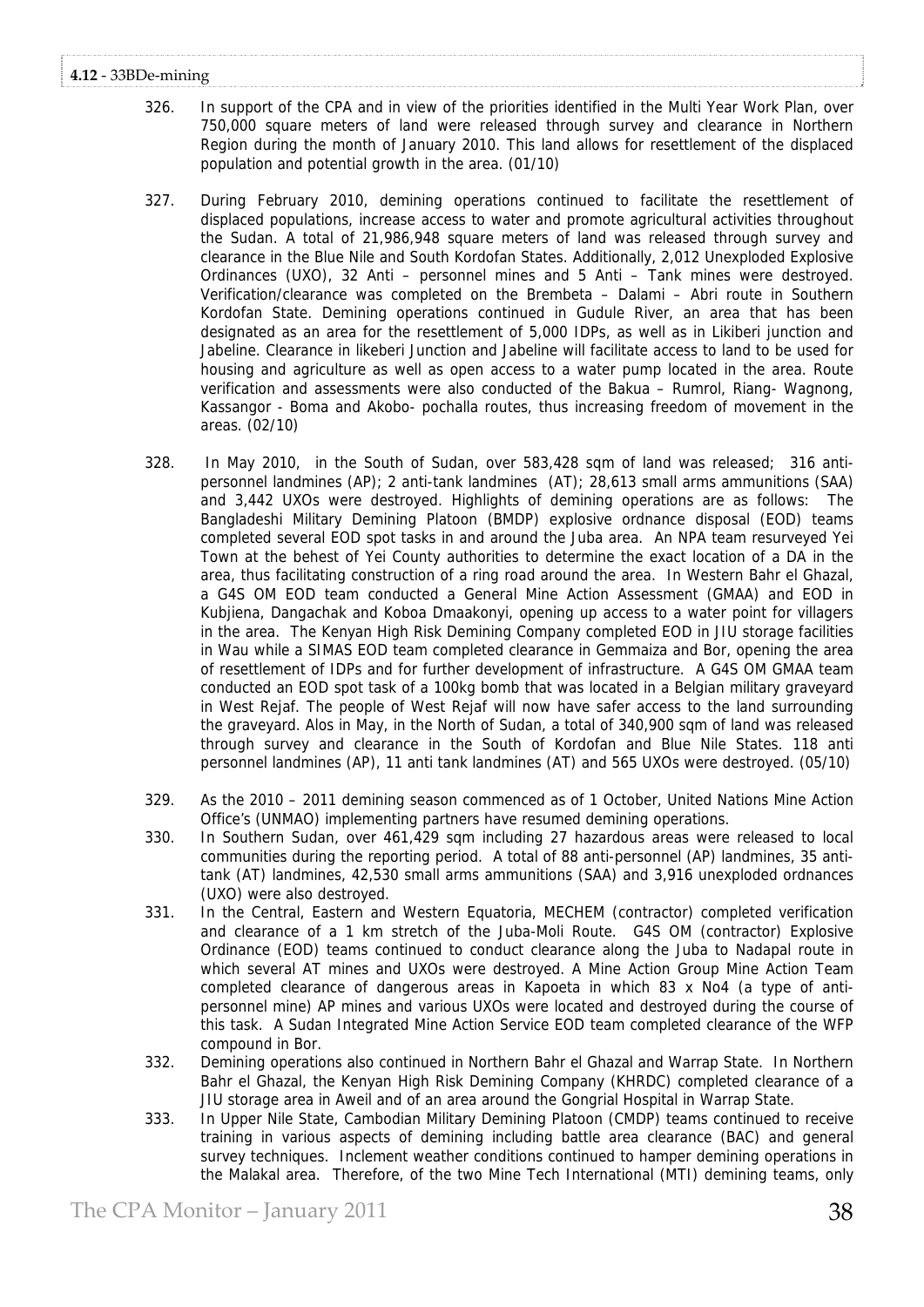one was able to commence ground preparation activities.

- 334. In the North of Sudan, all demining teams in Blue Nile and South Kordofan States started new demining season operations gradually. Operations in Blue Nile state have been affected by rains.
- 335. In South Kordofan State, the Egyptian Demining Platoons continued demining operations in Um Durain. Their EOD team completed four EOD spot locations in different areas in the state. Land release operations started in Katcha, Kalandi, Wali and Alreika by RONCO and MTI. The work has been affected in Alreika by a thunderstorm which destroyed the MTI camp. The movements of Danish Church Aid teams to their tasked areas in South Kordofan State have been restricted for security related reasons.
- 336. In Blue Nile State, General Mine Action Assessment was completed by the Development Initiative (TDI) in Geissan, Kurmuk and Tornasi and continued in Malkan and Asmare. Land release operations have been started in Wadaka and Malkan by RONCO. The Pakistani Demining Platoons continued operational training in Kurmuk. (10/10)
- 337. Most demining teams remained on stand down for the Referendum period and resumed activities around the middle of January. During the reporting period, approximately 54,496 sqm of land including one hazardous area located in Kapoeta (Eastern Equatoria State) were released to local communities. Additionally, four anti-personnel (AP) landmines, one anti-tank landmine, 223 unexploded ordnances (UXOs) and 150 small arms ammunitions (SAA) were destroyed.
- 338. The Bangladeshi Military Demining Platoon continued to clear a minefield in Mafao (Central Equatoria State). Once cleared, the area will be returned to the Ministry of Animal Resources and Fisheries for further development. G4S OM teams resumed demining activities in the areas of the Aswa River, the Juba – Nimule Route and Magwi. MAG mine action teams resumed demining activities throughout Eastern Equatoria and in Jonglei. All other teams redeployed to their sites and participated in refresher trainings.
- 339. Demining operations also resumed in Northern Bahr el Ghazal. G4S OM teams worked in Wau, Tonj, Thiet, Mapel, Rumbek and Molau. The Kenyan High Risk Demining Company remained on stand down in order to participate in Referendum-related activities and will resume clearance of Rumbek area at the beginning of February.
- 340. In Upper Nile State, the Cambodian Military Demining Platoon (CMDP) carried out demining activities in the Doleib Hill area. With the expected construction of the Peace Road from Khartoum to Juba, Doleib Hill will play a major role in connecting the road over the Sobat River. A CMDP explosive ordnance disposal team continued to conduct survey and clearance of dangerous areas throughout Malakal. MTI IMC and line of disengagement teams resumed clearance of the Malakal barrier minefield.
- 341. In the Northern region, six new demining teams were recruited in support of the referendum and are currently conducting operations in South Kordofan and Blue Nile States. The voting process of the referendum did not interfere with the demining operations in the Northern Region
- 342. In South Kordofan State, the teams worked on seven minefields, two suspected hazardous areas and two dangerous areas during the reporting month. These operations covered more than 17 villages in the state containing Katcha, Boram, Kalandi, Wali, Al Rieka, Kauda, Um Durain, Aldar, Tagola, Troji, Altais, Tabanga, Eastern Lado, Western Lado, Farandalla and Taballa. During the reporting period, seven AP mines and nine UXOs were found and destroyed.
- 343. In Blue Nile State, the teams worked on one suspected hazardous area, four dangerous areas and three minefields. Two dangerous areas were cleared and closed in the village of Baldugu where more than 1,000 people were enabled to continue their everyday activities safely. Three AP mines and 23 UXOs were found and destroyed in the process. (01/11)

# **National Mine Action Authority**

344. A presidential decree was issued on 24 December 2005 establishing the **National Mine**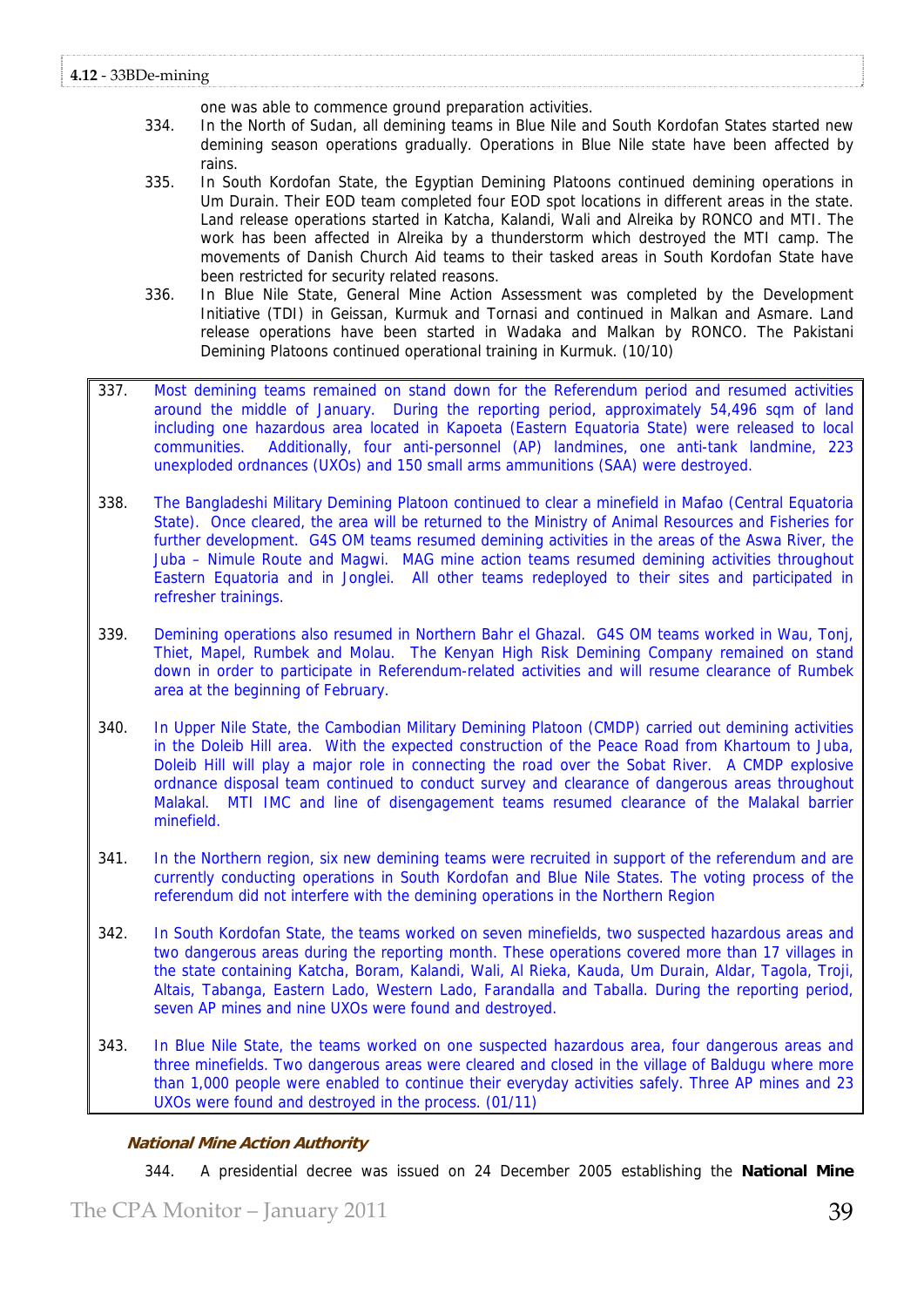**Action Authority** (NMAA). Although the CPA stipulates the establishment of two mine action authorities (North and South), the decree ordered the establishment of a single national authority, with a General Secretariat and National Mine Action Centre based in Khartoum. Under the National Mine Action Centre, there would be a Regional Mine Action Centre in Southern Sudan, based in Juba. The NMAA was launched in Khartoum on 7 March 2006. (4/06)

- 345. In July 2006, GoSS appointed the Chairperson, Deputy Chairperson and members for a new **South Sudan Demining Commission** (SSDC). (8/06)
- 346. In accordance with decisions made at the Joint Defence Board meeting of 22 January 2007, the first demining teams of the Joint Integrated Demining Units (JIDUs) were deployed in February 2007 under the joint management of the NMAA and the SSDC. By June 2007, the teams had completed clearance of mines from the 446-kilometre railway line from Babanusa to Wau. (6/07)
- 347. On 10 November, in Hameshkoreib town, an official handover ceremony of four high priority roads in Kassala State, following verification and clearance of mine/explosive remnant of war (EWR) conducted by the Joint Integrated Demining Units. The total length of the roads verified/cleared is 234.7 kilometers, with Kassala- Hameshkoreib 170 km, Kassala - Awad 23.7 km, Kassal-Al-Luffa 24 km and Kassala - Gulsa 17 km. The event was attended by the Acting Minister for Humanitarian Affairs and key stakeholders.
- 348. During the month of November, training began for 120 additional deminers, with 60 each from the South and the North, which is being conducted by the International Mine Action Training Centre (IMATC) in Nairobi. The training will be completed by mid-December and is funded by the UK Government and facilitated by UNMAO. (11/07)

# **4.13 RELEASE OF POWS/DETAINEES**

349. Throughout 2005, the SPLM released a number of Prisoners of War (PoWs). The ICRC reported on the basis of partial involvement in the process and interviews with PoWs that PoWs had been well-treated and had returned voluntarily.

# **5. PROPAGATION AND DISSEMINATION OF CPA**

- 350. In September 2009, UNMIS Public Information Office (PIO) organised a press conference in Juba. It focused on the voter's registration process for the 2010 national elections, the humanitarian situation, the escalating LRA attacks, and the tribal clashes in the region. In observance of the International Peace Day, PIO also organised a students' event Khartoum. The Sudanese youth were linked through video conference with the UN Headquarters in NY and other missions and exchanged views on disarmament and peace. The monthly "In Sudan" magazine was published in English and Arabic and disseminated countrywide. The theme of this month's edition was education and the CPA. The new UNMIS website was launched in the Arabic language too (http://unmis.unmissions.org) and it is being updated with UNMIS and CPA related documents and reports in both English and Arabic. (09/09)
- 351. During the month of July 2010, UNMIS Public Information Office (PIO) continued to produce news stories, photos and videos and posted them on the UNMIS website in support of the implementation of the CPA ([http://unmis.unmissions.org](http://unmis.unmissions.org/) and the Mission's Youtube site [\(http://www.youtube.com/unmistv](http://www.youtube.com/unmistv)).
- 352. PIO organised a two-day round-table for senior editors on the role of the media in the lead-up to the referendum with a view to setting the space and framework of coverage. The roundtable brought together about 30 editors from leading media houses in North and South Sudan. PIO also produced the monthly "In Sudan" magazine in Arabic and English covering CPA-related issues. The magazine is distributed countrywide to UNMIS sectors, UN agencies, partners and government authorities. (07/10)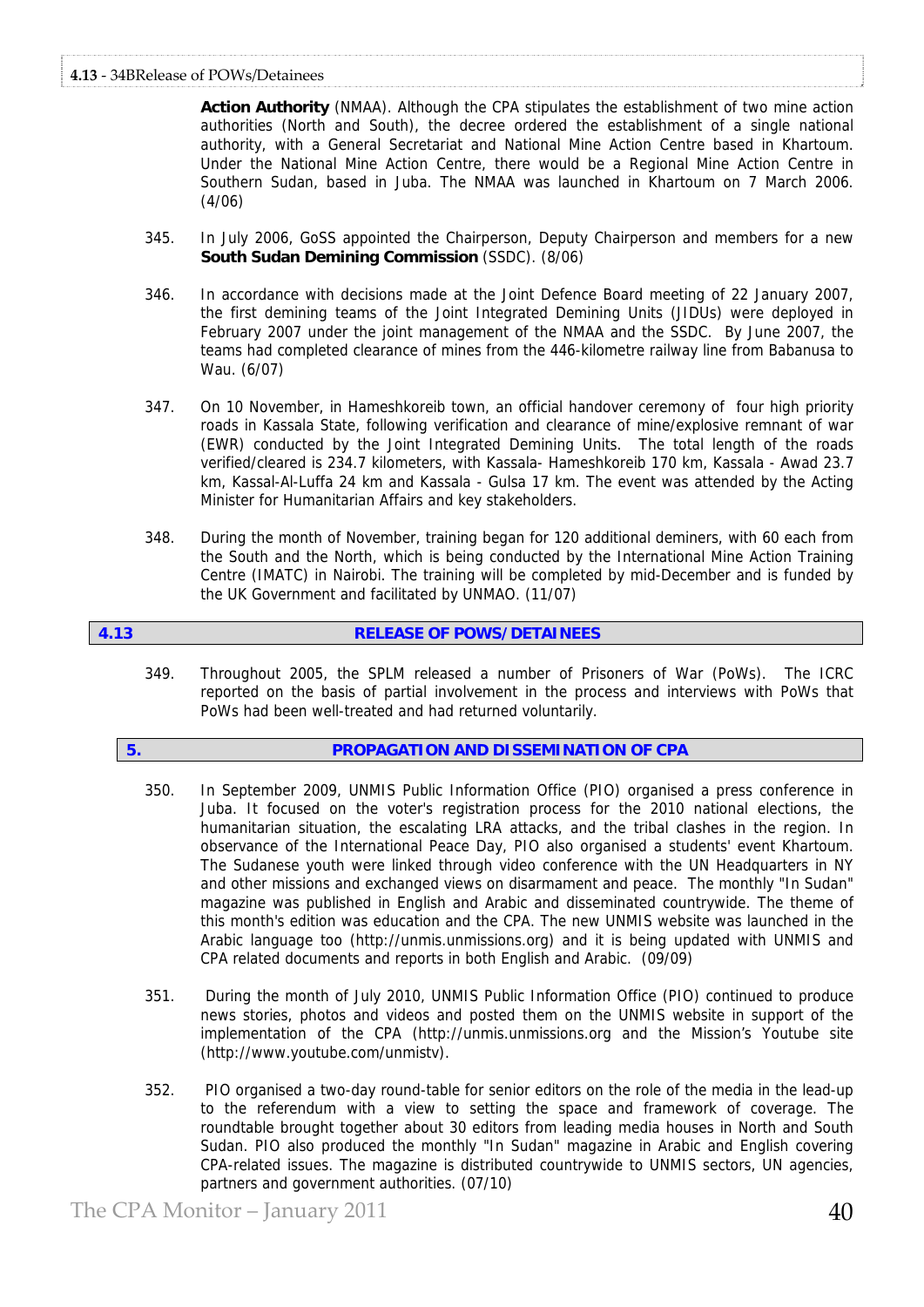- 353. In support of the implementation of the CPA, the UNMIS Public Information Office (PIO) continued to produce news, stories, photos and videos, and post them on the UNMIS website [\(http://unmis.unmissions.org](http://unmis.unmissions.org/) and the Mission's Youtube site [\(http://www.youtube.com/unmistv](http://www.youtube.com/unmistv)). It also published a monthly magazine, 'In Sudan' in both English and Arabic, which is disseminated countrywide.
- 354. PIO provided website technical assistance for the SSRC.
- 355. PIO posted 41 web and feature stories on the website, including 31 on the referendum; 15 referendum photo gallery albums, 43 videos and 13 editions of 'Sudan in Pictures' (photo); referendum information package; and two news stories on popular consultations
- 356. PIO covered political, social and humanitarian developments relating to the referendum and the popular consultation process in Blue Nile State. Thirteen editions of 'SUDAN in pictures' were produced, and distributed to over 1,600 individuals, diplomatic missions, and government institutions. (01/11)

# **5.1** MEDIA AND PUBLIC INFORMATION

- 357. UN-sponsored Radio Miraya continued to support CPA implementation through daily broadcasts, audience response shows, debates and programmes. Miraya has still not been assigned an FM frequency to operate in the North, where it can be heard only through short-wave transmissions six hours a day. Miraya, however, has 15 relay stations in Juba, Malakal, Wau, Rumbek, Maridi, Torit, Yambio, Bor, Yei, and other locations in Southern Sudan. The Miraya website (www.mirayafm.org) also provides live audio streaming of all broadcasts, scripted news bulletins and audio access to a selection of other programmes. (07/10)
- 358. As part of its support to the referendum process, PIO produced a series of background briefings, interviews, and media reports to highlight UNMIS support in ensuring a peaceful referendum, including 30 interviews, a special mid-day media report, a daily media report on the referendum and seven stories in Khartoum; 10 in Juba; one in Kosti; one in Gadarif, one in Maridi; one in Wau; four in Bentiu; four in Bor; and six in Abyei.
- 359. PIO produced 13 coverages relating to the conduct of the referendum for Southern Sudan, human rights, reconciliation and returns.
- 360. PIO covered a story on the popular consultations process in Blue Nile State.
- 361. PIO/UN-sponsored Radio Miraya continued to give support to CPA implementation through coverage of the referendum vote and the announcement of the preliminary results on 30 January, including 10 hour long live coverage from 9 to 15 January, live hits in both Khartoum and Juba, interviews with key political players, including the SSRC, SG Panel Chair Benjamin Mkapa, President Jimmy Carter, Archbishop Onayi Kojo, Senator John Kerry, EU EOM Chief Veronique De Keyser, and former SG Kofi Annan, and a daily wrap-up show of highlights from each day's voting. Its website featured special sections of audio interviews with key political players, audio and written reports from our correspondents, and an interactive map that indicated the results of the vote state-by-state.
- 362. PIO/UN-sponsored Radio Miraya broadcast public service announcements (PSAs) on voter education for UNIRED. In conjunction with InterNews, Miraya created a referendum-specific production unit that coordinated with other UN agencies, and produced emergency and preventative messaging PSA's and humanitarian issue features for broadcast in Miraya's programmes. For the announcement of preliminary results in Juba on 30 January, Miraya was onsite with an OB van to broadcast the ceremony live with commentary from our presenters.
- 363. PIO/UN-sponsored Radio Miraya began the development of a 25-episode series of a radio drama to focus on issues of importance in the post-referendum and interim periods.
- 364. PIO/UN-sponsored Radio Miraya deployed two reporters, one Dinka and one Misseriya, to the Abyei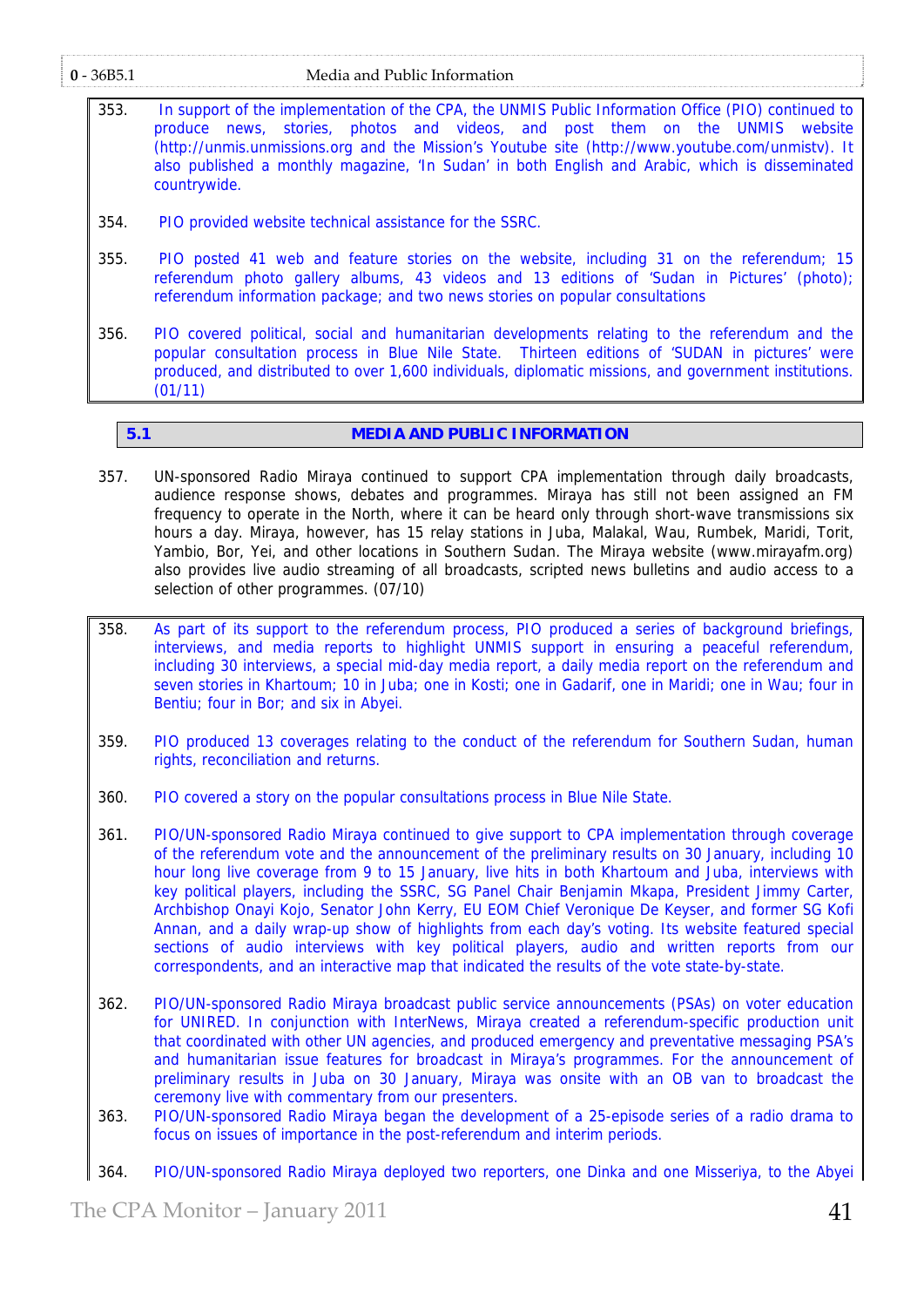# **0** - 36B5.1 Media and Public Information

region to cover issues relating to Abyei. Miraya covered the beginning of popular consultations in Blue Nile State with additional news coverage of the process. (01/11)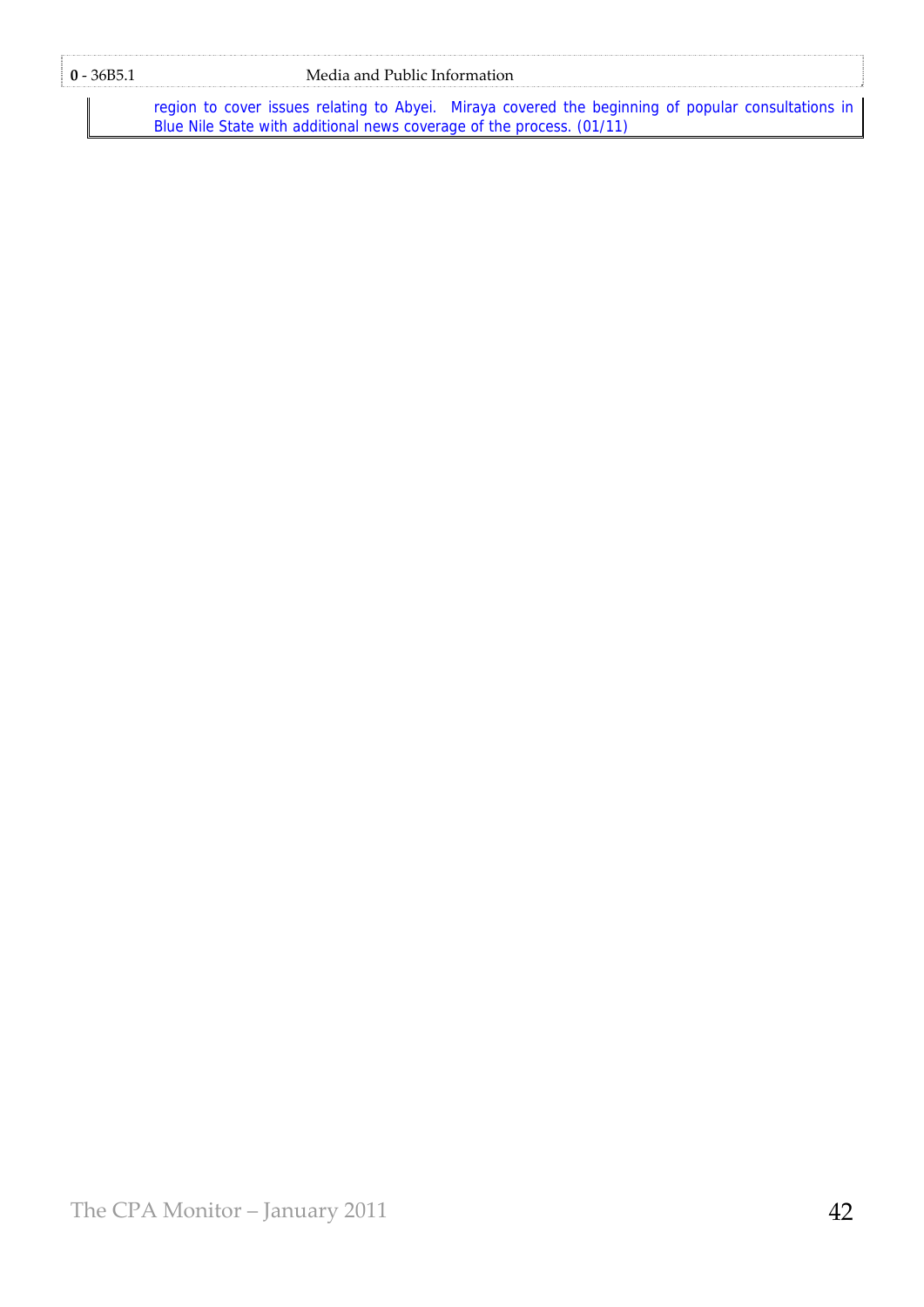# **GLOSSARY OF ACRONYMS**

| А            |                                                 |  |  |  |  |
|--------------|-------------------------------------------------|--|--|--|--|
| <b>ABC</b>   | Abyei Boundaries Commission                     |  |  |  |  |
| <b>ACHR</b>  | <b>Advisory Council for Human Rights</b>        |  |  |  |  |
| <b>AEC</b>   | Assessment and Evaluation Commission            |  |  |  |  |
| <b>AJMC</b>  | Area Joint Military Committee                   |  |  |  |  |
|              |                                                 |  |  |  |  |
| <b>CBS</b>   | <b>Central Bureau of Statistics</b>             |  |  |  |  |
| <b>CJMC</b>  | <b>Ceasefire Joint Military Committee</b>       |  |  |  |  |
| <b>CPA</b>   | <b>Comprehensive Peace Agreement</b>            |  |  |  |  |
| <b>CPC</b>   | <b>Cease-fire Political Commission</b>          |  |  |  |  |
| <b>CPT</b>   | <b>Commission Preparatory Team(s)</b>           |  |  |  |  |
|              | D                                               |  |  |  |  |
| <b>DDR</b>   | Disarmament, Demobilization and                 |  |  |  |  |
|              | Reintegration                                   |  |  |  |  |
| <b>DPA</b>   | Darfur Peace Agreement                          |  |  |  |  |
|              | F                                               |  |  |  |  |
| <b>ESPA</b>  | East Sudan Peace Agreement                      |  |  |  |  |
|              |                                                 |  |  |  |  |
| <b>FFAMC</b> | <b>Fiscal and Financial Allocation and</b>      |  |  |  |  |
|              | <b>Monitoring Commission</b>                    |  |  |  |  |
|              | G                                               |  |  |  |  |
| <b>GNU</b>   | <b>Government of National Unity</b>             |  |  |  |  |
| GoSS         | Government of Southern Sudan                    |  |  |  |  |
|              | н                                               |  |  |  |  |
| $(N)$ HRC    | (National) Human Rights Commission              |  |  |  |  |
|              |                                                 |  |  |  |  |
| <b>ICSS</b>  | Interim Constitution of Southern Sudan          |  |  |  |  |
| <b>ICRC</b>  | <b>International Committee of the Red Cross</b> |  |  |  |  |
| IDP(s)       | <b>Internally Displaced Person (People)</b>     |  |  |  |  |
| <b>IMAT</b>  | <b>International Military Advisory Team</b>     |  |  |  |  |
| <b>INC</b>   | <b>Interim National Constitution</b>            |  |  |  |  |
| <b>IOC</b>   | <b>Interim Oversight Committee</b>              |  |  |  |  |
| <b>IOM</b>   | <b>International Organization for Migration</b> |  |  |  |  |
| <b>IPP</b>   | Initial Project Proposal(s)                     |  |  |  |  |
|              |                                                 |  |  |  |  |
| <b>JAM</b>   | <b>Joint Assessment Mission</b>                 |  |  |  |  |
| JDB          | Joint Defence Board                             |  |  |  |  |
| JIU          | Joint Integrated Unit(s)                        |  |  |  |  |
| <b>JMC</b>   | Joint Media Committee                           |  |  |  |  |
| <b>JMT</b>   | <b>Joint Military Team</b>                      |  |  |  |  |
| <b>JNTT</b>  | Joint National Transitional Team(s)             |  |  |  |  |
| <b>JPC</b>   | Joint Political Committee (NCP/SPLM)            |  |  |  |  |
| M            |                                                 |  |  |  |  |
| (N)MDTFs     | (National) Multi Donor Trust Funds              |  |  |  |  |
| <b>MTC</b>   | <b>Military Technical Committee</b>             |  |  |  |  |
| N            |                                                 |  |  |  |  |
| <b>NCP</b>   | <b>National Congress Party</b>                  |  |  |  |  |
| <b>NCRC</b>  | <b>National Constitutional Review</b>           |  |  |  |  |
|              | Commission                                      |  |  |  |  |
|              |                                                 |  |  |  |  |

| <b>NCSC</b>                                    | <b>National Civil Service Commission</b>    |  |  |  |
|------------------------------------------------|---------------------------------------------|--|--|--|
| <b>NDA</b>                                     | <b>National Democratic Alliance</b>         |  |  |  |
| <b>NDDRCC</b>                                  | National Disarmament, Demobilization        |  |  |  |
|                                                | and Reintegration Coordination Council      |  |  |  |
| <b>NSDDR</b>                                   | Northern Sudan Disarmament,                 |  |  |  |
|                                                | Demobilization and Reintegration            |  |  |  |
|                                                | Commission                                  |  |  |  |
| <b>NGO</b>                                     | Non-Governmental Organization               |  |  |  |
| <b>NGO Act</b>                                 | Organization of Voluntary and               |  |  |  |
|                                                | Humanitarian Work Act 2006                  |  |  |  |
| $(N)$ HRC                                      | (National) Human Rights Commission          |  |  |  |
| <b>NJSC</b>                                    | National Judicial Service Commission        |  |  |  |
| <b>NLC</b>                                     | <b>National Land Commission</b>             |  |  |  |
| <b>NMAA</b>                                    | <b>National Mine Action Authority</b>       |  |  |  |
| (N)MDTFs                                       | (National) Multi Donor Trust Funds          |  |  |  |
| <b>NMPACT</b>                                  | Nuba Mountains Programme for                |  |  |  |
|                                                | <b>Advancing Conflict Transformation</b>    |  |  |  |
| <b>NPC</b>                                     | <b>National Petroleum Commission</b>        |  |  |  |
| <b>NSC</b>                                     | <b>National Security Council</b>            |  |  |  |
| <b>NS DDRC</b>                                 | Northern Sudan Disarmament,                 |  |  |  |
|                                                | demobilization, and Reintegration           |  |  |  |
|                                                | Commission                                  |  |  |  |
| <b>NSS</b><br><b>National Security Service</b> |                                             |  |  |  |
|                                                | റ                                           |  |  |  |
| OAG(s)                                         | Other Armed Group(s)                        |  |  |  |
| <b>OAG CC</b>                                  | Other Armed Groups' Collaborative           |  |  |  |
| <b>OCHA</b>                                    | Committee<br>Office for the Coordination of |  |  |  |
|                                                | <b>Humanitarian Affairs</b>                 |  |  |  |
|                                                | Þ                                           |  |  |  |
| <b>PCC</b>                                     | <b>Population Census Council</b>            |  |  |  |
| PIO                                            | <b>UNMIS Public Information Office</b>      |  |  |  |
|                                                | O                                           |  |  |  |
| <b>QIPs</b>                                    | <b>Quick Impact Projects</b>                |  |  |  |
| R                                              |                                             |  |  |  |
| <b>RRR</b>                                     | Return, Reintegration and Recovery          |  |  |  |
| S                                              |                                             |  |  |  |
| <b>SAF</b>                                     | <b>Sudanese Armed Forces</b>                |  |  |  |
| <b>SANU</b>                                    | <b>Sudanese African National Union</b>      |  |  |  |
| <b>SOFA</b>                                    | <b>Status of Forces Agreement</b>           |  |  |  |
| <b>SPLA</b>                                    | <b>Sudan People's Liberation Army</b>       |  |  |  |
| <b>SPLM</b>                                    | <b>Sudan People's Liberation Movement</b>   |  |  |  |
| <b>SRSG</b>                                    | Special Representative of the Secretary-    |  |  |  |
|                                                | General                                     |  |  |  |
| <b>SSCCSE</b>                                  | Southern Sudan Centre for Statistics and    |  |  |  |
|                                                | Evaluation                                  |  |  |  |
| <b>SSCDC</b>                                   | Southern Sudan Constitution Drafting        |  |  |  |
|                                                | Committee                                   |  |  |  |
| <b>SSDF</b>                                    | Southern Sudan Defence Force                |  |  |  |